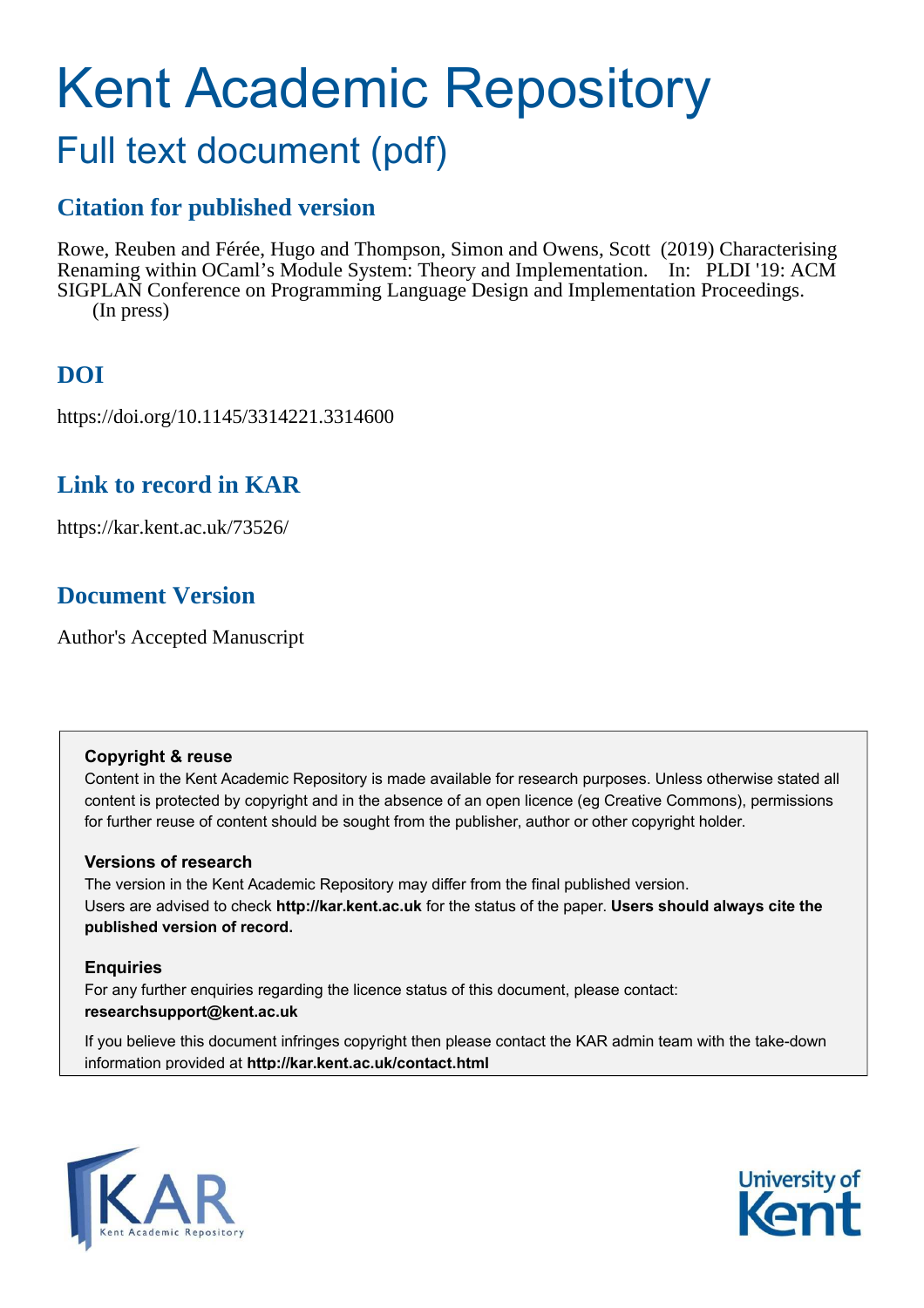# <span id="page-1-0"></span>Characterising Renaming within OCaml's Module System: Theory and Implementation

Reuben N. S. Rowe, Hugo Férée, Simon J. Thompson, Scott Owens {r.n.s.rowe,h.feree,s.j.thompson,s.a.owens}@kent.ac.uk School of Computing, University of Kent, Canterbury, UK

## Abstract

We present an abstract, set-theoretic denotational semantics for a significant subset of OCaml and its module system in order to reason about the correctness of renaming value bindings. Our abstract semantics captures information about the binding structure of programs. Crucially for renaming, it also captures information about the relatedness of diferent declarations that is induced by the use of various diferent language constructs (e.g. functors, module types and module constraints). Correct renamings are precisely those that preserve this structure. We demonstrate that our semantics allows us to prove various high-level, intuitive properties of renamings. We also show that it is sound with respect to a (domain-theoretic) denotational model of the operational behaviour of programs. This formal framework has been implemented in a prototype refactoring tool for OCaml that performs renaming.

CCS Concepts • Theory of computation  $\rightarrow$  Abstraction; Denotational semantics; Program constructs; Functional constructs; • Software and its engineering  $\rightarrow$  Software maintenance tools.

Keywords Adequacy, denotational semantics, dependencies, modules, module types, OCaml, refactoring, renaming, static semantics.

#### ACM Reference Format:

Reuben N. S. Rowe, Hugo Férée, Simon J. Thompson, Scott Owens. 2019. Characterising Renaming within OCaml's Module System: Theory and Implementation. In Proceedings of the 40th ACM SIG-PLAN Conference on Programming Language Design and Implementation (PLDI '19), June 22-26, 2019, Phoenix, AZ, USA. ACM, New York, NY, USA, [24](#page-23-0) pages. [htps://doi.org/10.1145/3314221.3314600](https://doi.org/10.1145/3314221.3314600)

ACM ISBN 978-1-4503-6712-7/19/06. . . \$15.00 [htps://doi.org/10.1145/3314221.3314600](https://doi.org/10.1145/3314221.3314600)

#### 1 Introduction

Refactoring is the process of changing how a program works without changing what it does, and is a necessary and ongoing process in both the development and maintenance of any codebase [\[12\]](#page-14-0). Whilst individual refactoring steps are often conceptually very simple, applying them in practice can be complex, involving many repeated but subtly varying changes across the entire codebase. Moreover refactorings are, by and large, context sensitive, meaning that carrying them out by hand can be error-prone and the use of generalpurpose utilities (even powerful ones such as grep and sed) is only efective up to a point.

This immediately poses a challenge, but also presents an opportunity. The challenge is how to ensure, or check, a proposed refactoring does not change the behaviour of the program (or does so only in very specific ways). The opportunity is that since refactoring is fundamentally a mechanistic process it is possible to automate it. Indeed, this is desirable in order to avoid human-introduced errors. Our aim in this paper is to outline how we might begin to provide a solution to the dual problem of specifying and verifying the correctness of refactorings and building correct-by-construction automated refactoring tools for OCaml [\[22,](#page-14-1) [31\]](#page-14-2).

Renaming is a quintessential refactoring, and so it is on this that we focus as a first step. Specifically, we look at renaming the bindings of values in modules. One might very well be tempted to claim that, since we are in a functional setting, this is simply  $\alpha$ -conversion (as in  $\lambda$ -calculus) and thus trivial. This is emphatically not the case. OCaml utilises language constructs, particularly in its module system, that behave in fundamentally diferent ways to traditional variable binders. Thus, to carry out renaming in OCaml correctly, one must take the meaning of these constructs into account.

Some of the issues are illustrated by the example program in fig. [1](#page-1-0) below. This program defines a functor **Pair** that takes two modules as arguments, which must conform to the **Stringable** module type. It also defines two structures **Int** and **String**. It then uses these as arguments in applications of **Pair**, the result of which is bound as the module **P**. Suppose that, for some reason, we wish to rename the to\_string function in the module **Int**. To do so correctly, we must take the following into account.

(i) Since **Int** is used as the irst argument to an application of **Pair**, the to\_string member of **Pair**'s first parameter must be renamed.

Permission to make digital or hard copies of all or part of this work for personal or classroom use is granted without fee provided that copies are not made or distributed for profit or commercial advantage and that copies bear this notice and the full citation on the irst page. Copyrights for components of this work owned by others than the author(s) must be honored. Abstracting with credit is permitted. To copy otherwise, or republish, to post on servers or to redistribute to lists, requires prior speciic permission and/or a fee. Request permissions from permissions@acm.org. PLDI '19, June 22-26, 2019, Phoenix, AZ, USA

<sup>© 2019</sup> Copyright held by the owner/author(s). Publication rights licensed to ACM.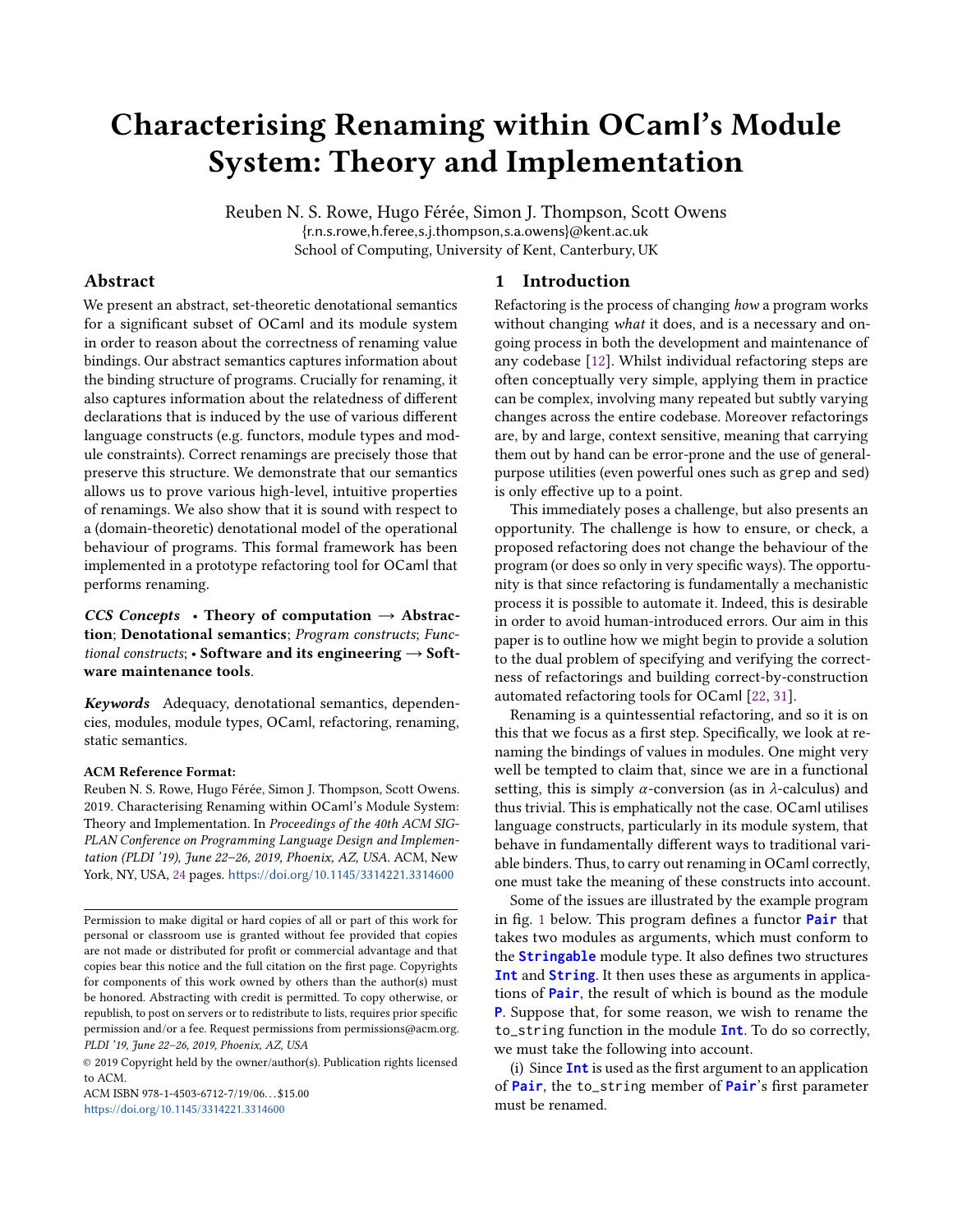```
module type Stringable = sig
  type t
  val to_string : t -> string
end
module Pair(X : Stringable)(Y : Stringable) = struct
  type t = X \cdot t \cdot Y \cdot tlet to_string (x, y) =
    (X.to__string x) ^ " " ^ (Y.to__string y)
end
module Int = struct
  type t = intlet to_string i = int_to_string i
end
module String = struct
  type t = string
 let to_string s = s
end
module P = Pair(Int)(Pair(String)(Int)) ;;
print_endline (P.to_string (0, ("!=", 1))) ;;
```
<span id="page-2-0"></span>Figure 1. Example illustrating issues for renaming.

(ii) The first parameter of **Pair** is declared to be of module type **Stringable**, so to\_string in **Stringable** must be renamed; similarly for the second parameter, since **Int** is also used as the second argument in an application of **Pair**.

(iii) **String** is also used as an argument in an application of **Pair**, thus its to\_string member must be renamed too.

(iv) An application of **Pair** is used as an argument to another such application, meaning that we also need to rename to\_string in the body of **Pair** itself.

(v) Since **P** is bound to the result of applying **Pair**, we must then instances of **P**.to\_string.

Thus, renaming the binding **Int**.to\_string actually depends on renaming many other bindings in the program: failing to rename any one of them would result in the program being rejected by the compiler. Moreover, this is not simply an artifact of choosing to rename this particular binding; if we were to start with, say, to\_string in **String** or **Stringable** we would still have to rename the same set of bindings. These bindings are all mutually dependent on each other. Consequently, the phenomenon we observe here is distinct from the notion of a refactoring pre-condition [\[33\]](#page-14-3). Note that although, in this example, it seemingly suffices to simply 'find-and-replace' all occurrences of to\_string, this is not generally the case. If the example simply used **String** as the second argument to the (outer) application of **Pair**, then we would not have to rename the binding of to\_string in the body of the functor.

The salient point in this example is that the various definitions and declarations that must be renamed are not simply references that resolve to a single instance of some syntactic construct in the program. On the contrary, they are themselves binding constructs, which can bind occurrences of identifiers elsewhere in the program. Nevertheless, as noted above, they are connected through certain syntactic constructions, albeit in a diferent sense to the notion of variable

PLDI '19, June 22–26, 2019, Phoenix, AZ, USA Reuben Rowe, Hugo Férée, Simon Thompson, Scott Owens

binding with which we are familiar from  $\lambda$ -calculus. Since here names matter, one way of viewing the situation might be to see the mutually dependent declarations (and their referents) all as instances of the same 'free variable' in the program. Free variables cannot be  $\alpha$ -renamed, and so this view highlights the gap compared with an understanding of renaming based in the λ-calculus.

One objection to the foregoing analysis might be that the wide-reaching footprint of this refactoring indicates it is not really a renaming, or that it is, in some sense, 'undesirable'. As to the former we would argue that, whilst the changes are extensive, the only syntactic operation that has occurred is to replace one identifier with another–surely, by definition, a renaming. Regarding the latter, other alternatives are indeed possible. One could, for example, localise the changes by introducing a new module expression in the applications of **Pair** that wraps the reference to the **Int** module and reintroduces a binding with the old name.

```
module P = Pair
  (struct include Int let to_string = ⟨⟨new_name⟩⟩ end)
  (Pair(String)
    (struct include Int let to_string = ⟨⟨new_name⟩⟩ end))
```
The point here is not that we are trying to dictate which refactoring should be applied in any particular case, but that we are able to characterise precisely which changes of name are (not) refactorings. We can therefore provide a sound foundation for a refactoring tool enabling programmers to safely modify their code.

#### Our Contributions

In this paper, we propose a formal framework for reasoning about renaming in a significant subset of the OCaml language. We define an abstract semantics for programs in this subset, which captures particular aspects of the structure of programs relevant for renaming value bindings. This comprises name-invariant information about binding structure and dependencies between value binding constructs. We then define correctness of renamings in terms of the preservation of this structure. We show that our semantics constitutes a sensible abstraction by proving that it is sound with respect a denotational semantics of the operational behaviour of programs. We use our semantics to develop a theory of renaming, in which we characterise correct renamings in a natural and intuitive way and prove that they enjoy desirable (de)composition properties. Finally, we have built a prototype refactoring tool for the full OCaml language based on the concepts elucidated by our framework. We have evaluated our tool on two large real-world codebases.

We have formalised our framework and the renaming theory in the Coq proof assistant [\[11\]](#page-14-4). This is included as supplementary material. Also included as supplementary material is an appendix containing a proof sketch of the adequacy result in section [5,](#page-10-0) and a high-level elaboration of proofs for the renaming theory.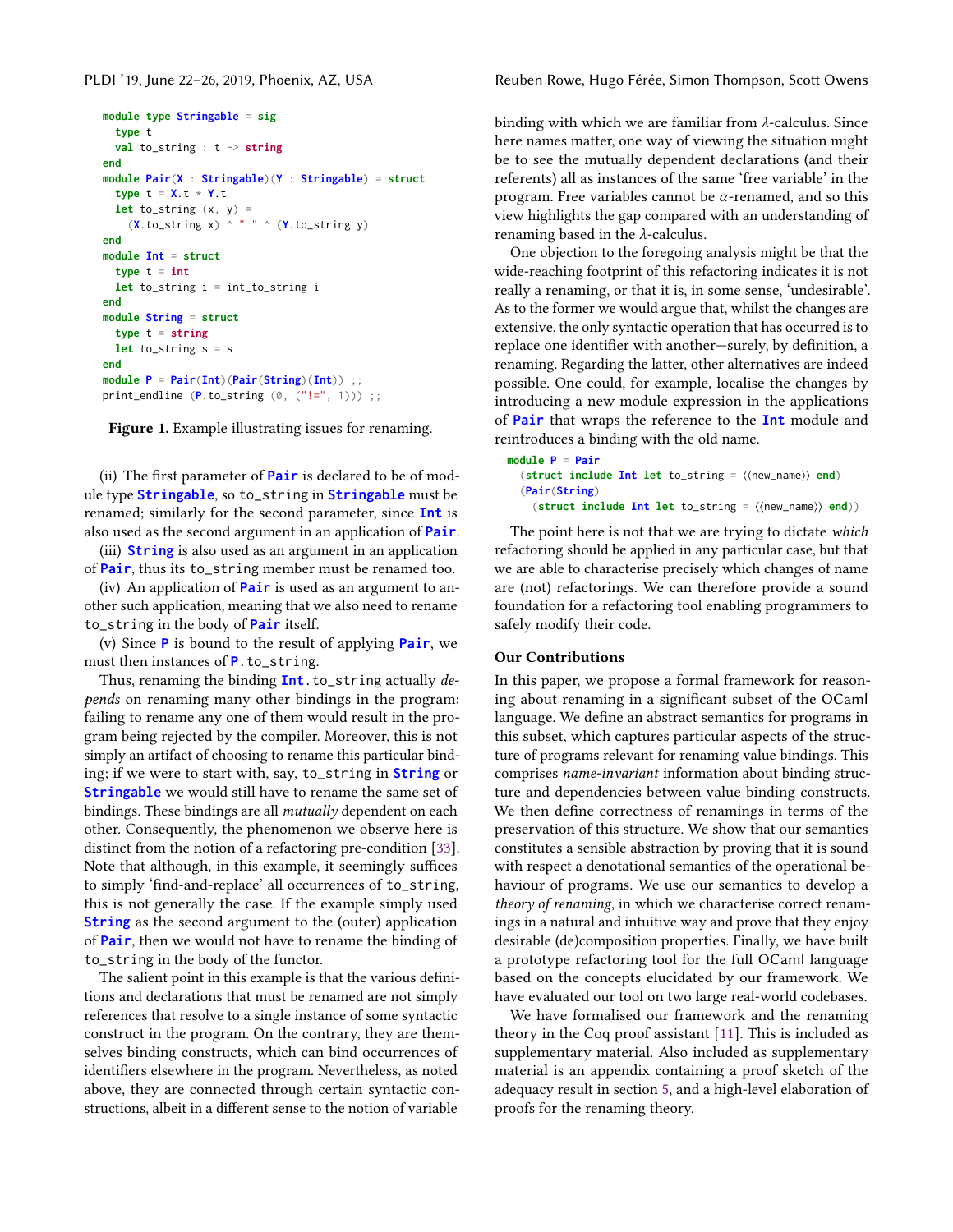Characterising Renaming within OCaml's Module System PLDI '19, June 22–26, 2019, Phoenix, AZ, USA

<span id="page-3-1"></span>While the paper describes the work in the context of OCaml modules, the approach can be used to understand aspects of (re)naming in other languages, such as Haskell (classes and instances), and Java (interfaces).

**Paper Outline.** In section [2,](#page-2-0) we present the subset of OCaml that we study, and formally define renaming. We then present our abstract renaming semantics in section [3,](#page-3-0) before developing a formal theory of renaming in section [4.](#page-9-0) Section [5](#page-10-0) shows that our renaming semantics is sound with respect to a denotational model of the operational behaviour of our calculus. In section [6](#page-11-0) we describe our prototype refactoring tool and experimental evaluation. Section [7](#page-12-0) surveys related work, section [8](#page-13-0) discusses directions for future work, and section [9](#page-13-1) concludes.

# 2 An OCaml Module Calculus

The subset of OCaml for which we build our formal theory is defined in fig. [2.](#page-3-1) It extends the calculus considered in  $[20, 21]$  $[20, 21]$ and consists, essentially, of a two-level lambda calculus: the 'core' level defines basic values of the language (e.g. functions), whereas the other comprises the module system. The module system contains structures, functors, and module types (with module constraints and destructive module substitutions), along with **include** statements. Since value types do not interact with the renaming that we consider, we do not include a language for defining them. Thus, in order for our calculus to count as valid actual OCaml code, we use OCaml's underscore syntax for anonymous type variables in value declarations in signatures, e.g. **sig val** foo : \_ **end**.

<span id="page-3-0"></span>Other features of OCaml's module system that we do not model, but which nonetheless interact with renaming, include: (local) open statements; recursive and first-class modules; module type extraction; and type-level module aliases. All but the first of these are extensions to the core OCaml language. We leave the treatment of these language extensions to future work.

We have assumed (disjoint) sets  $M, T$ , and V of module, module type, and value identifiers, respectively. These are ranged over by x, t, and v, respectively, and we use  $\iota$  to range over the set  $\mathcal{I} = \mathcal{M} + \mathcal{T} + \mathcal{V}$  of all identifiers. In real OCaml, both module identifiers and module type identifiers belong to the same lexical class. However, it will be convenient to distinguish them in our formalism. In any case it is syntactically unambiguous when such an identifier acts as a module identifier and when it acts as a module type identifier; thus we do not lose any generality in making this distinction.

#### 2.1 Renaming Operations

To formalise the notion of carrying out renaming, we will take (fragments of) programs to be abstract syntax trees (ASTs). It will be convenient for us to consider ASTs as functions over some set  $\mathcal L$  of locations (ranged over by  $\ell$ ) returning local syntactic information. That is, for locations

denoting internal nodes of the AST the function maps to the locations of the roots of the child subtrees and indicates which compound syntactic production is applied. For locations denoting leaves the function maps to the relevant identifier or constant. We will also assume that there is some null location  $\bot \in \mathcal{L}$  that does not denote any location in any AST. This will be used by our semantics to indicate that a reference does not resolve to anything in a program. Although ASTs impose additional hierarchical structure on locations, we leave this implicit and do not further specify their concrete nature.

**Definition 1.** One program (fragment)  $\sigma'$  is the result of renaming another such  $\sigma$ , when: (i) dom( $\sigma$ ) = dom( $\sigma$ '); (ii)  $\sigma(\ell) \in \mathcal{V} \Leftrightarrow \sigma'(\ell) \in \mathcal{V}$ ; and (iii) if  $\sigma(\ell) \notin \mathcal{V}$  then  $\sigma(\ell) = \sigma'(\ell)$ . In this case, we call the pair  $(\sigma, \sigma')$  a renaming and write  $\sigma \hookrightarrow \sigma'$ .

That is, renaming is only allowed to replace value identifiers by other value identifiers, and must otherwise leave the program (fragment) unchanged.

We now define a number of syntactic concepts that will be useful in describing the action of renamings. Firstly, we consider the notion of the footprint of a renaming. This is all the locations in the program that are afected, or changed, by the renaming.

**Definition 2** (Footprints). The footprint  $\varphi(\sigma, \sigma')$  of a renaming  $\sigma \hookrightarrow \sigma'$  is defined to be the set of locations (necessarily in both  $\sigma$  and  $\sigma'$ ) that are changed by the renaming:  $\varphi(\sigma, \sigma') = \{ \ell \mid \ell \in \text{dom}(\sigma) \land \sigma(\ell) \neq \sigma'(\ell) \}.$  We write  $\sigma \stackrel{\ell}{\hookrightarrow} \sigma'$  when  $\ell$  is in the footprint of the renaming, and  $\sigma \stackrel{v/\ell}{\hookrightarrow} \sigma'$  when moreover  $\sigma'(\ell) = v$ .

A general problem we are interested in is the following: given the location  $\ell$  of some identifier in a program  $P$  and an identifier  $v$  that we wish to rename it to, can we produce a program P' such that  $P \stackrel{v/\ell}{\hookrightarrow} P'$  is a *valid* renaming? Moreover, we are usually interested in finding such a  $P'$  that also minimises the footprint of the renaming. One purpose of the semantics that we define in section [3](#page-3-0) is to enable us to provide solutions to this problem, as well as an efective abstraction of what constitutes validity for renaming.

Besides footprints, we are also interested in what we call the dependencies of a renaming. These are all the binding declarations modified by a renaming. In both the following definition and when presenting example syntax below, we will use subscripts on identifiers to indicate their unique position in the AST. In particular, numeric subscripts should not be taken to be part of the identifier itself.

**Definition 3** (Declarations). The set decl( $\sigma$ ) of (value) dec*larations* in a program (fragment)  $\sigma$  is the set of all locations  $\ell \in \text{dom}(\sigma)$  for which there exists  $\ell' \in \text{dom}(\sigma)$  such that either:  $\sigma(\ell') = \text{val} \ \ v_{\ell} : \ \_; ; \sigma(\ell') = \text{let} \ \ v_{\ell} = e; ;$  $\sigma(\ell') = \textbf{let } v_{\ell} = e \textbf{ in } e';$ ; ; or  $\sigma(\ell') = \textbf{fun } v_{\ell} \rightarrow e;$ ;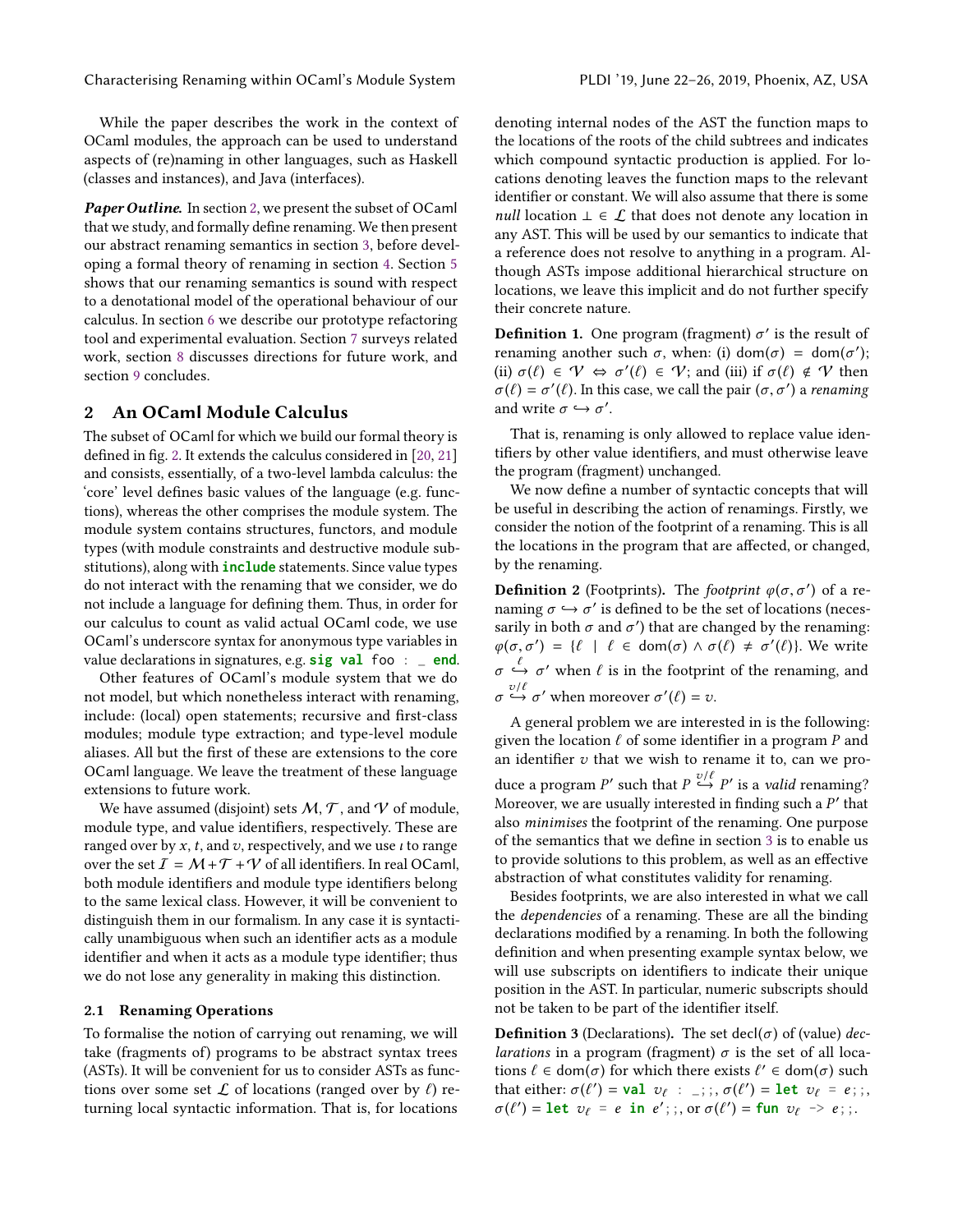<span id="page-4-1"></span>Module Paths Extended Module Paths Value Expressions Programs Programs  $p \coloneqq x | p.x \quad q \coloneqq x | q.x | q(q)$   $e \coloneqq v | p.v | \text{let } v = e \text{ in } e | \text{ fun } v \rightarrow e | ee \quad P \coloneqq e | \text{ module } x = m ;; P$ Module Types  $M := t | p \tcdot t | \text{sig } S \text{ end} |$  functor  $(x : M) \rightarrow M | M$  with module  $x = q | M$  with module  $x := q$ Signature Body  $S \coloneqq \varepsilon | D ;$ ; S Signature Components  $D \coloneqq \text{val } v :$  | **module**  $x : M |$  **module** type  $t |$  **module** type  $t = M |$  include M Module Expressions  $m := p |$  struct s end | functor  $(x : M) \rightarrow m | m (m) | m : M$ Structure Body  $s := \varepsilon | d$ ; s Structure Components  $d := \text{let } v = e | \text{ module } x = m | \text{module type } t = M | \text{ include } m$ 

Figure 2. Syntax of a core calculus for OCaml with modules.

**Definition 4** (Dependencies). The *dependencies*  $\delta(\sigma, \sigma')$  of  $\sigma \hookrightarrow \sigma'$  are defined by  $\delta(\sigma, \sigma') = \varphi(\sigma, \sigma') \cap \text{decl}(\sigma)$ .

Intuitively, the dependencies should be the key piece of (syntactic) information required to characterise a renaming since we expect the remaining locations in the program that must be renamed to be simply those references that resolve to one of the dependencies.

We also formally define the references of a program (fragment) as follows.

Definition 5 (References). The set of (value) references of a program (fragment)  $\sigma$  is the set of locations  $\ell \in \text{dom}(\sigma)$ such that  $\sigma(\ell) \in \mathcal{V}$  and  $\ell \notin \text{dec}(\sigma)$ .

Notice that both the footprint and the dependencies of composite renamings are bounded by the footprints and dependencies, respectively, of their individual component renamings.

**Proposition 1.** For renamings  $\sigma \hookrightarrow \sigma'$  and  $\sigma' \hookrightarrow \sigma''$ : (i)  $\varphi(\sigma, \sigma'') \subseteq \varphi(\sigma, \sigma') \cup \varphi(\sigma', \sigma'').$ (ii)  $\delta(\sigma, \sigma'') \subseteq \delta(\sigma, \sigma') \cup \delta(\sigma', \sigma'')$ .

## 3 A Static Semantics for Renaming

In this section, we define a set-theoretic semantics for programs in our calculus that will allow us to reason about renaming values. The entities that comprise the meaning of a program are sets of (possibly nested) tuples of elements. Note that this allows us to also talk about functions, since these can be described by sets of ordered pairs. The semantics jointly describes binding resolution and dependency information in a name-invariant manner (using AST locations), and represents name-relevant information separately.

<span id="page-4-0"></span>In the following presentation, we use standard notation for function update: i.e.  $f[a \mapsto b]$  denotes the function that behaves like f except that  $f(a) = b$ .  $f[a \mapsto b \mid a \in A]$ denotes the function that behaves like f except that  $f(a) = b$ for all  $a \in A$ , and  $f \setminus A$  the (partial) function that behaves like f but only has domain dom $(f) \setminus A$ .

#### 3.1 Semantic Elements

Our abstract semantics will consist of the following entities.

Binding Resolution is a function that maps the locations of uses of identifiers to binding instances of identifiers.

**Definition 6** (Binding resolution). A binding resolution function  $\rightarrow$  is a partial function between locations (we assume it does not map the null location  $\bot$ ). We write  $\ell \rightarrowtail \ell'$ instead of  $\rightarrowtail$  ( $\ell$ ) =  $\ell'$ , and say that  $\ell$  resolves to  $\ell'$ .

The idea is that locations in the domain of the function will represent precisely the *references* in a program, and the function will describe the declaration that each reference resolves to.

Syntactic Characteristics that are captured by our semantics comprise the identifiers that are found at given locations. This allows for the locations of binding instances of like identifiers to be related (cf. section [3.2](#page-4-0) below).

<span id="page-4-2"></span>Definition 7 (Syntactic Reification). A syntactic reification function  $\rho: \mathcal{L} \to \mathcal{I}$  is a partial mapping from locations to identifiers (we assume it does not map the null location  $\perp$ ). We write dom $\psi(\rho)$  to denote the set  $\{\ell \mid \rho(\ell) \in \mathcal{V}\}.$ 

We can view syntactic reification functions as capturing a restricted view of ASTs, giving information only about those leaves that contain identifiers. The syntactic reification function can be used to give additional information, over and above the binding resolution function, about the declarations in a program (specifically, those which are never referenced).

Value Extensions capture sets of declarations that are all diferent facets of the same logical concept modelled in the program. For example, a program may contain many diferent functions named compare that act on values of various diferent data types, which might be related through the use of diferent signatures declaring values named compare, or the application of various functors to diferent modules. Although the diferent declarations may be distributed widely throughout the program, they all model a single concept or entity in the mind of the programmer or architecture of the system. These entities are high-level abstractions encoded via the global structure of program. When we rename a declaration, we must rename all parts of the program that constitute the logical entity of which it is part. The difficulty inherent in renaming in OCaml arises since these high-level entities are not necessarily immediately evident, nor necessarily localised in the source code.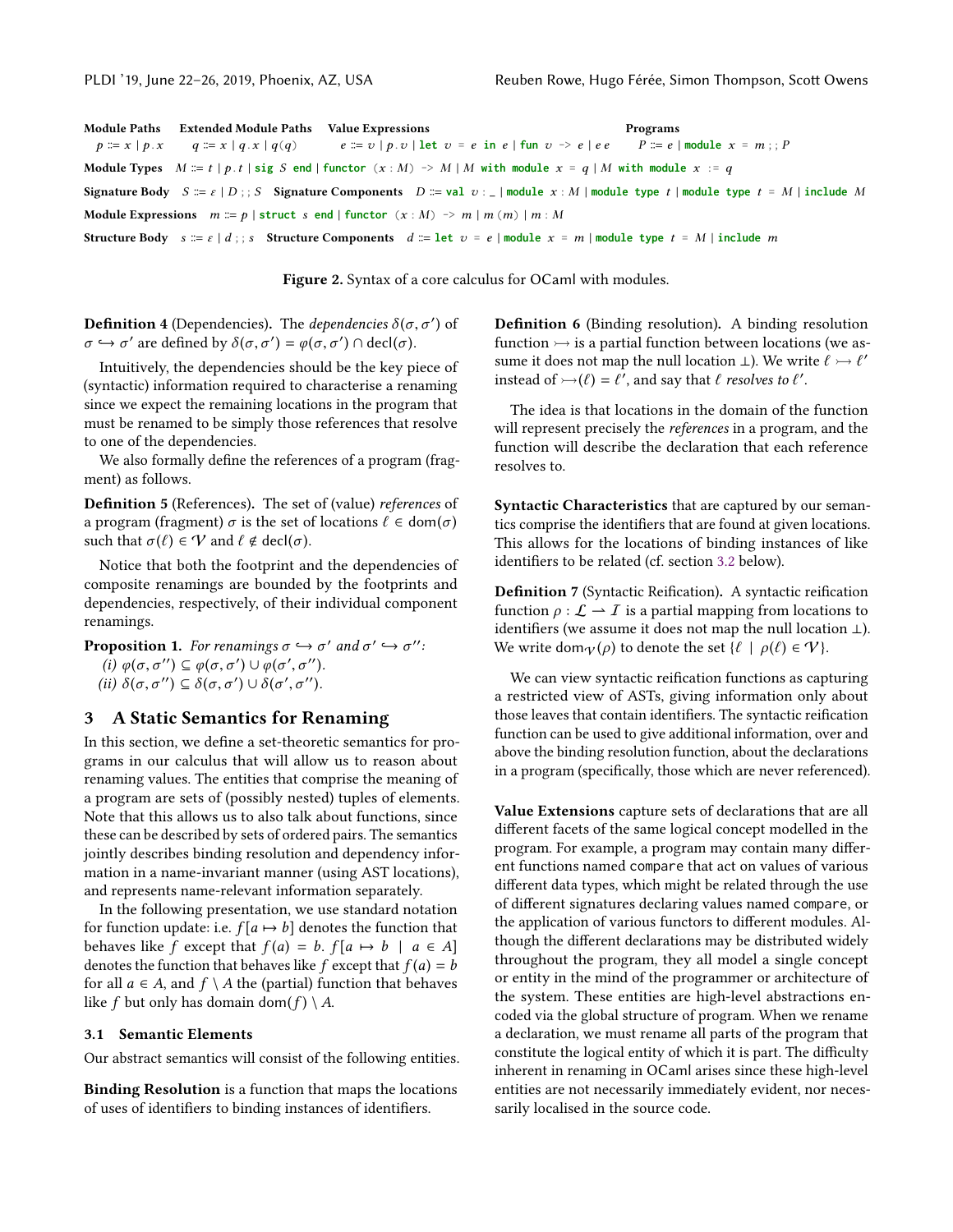Characterising Renaming within OCaml's Module System PLDI '19, June 22–26, 2019, Phoenix, AZ, USA



Figure 3. Graphical representation of the semantics.

We call such collections of declarations the extension of a high-level program abstraction. Ultimately, the extension is modelled by an equivalence class. However the structural relationships between the elements of an extension are more fine-grained and it is these that we capture, using a binary relation that we call a 'kernel'. Taking the reflexive, symmetric and transitive closure of this kernel results in the equivalence relation whose equivalence classes we take to model extensions.

Definition 8 (Value Extension Kernel). A value extension kernel  $E$  is a binary relation on locations.  $\hat{E}$  denotes the reflexive, symmetric and transitive closure of E.

<span id="page-5-1"></span>We use value extensions to capture high-level, global structures present in a program, as expressed in proposition [6](#page-9-1) below. For a location  $\ell$ , we denote the  $\hat{\mathbb{E}}$ -equivalence class containing  $\ell$  by  $[\ell]_{\hat{\mathbb{E}}} .$  We also denote by  $\mathcal{L}_{/\hat{\mathbb{E}}}$  the quotient of  $\mathcal L$  by  $\hat{\mathbb E}$ , i.e. the partitioning of the set of locations into Eˆ-equivalence classes.

To give an intuition as to how these elements are used, we show in fig. [3](#page-4-1) a visual representation of the binding resolution function and value extension kernel that would be derived for the example of ig. [1](#page-1-0) as expressed in our OCaml calculus (i.e. value type components are elided and functions and functors are written out 'long-hand'; for clarity, we still assume pairs and an infix string concatenation operation). Dashed arrows depict the binding resolution mappings, and solid arrows show pairs in the value extension kernel.

#### 3.2 Semantic Descriptions

In constructing the semantics of programs, we will need to keep track of the binding structure of modules and module types. We do so using semantic descriptions, which capture the locations of binding instances of identifiers and the nested structure of modules and module types. We distinguish two kinds of semantic descriptions: structural descriptions describe structures and signatures, while functorial descriptions describe functors and functor types.

Definition 9 (Semantic descriptions). Semantic descriptions  $\Delta$ , and their constituent *components c*, are objects defined inductively by:

$$
\Delta \coloneqq \{c_1, \ldots, c_n\} \mid (\ell:\Delta) \to \Delta \qquad c \coloneqq \ell \mid (\ell,\Delta)
$$

We use the meta-variable  $D$  to range over structural descriptions, i.e. those of the form  $\{c_1, \ldots, c_n\}$ , and write  $|D|$  to denote the set  $\{\ell \mid \ell \in D\}$ . Descriptions of the form  $(\ell:\Delta) \rightarrow \Delta'$ are called *functorial*. We write  $D$  for the set of all semantic descriptions.

<span id="page-5-0"></span>Basic components, comprising of simply a location, capture the locations of instances of identifiers bound to values. Components of the form  $(\ell, \Delta)$  represent sub-modules or sub-module types, comprising a description of the subcomponent along with the location of its binding, i.e. the instance of the identifier to which it is bound. Structural descriptions, which are sets of such components, thus describe the binding structure of structures and signatures. Functorial descriptions  $(\ell:\Delta) \rightarrow \Delta'$  capture that of functors and functor types: the left-hand member  $\ell:\Delta$  captures the location of the parameter of the functor or functor type, along with a description of its declared module type; the right-hand member of the pair ∆ ′ describes the body.

Example 1. Consider the **Stringable** module type and the **Int** and **String** modules in the program of fig. [1.](#page-1-0)

```
module type Stringable = sig val to_string1 : _ end
module Int = struct let to_string5 i = int_to_string i end
module String = struct let to_string6 s = s end
```
The numerical subscripts on identifiers indicate the abstract locations of declarations in the program. The corresponding semantic descriptions are  $D_{\text{Stringable}} = \{1\}, D_{\text{Int}} = \{5\}$ , and  $D_{\text{String}} = \{6\}$ . For the **Pair** functor

```
module Pair =
  functor (X2 : Stringable) -> functor (Y3 : Stringable) ->
    let to_string<sub>4</sub> = fun(x, y) \rightarrow ... end
```
the corresponding semantic description is the following.

$$
D_{\text{Pair}} = (2:D_{\text{Stringable}}) \rightarrow (3:D_{\text{Stringable}}) \rightarrow \{4\}
$$

$$
= (2:\{1\}) \rightarrow (3:\{1\}) \rightarrow \{4\}
$$

The syntactic reification function  $\rho$  for this program has the obvious action on these declarations:  $\rho(2) = \mathbf{X}, \rho(3) = \mathbf{Y}$ , and  $\rho(1) = \rho(4) = \rho(5) = \rho(6) = \text{to\_string}.$ 

Semantic Operations. We now describe a number of operations on semantic descriptions. Before giving the formal definition of each operation, we explain its purpose and give an example.

The value extension kernel, capturing the relationships between the declarations, is computed via a semantic join operation  $\otimes$ <sub>o</sub> on descriptions, which is parameterised by a syntactic reification function. This operation pairs up basic components in two semantic descriptions that syntactically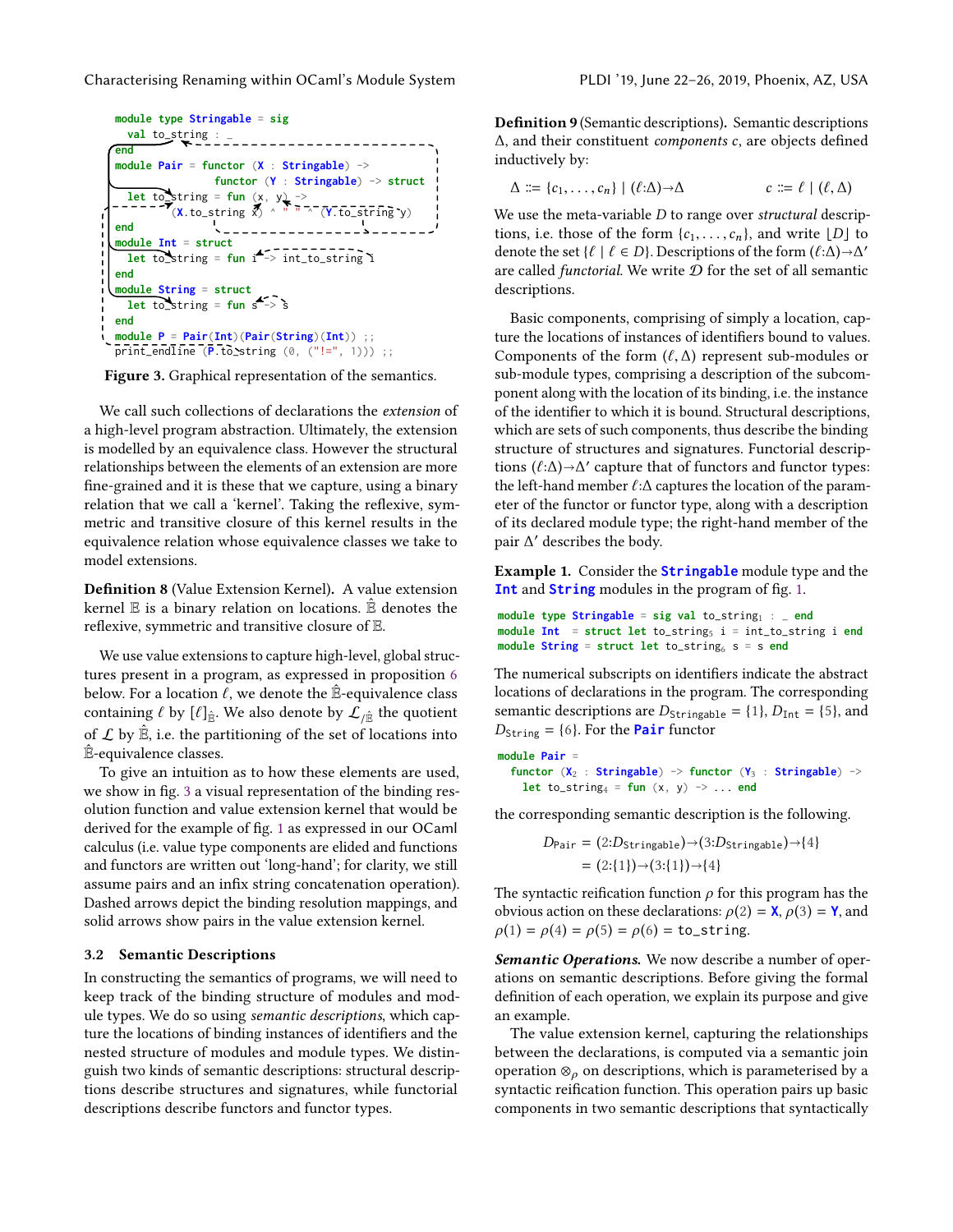<span id="page-6-0"></span>reify to the same identifier. For example, applications of functors induce dependencies between the declarations in the module type of the parameter, and corresponding bindings in the module used as the argument.

Example 2. The nested functor application in fig. [3,](#page-4-1) that is **Pair**(**String**)(**Int**), links the declaration of to\_string in the module type **Stringable** to those of to\_string in the **String** and **Int** modules. Joining the description of the declared module type, **Stringable**, of **Pair**'s first parameter with the description of the first argument, **String**, gives

$$
D_{\text{Stringable}} \otimes_{\rho} D_{\text{String}} = \{1\} \otimes_{\rho} \{6\} = \{(1, 6)\}
$$

since  $\rho(1) = \rho(6) =$  to\_string. Similarly, joining the description of the declared module type, **Stringable**, of **Pair**'s second parameter with the description of the second argument, **Int**, gives

$$
D_{\text{Stringable}} \otimes_{\rho} D_{\text{Int}} = \{1\} \otimes_{\rho} \{5\} = \{(1, 5)\}\
$$

for the same reason. The description of the result of a functor application is simply the description of the functor body, thus the description of **Pair**(**String**)(**Int**) is {4}. The outer functor application **Pair**(**Int**)(**Pair**(**String**)(**Int**)) then relates the declaration of to\_string in **Stringable** to that in the body of the **Pair** functor itself, via the join operation as follows.

$$
D_{\text{Stringable}} \otimes_{\rho} \{4\} = \{1\} \otimes_{\rho} \{4\} = \{(1, 4)\}
$$

The join operation is defined as follows, where writing  $\rho(\ell)$  for a reification function  $\rho$  and a location  $\ell$  asserts that  $\rho$  is defined on  $\ell$ .

**Definition 10** (Description Join). For a given syntactic reification function  $\rho$ , the description join operation  $\otimes_{\rho}$  is a binary operation on descriptions that produces a binary relation on locations and is defined inductively as follows:

$$
D_1 \otimes_{\rho} D_2 = \{ (\ell_1, \ell_2) \mid \ell_1 \in D_1 \land \ell_2 \in D_2 \land \rho(\ell_1) = \rho(\ell_2) \}
$$
  

$$
\cup \{ (\ell_1, \ell_2) \mid \exists (\ell, \Delta_1) \in D_1, (\ell', \Delta_2) \in D_2.
$$
  

$$
\rho(\ell) = \rho(\ell') \land (\ell_1, \ell_2) \in \Delta_1 \otimes_{\rho} \Delta_2 \}
$$
  

$$
(\ell_1:\Delta_1) \to \Delta'_1 \otimes_{\rho} (\ell_2:\Delta_2) \to \Delta'_2 = (\Delta_1 \otimes_{\rho} \Delta_2) \cup (\Delta'_1 \otimes_{\rho} \Delta'_2)
$$
  

$$
\Delta \otimes_{\rho} \Delta' = \emptyset
$$
 otherwise

<span id="page-6-1"></span>The join of two structural descriptions consists of two parts: first, basic components that reify to the same identifier are related; second, the join is applied recursively to subcomponents whose bindings reify to the same identifier. The join of two functorial descriptions is given point-wise: the join of the parameters is combined with the join of the bodies. Joins of dissimilar descriptions result in the empty relation.

<span id="page-6-2"></span>To build semantic descriptions compositionally, we use a number of semantic operations that correspond to the various syntactic constructions that are used to define modules and module types.

To model the effect of **include** statements, we define a superposition operation  $\oplus_{\rho}$  on structural descriptions that

PLDI '19, June 22–26, 2019, Phoenix, AZ, USA Reuben Rowe, Hugo Férée, Simon Thompson, Scott Owens

<span id="page-6-3"></span>combines the elements of two descriptions, preferring those of its second argument when identifiers coincide.

Example 3. Consider the following modules.

```
module A = struct let foo_1 = ...;; let bar_2 = ...;; end
module B = struct include A let bar_3 = ...;; end
```
A semantic description of the module **A** consists of the set  $D_A = \{1, 2\}$ , while the remainder of the body of module **B** after the **include** statement consists of the set  $D_{\text{body}} = \{3\}.$ To form a description of the module  $B$ , we can superpose  $D_A$ and  $D_{\text{body}}$  with respect to a reification function  $\rho'$  containing mappings  $\rho'(1) =$  foo, and  $\rho'(2) = \rho'(3) =$  bar. That is  $D_{\rm B} = D_{\rm A} \oplus_{\rho'} D_{\rm body} = \{1, 3\}$ . Here, the location 3 from  $D_{\rm body}$ is chosen over 2 from  $D_A$  since  $\rho'$  maps them both to the same identifier.

Definition 11 (Description Superposition). The superposition operation  $\oplus_{\rho}$  on structural descriptions is defined by:

$$
D \oplus_{\rho} D' = D' \cup \{ \ell \mid \ell \in D \land \forall \ell' \in D'. \rho(\ell) \neq \rho(\ell') \}
$$
  

$$
\cup \{ (\ell, \Delta) \mid (\ell, \Delta) \in D \land \forall (\ell', \Delta') \in D'. \rho(\ell) \neq \rho(\ell') \}
$$

Superposition  $D \oplus_{\rho} D'$  augments  $D'$  with those components from D for which there is no corresponding component in  $D'$  whose binding reifies to the same identifier.

To model module type annotations  $m$  :  $M$  , we define a modulation operation  $\blacktriangleright_{\rho}$  on semantic descriptions. This operation modifies the description of a module  $m$  according to the description of its module type  $M$  in two ways. First, it removes any (sub)components for which there does not exist a corresponding component in the module type with a similarly named binding. Second, it adds those subcomponents from the description of the module type for which there is no similarly named component in the module description.

**Example 4.** Consider the following module types defining a weakening of the type of the **Pair** functor.

```
module type Stringable2 =
  sig val to_string<sub>7</sub> : _ ;; val from_string<sub>8</sub> : _ ;; end
module type WeakPair = functor (X9 : Stringable2) ->
  functor (Y10 : Stringable2) -> sig end
```
 $D_{\text{Weak}} = (9:D_{\text{Stringable2}}) \rightarrow (10:D_{\text{Stringable2}}) \rightarrow \emptyset$  describes the module type **WeakPair**, where  $D_{\text{Stringable2}} = \{7, 8\}$ . Assuming the syntactic reification function  $\rho$  from example [1](#page-4-2) above also contains mappings reflecting the identifiers occurring in **Stringable2** and **WeakPair**, then **M** = **Pair** : **WeakPair** is described by the result of the applying the modulation operation, as follows.

$$
D_M = D_{Pair} \blacktriangleright_{\rho} D_{Weak} = (2:\{1, 8\}) \rightarrow (3:\{1, 8\}) \rightarrow \emptyset
$$

In the result, the description of the body of  $D_{Pair}$  has been restricted, but the descriptions of the parameters have been augmented by the additional from\_string declaration (location 8) in the module types of the parameters in  $D_{\text{Weak}}$ .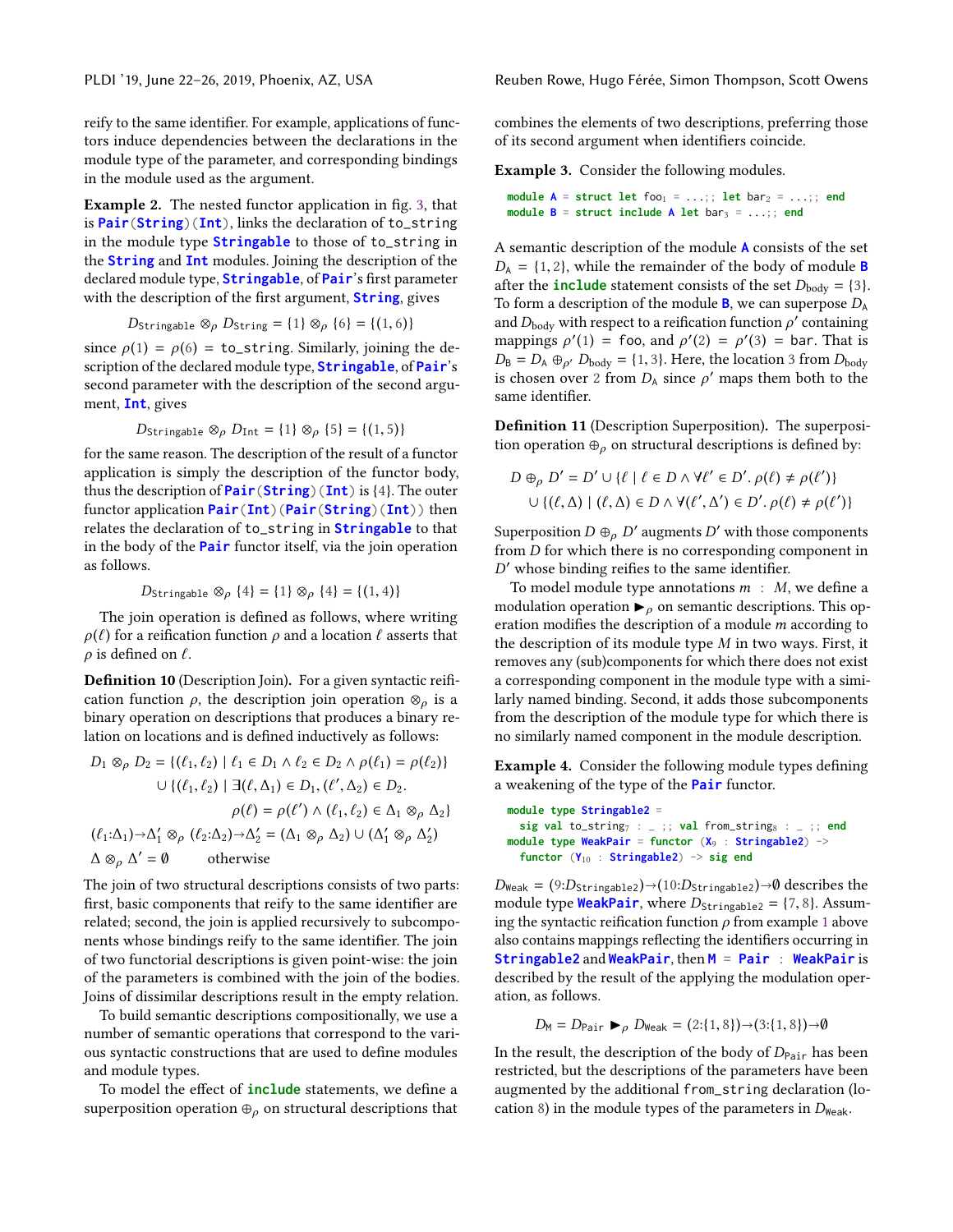<span id="page-7-0"></span>**Definition 12** (Description Modulation). The description modulation operation  $\blacktriangleright_{\rho}$  is a binary operation on semantic descriptions defined inductively as follows:

$$
D \blacktriangleright_{\rho} D' = \{ \ell \mid \ell \in D \land \exists \ell' \in D'. \rho(\ell) = \rho(\ell') \}
$$
  
\n
$$
\cup \{ \ell' \mid \ell' \in D' \land \forall \ell \in D. \rho(\ell) \neq \rho(\ell') \}
$$
  
\n
$$
\cup \{ (\ell, \Delta \blacktriangleright_{\rho} \Delta') \mid (\ell, \Delta) \in D \land
$$
  
\n
$$
\exists \ell'. (\ell', \Delta') \in D' \land \rho(\ell) = \rho(\ell') \}
$$
  
\n
$$
\cup \{ (\ell', \Delta') \mid (\ell', \Delta') \in D' \land \forall (\ell, \Delta) \in D. \rho(\ell) \neq \rho(\ell') \}
$$
  
\n
$$
(\ell : \Delta_1) \rightarrow \Delta_2 \blacktriangleright_{\rho} (\ell' : \Delta'_1) \rightarrow \Delta'_2 = (\ell : (\Delta_1 \blacktriangleright_{\rho} \Delta'_1)) \rightarrow (\Delta_2 \blacktriangleright_{\rho} \Delta'_2)
$$
  
\n
$$
\Delta \blacktriangleright_{\rho} \Delta' = \emptyset
$$
 otherwise

Finally, to model the effects of module type constraints we define two more operations. In selective modulation,  $\Delta_1$  ◀<sub>ρ</sub> (*x*: $\Delta_2$ ), only subcomponents ( $\ell$ ,  $\Delta'$ ) of  $\Delta_1$  for which  $\ell$ reifies to the module identifier x are modulated (by  $\Delta_2$ ). This models how a module constraint modifies the subcomponents of a module type. The filtering operation  $\setminus_{\rho}$  removes subcomponents from a structural description whose binding reifies to a given identifier, corresponding to a destructive module substitution on a module type.

Example 5. Suppose we have a module type **Set** and a module **Int** defined by

```
module type Set = sig\n    module Elt11: Stringable ;; val empty12 : 
$$
\_
$$
; ; end\nInt2 = struct include Int;; let from_string13 = ...;; end
```

with  $D_{\text{Set}} = \{12, (11, D_{\text{Stringable}})\}$  and  $D_{\text{Int2}} = \{5, 13\}$ . Again assuming  $\rho$  also contains mappings reflecting the identifiers occurring in **Set** and **Int** above, the description of **IntSet** = **Set with module Elt** = **Int2** is given by the result of selective modulation, as follows.

$$
D_{\text{IntSet}} = D_{\text{Set}} \triangleleft_{\rho} (\text{E1t}:D_{\text{Int2}})
$$
  
= {12, (11, (D\_{\text{Stringable}}) \triangleright\_{\rho} D\_{\text{Int2}})}  
= {12, (11, {1, 13})}

To compute the description of the module type given by **IntSet2** = **Set** with module  $E1t$  :=  $Int2$ , we use filtering:  $D_{\text{IntSet2}} = D_{\text{Set}} \setminus_{\rho} \text{ELt} = \{12\}.$ 

Definition 13 (Selective Modulation). The selective modulation operation is a binary operation  $\Delta \blacktriangleleft_{\rho} (x:\Delta')$  on semantic descriptions with respect to a module identifier, and is defined by:

$$
D \blacktriangleleft_{\rho} (x:\Delta') = \{ \ell \mid \ell \in D \} \cup \{ (\ell, \Delta) \mid (\ell, \Delta) \in D \land \rho(\ell) \neq x \}
$$

$$
\cup \{ (\ell, \Delta \blacktriangleright_{\rho} \Delta') \mid (\ell, \Delta) \in D \land \rho(\ell) = x \}
$$

$$
(\ell : \Delta_1) \rightarrow \Delta_2 \blacktriangleleft_{\rho} (x:\Delta') = \emptyset
$$

**Definition 14** (Description Filtering). The function  $\setminus_{\rho}$  on semantic descriptions and (module) identifiers is defined by:

$$
D \setminus_{\rho} x = \{ \ell \mid \ell \in D \} \cup \{ (\ell, \Delta) \mid (\ell, \Delta) \in D \land \rho(\ell) \neq x \}
$$
  

$$
(\ell : \Delta) \rightarrow \Delta' \setminus_{\rho} x = \emptyset
$$

#### 3.3 Semantic Environments

When constructing the semantics of programs, we will also need to keep track of the binding locations and descriptions of bound values, modules and module types. We do this using an environment, which is a pair  $(\Gamma_V, \Gamma_M)$  of functions  $\Gamma_V$ :  $\mathcal{V} \to \mathcal{L}$  and  $\Gamma_M : \mathcal{M} \cup \mathcal{T} \to \mathcal{D}$  that map value identifiers to the location in the program context to which they are bound, and map module and module type identifiers to semantic descriptions of the module or module type, respectively to which they are bound. We also require  $\Gamma_V$  to be injective on  $\mathcal{L} \setminus \{ \bot \}, \text{ i.e. } \Gamma_V(v) = \Gamma_V(v') \neq \bot \Rightarrow v = v'.$ 

For notational convenience, we will write  $\Gamma(v)$ ,  $\Gamma(t)$ , and Γ(x) for Γ $_V(v)$ , Γ $_M(t)$ , and Γ $_M(x)$ , respectively. Similarly, we will write  $\Gamma[v \mapsto \ell], \Gamma[t \mapsto \Delta]$ , and  $\Gamma[x \mapsto \Delta]$  for  $(\Gamma_V[v \mapsto \ell], \Gamma_M)$ ,  $(\Gamma_V, \Gamma_M[t \mapsto \Delta])$ , and  $(\Gamma_V, \Gamma_M[x \mapsto \Delta])$ , respectively.

We say that a structural description  $D$  is *proper* for a reification function  $\rho$  when it satisfies: (i)  $\rho(\ell) \in V$  for all  $\ell \in D$ ; (ii)  $\rho(\ell) \in \mathcal{M} \cup \mathcal{T}$  for all  $(\ell, \Delta) \in D$ ; and (iii) when  $\ell, \ell' \in D$ or  $(\ell, \Delta), (\ell', \Delta') \in D$  for distinct locations  $\ell$  and  $\ell'$ , then  $\rho(\ell) \neq \rho(\ell')$ . That is, each location in D corresponds to a unique identifier under  $\rho$ . In this case, we may treat it like a partial semantic environment and combine it with an existing environment Γ (written Γ + ρ D) as follows:

$$
(\Gamma +_{\rho} D)(\iota) = \begin{cases} \ell & \text{if } \ell \in D \text{ and } \rho(\ell) = \iota \\ \Delta & \text{if } (\ell, \Delta) \in D \text{ and } \rho(\ell) = \iota \\ \Gamma(\iota) & \text{otherwise} \end{cases}
$$

#### 3.4 Semantics of Programs

Our static renaming semantics interprets programs as tuples  $(\rightarrow, \mathbb{E}, \rho)$  comprising a binding resolution function, a value extension kernel, and a syntactic reification function. We use Σ to range over such tuples. We may also write  $\Sigma \rightarrow$ ,  $\Sigma_{\mathbb{E}}$ , and  $\Sigma_{\rho}$  to denote the individual respective components of  $\Sigma$ .

To define the semantics of programs, we use two sorts of judgement,  $\Sigma$ ;  $\Gamma \vdash \sigma \leadsto \Sigma'$  and  $\Sigma$ ;  $\Gamma \vdash \sigma \leadsto (\Delta, \Sigma')$ , which specify how a syntactic fragment  $\sigma$  extends the semantics  $\Sigma$ of a program context, described by Γ, to result in the semantics  $\Sigma'$ . The former sort of judgement applies when  $\sigma$  is a value expression, or a program (i.e. some number of module bindings followed by a value expression). The latter applies when  $\sigma$  is a module expression, module type expression, or the body of a structure or signature; in which case the judgement also derives a semantic description of  $\sigma$ .

Valid semantic judgements are deined inductively, in a 'big-step' style, by the rules in fig. [4,](#page-7-0) below. To determine the semantics  $\Sigma$  of a program P, we derive a valid judgement of the form  $\Sigma_{\perp}$ ;  $\Gamma_{\perp}$  ⊢  $P \rightsquigarrow \Sigma$ , where  $\Sigma_{\perp}$  denotes the empty semantics (i.e. the tuple consisting of the empty binding resolution and syntactic reification functions and empty value extension kernel), and  $\Gamma_{\perp}$  denotes the empty environment (i.e. mapping every value identifier to the null location,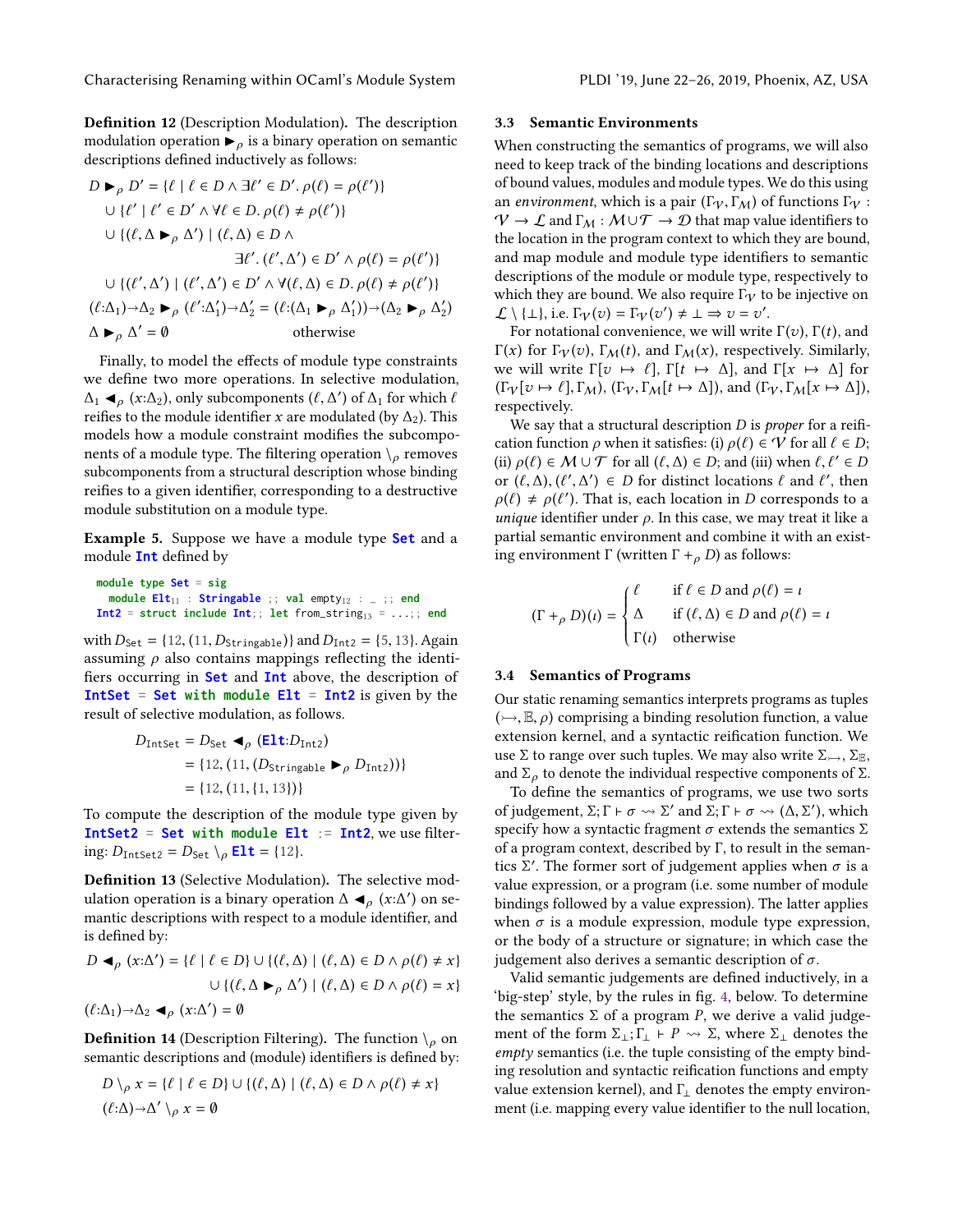(Extended) Module Paths

(MODID):  
\n
$$
\frac{\Sigma; \Gamma \vdash q \leadsto (D, \Sigma')}{\Sigma; \Gamma \vdash x \leadsto (\Gamma(x), \Sigma)}
$$
\n(PMOD):  
\n
$$
\frac{\Sigma; \Gamma \vdash q \leadsto (D, \Sigma')}{\Sigma; \Gamma \vdash q.x \leadsto (\Delta, \Sigma')} \cdot (\exists \ell \cdot \Sigma' \rho(\ell) = x \land (\ell, \Delta) \in D)
$$
\n(PAPP):  
\n
$$
\frac{\Sigma; \Gamma \vdash q_1 \leadsto ((\ell : \Delta_1) \to \Delta_2, \Sigma'') \quad \Sigma''; \Gamma \vdash q_2 \leadsto (\Delta_1', \Sigma')}{\Sigma; \Gamma \vdash q_1 (q_2) \leadsto (\Delta_2, \Sigma'[\Delta_1 \otimes \Delta_1'])}
$$
\n(ValID):  
\n(VALD):  
\n
$$
\frac{\Gamma(V\Delta_1):}{\Sigma; \Gamma \vdash v_{\ell} \leadsto \Sigma[\ell \mapsto (v, \Gamma(v))]}
$$
\n
$$
\frac{\Gamma(V\Delta_1):}{\Sigma; \Gamma \vdash p \leadsto (v, \Sigma') \quad (\Sigma' \rho(\ell') = v \land \ell' \in D)}
$$
\n(PAPP):  
\n
$$
\frac{\Gamma(V\Delta_2):}{\Sigma; \Gamma \vdash p \leadsto (D, \Sigma')} \cdot (\Sigma' \rho(\ell' \vdash \Delta_2)) \cdot (\Sigma' \rho(\ell' \vdash \Delta_2))}{\Sigma; \Gamma \vdash p \leadsto \Sigma' \quad (\Sigma' \vdash \Delta_2 \leadsto \Sigma' \quad (\Sigma' \vdash \Delta_2)) \cdot (\Sigma' \vdash \Delta_2 \leadsto \Sigma' \quad (\Sigma' \vdash \Delta_2))}
$$
\n(ValP):  
\n
$$
\frac{\Gamma(V\Delta_1):}{\Sigma; \Gamma \vdash v_{\ell} \leadsto \Sigma'' \quad \Sigma''[\ell \mapsto v]; \Gamma[v \mapsto \ell] \vdash e_2 \leadsto \Sigma'}{\Sigma; \Gamma \vdash v_{\ell} \vdash v; \Gamma[v \mapsto \ell] \vdash e \leadsto \Sigma' \quad (\Sigma \vdash \Delta_1 \leadsto \Sigma' \quad (\Sigma \vdash e_1 \leadsto \Sigma'' \quad \Sigma''; \Gamma \vdash e_2 \leadsto \Sigma' \quad (\Sigma \vdash e_1 \leadsto \Delta_1') \cdot (\Sigma \vdash e_1 \leadsto \Delta_2')
$$
\n(ValP):  
\n
$$
\frac
$$

Signature Bodies

<span id="page-8-0"></span>
$$
\frac{\Sigma[f \mapsto v]; \Gamma[v \mapsto \ell] + S \rightsquigarrow (D, \Sigma')}{\Sigma; \Gamma \vdash \ell \rightsquigarrow (0, \Sigma)} \frac{\Sigma[f \mapsto v]; \Gamma[v \mapsto \ell] + S \rightsquigarrow (D, \Sigma')}{\Sigma; \Gamma \vdash \text{val } v_{\ell} : \square; S \rightsquigarrow ((\ell \uparrow \text{d}) \oplus_{\Sigma'} D, \Sigma'[\ell \uparrow \text{d} \oplus D])}
$$
\n
$$
\frac{\Sigma; \Gamma \vdash M \rightsquigarrow (\Delta, \Sigma'') \quad \Sigma''[\ell \mapsto x]; \Gamma[x \mapsto \Delta] + S \rightsquigarrow (D, \Sigma')}{\Sigma; \Gamma \vdash \text{module } x_{\ell} : M; ; S \rightsquigarrow ((\ell, \Delta)) \oplus_{\Sigma'} D, \Sigma')}
$$
\n
$$
\frac{\Sigma; \Gamma \vdash M \rightsquigarrow (D, \Sigma'') \quad \Sigma''; \Gamma \uparrow_{\Sigma''} D \vdash S \rightsquigarrow (D', \Sigma')}{\Sigma; \Gamma \vdash \text{include } M; ; S \rightsquigarrow (D \oplus_{\Sigma'} D', \Sigma'[\lfloor D \rfloor \otimes D'])} \frac{\Sigma; \Gamma \vdash \text{module } x_{\ell} : M; S \rightsquigarrow ((\ell, \Delta)) \oplus_{\Sigma'} D, \Sigma')}{\Sigma; \Gamma \vdash \text{include } M; ; S \rightsquigarrow (D \oplus_{\Sigma'} D', \Sigma'[\lfloor D \rfloor \otimes D'])} \frac{\Sigma; \Gamma \vdash M \rightsquigarrow (\Delta, \Sigma'') \quad \Sigma''[\ell \mapsto t]; \Gamma[t \mapsto \Delta] + S \rightsquigarrow (D, \Sigma')}{\Sigma; \Gamma \vdash \text{module type } t_{\ell} = M; ; S \rightsquigarrow ((\ell, \Delta)) \oplus_{\Sigma'} D, \Sigma' \text{modrule } t_{\ell} = M; ; S \rightsquigarrow ((\ell, \Delta) \oplus_{\Sigma'} D, \Sigma')
$$

Module Types

$$
\frac{\Sigma; \Gamma \vdash p \leadsto (D, \Sigma')}{\Sigma; \Gamma \vdash t \leadsto (\Gamma(t), \Sigma)} \quad \frac{\Sigma; \Gamma \vdash p \leadsto (D, \Sigma')}{\Sigma; \Gamma \vdash p \ldots \leadsto (\Delta, \Sigma')} \quad (\exists \ell \cdot \Sigma'_{\rho}(\ell) = t \land (\ell, \Delta) \in D) \quad (\text{Stc}): \quad \frac{\Sigma; \Gamma \vdash S \leadsto (\Delta, \Sigma')}{\Sigma; \Gamma \vdash \text{sig } S \text{ end } \leadsto (\Delta, \Sigma')} \quad (\text{MyT} \vdash \text{tr}(t), \Sigma) \quad \frac{\Sigma; \Gamma \vdash M_1 \leadsto (\Delta, \Sigma'')}{\Sigma; \Gamma \vdash M_1 \leadsto (\Delta, \Sigma'')} \quad \frac{\Sigma; \Gamma \vdash M_1 \leadsto (\Delta, \Sigma'')}{\Sigma; \Gamma \vdash \text{functor } (\mathbf{x}_{\ell} : M_1) \rightarrow M_2 \leadsto ((\ell : \Delta) \rightarrow \Delta', \Sigma')} \quad (\text{Cors} \vdash \text{tr}(t) \to \text{tr}(t) \to \text{tr}(t) \to \text{tr}(t) \to \text{tr}(t) \to \text{tr}(t) \to \text{tr}(t) \to \text{tr}(t) \to \text{tr}(t) \to \text{tr}(t) \to \text{tr}(t) \to \text{tr}(t) \to \text{tr}(t) \to \text{tr}(t) \to \text{tr}(t) \to \text{tr}(t) \to \text{tr}(t) \to \text{tr}(t) \to \text{tr}(t) \to \text{tr}(t) \to \text{tr}(t) \to \text{tr}(t) \to \text{tr}(t) \to \text{tr}(t) \to \text{tr}(t) \to \text{tr}(t) \to \text{tr}(t) \to \text{tr}(t) \to \text{tr}(t) \to \text{tr}(t) \to \text{tr}(t) \to \text{tr}(t) \to \text{tr}(t) \to \text{tr}(t) \to \text{tr}(t) \to \text{tr}(t) \to \text{tr}(t) \to \text{tr}(t) \to \text{tr}(t) \to \text{tr}(t) \to \text{tr}(t) \to \text{tr}(t) \to \text{tr}(t) \to \text{tr}(t) \to \text{tr}(t) \to \text{tr}(t) \to \text{tr}(t) \to \text{tr}(t
$$

Str

$$
\frac{\Sigma; \Gamma \vdash e \leadsto \Sigma'' \quad \Sigma''[\ell \mapsto v]; \Gamma[v \mapsto \ell] \vdash s \leadsto (D, \Sigma') \quad \Sigma; \Gamma \vdash m \leadsto (D, \Sigma'') \quad \Sigma''; \Gamma + \Sigma''_{\rho} D \vdash s \leadsto (D', \Sigma')}{\Sigma; \Gamma \vdash \text{let } v_{\ell} = e;; s \leadsto (\{\ell\} \oplus_{\Sigma'} D, \Sigma'[\{\ell\} \otimes D])} \quad \frac{\Sigma; \Gamma \vdash m \leadsto (D, \Sigma'') \quad \Sigma''; \Gamma + \Sigma''_{\rho} D \vdash s \leadsto (D', \Sigma')}{\Sigma; \Gamma \vdash \text{include } m;; s \leadsto (D \oplus_{\Sigma'} D', \Sigma'[\lfloor D \rfloor \otimes D'])} \quad \frac{\Sigma; \Gamma \vdash n \leadsto (D, \Sigma' \vdash s \leadsto (D', \Sigma')}{\Sigma; \Gamma \vdash n \leadsto (\Delta, \Sigma' \vdash s \leadsto (D, \Sigma') \land \Sigma''[\ell \vdash t]; \Gamma[\ell \vdash \Delta] \vdash s \leadsto (D, \Sigma')}{\Sigma; \Gamma \vdash m \leadsto (\Delta, \Sigma' \vdash s \leadsto (D, \Sigma') \land \Sigma''[\ell \vdash t]; \Gamma[\ell \vdash \Delta] \vdash s \leadsto (D, \Sigma') \land \Sigma; \Gamma \vdash m \leadsto (D, \Sigma' \vdash s \leadsto (D, \Sigma') \land \Sigma''[\ell \vdash t]; \Gamma[\ell \vdash \Delta] \vdash s \leadsto (D, \Sigma') \land \Sigma; \Gamma \vdash m \leadsto (D, \Sigma' \vdash s \leadsto (D, \Sigma' \vdash s \leadsto (D, \Sigma' \vdash s \leadsto (D, \Sigma' \vdash s \leadsto (D, \Sigma' \vdash s \leadsto (D, \Sigma' \vdash s \leadsto (D, \Sigma' \vdash s \leadsto (D, \Sigma' \vdash s \leadsto (D, \Sigma' \vdash s \leadsto (D, \Sigma' \vdash s \leadsto (D, \Sigma' \vdash s \leadsto (D, \Sigma' \vdash s \leadsto (D, \Sigma' \vdash s \leadsto (D, \Sigma' \vdash s \leadsto (D, \Sigma' \vdash s \leadsto (D, \Sigma' \vdash s \leadsto (D, \Sigma' \vdash s \leadsto (D, \Sigma' \vdash s \leadsto (D, \Sigma' \vdash s \leadsto (D, \
$$

Module Expressions and Programs

| $(S \texttt{TRUE})$ :                                             | (ANNOT):                                                                                                                                            | (MAPP):              |                                                                                                                                                       |
|-------------------------------------------------------------------|-----------------------------------------------------------------------------------------------------------------------------------------------------|----------------------|-------------------------------------------------------------------------------------------------------------------------------------------------------|
| $\Sigma: \Gamma \vdash s \leadsto (\Delta, \Sigma')$              | $\Sigma; \Gamma \vdash m \leadsto (\Delta_1, \Sigma'') \quad \Sigma''; \Gamma \vdash M \leadsto (\Delta_2, \Sigma')$                                |                      | $\Sigma; \Gamma \vdash m_1 \leadsto ((\ell:\Delta_1) \rightarrow \Delta_2, \Sigma'') \quad \Sigma''; \Gamma \vdash m_2 \leadsto (\Delta'_1, \Sigma')$ |
| $\Sigma; \Gamma \vdash$ struct s end $\leadsto (\Delta, \Sigma')$ | $\Sigma; \Gamma \vdash m : M \rightsquigarrow (\Delta_1 \blacktriangleright_{\Sigma'} \Delta_2, \Sigma'[\Delta_1 \otimes \Delta_2])$                |                      | $\Sigma; \Gamma \vdash m_1 \ (m_2) \leadsto (\Delta_2, \Sigma'[\Delta_1 \otimes \Delta'_1])$                                                          |
|                                                                   | $\Sigma; \Gamma \vdash M \leadsto (\Delta, \Sigma'') \quad \Sigma''[\ell \mapsto x]; \Gamma[x \mapsto \Delta] \vdash m \leadsto (\Delta', \Sigma')$ |                      | $\Sigma; \Gamma \vdash m \leadsto (\Delta, \Sigma'') \quad \Sigma''[\ell \mapsto x]; \Gamma[x \mapsto \Delta] \vdash P \leadsto \Sigma'$              |
| $(MFUN)$ :                                                        | $\Sigma; \Gamma \vdash$ functor $(x_{\ell}: M) \rightarrow m \rightsquigarrow ((\ell:\Delta) \rightarrow \Delta', \Sigma')$                         | (PMo <sub>D</sub> ): | $\Sigma; \Gamma \vdash \text{module } x_{\ell} = m; \; \vdash P \leadsto \Sigma'$                                                                     |

Figure 4. The abstract renaming semantics of the OCaml calculus.

and every module and module type identifier to the empty structural description, viz. the empty set).

We use some shorthand notation for specifying updates to  $\Sigma = (\rightarrowtail, \mathbb{E}, \rho)$ : (1)  $\Sigma[\ell \mapsto \iota]$  stands for  $(\rightarrowtail, \mathbb{E}, \rho[\ell \mapsto \iota])$ ; (2)  $\Sigma[\ell \mapsto (\iota, \ell')]$  stands for  $(\rightarrow[\ell \mapsto \ell'], \mathbb{E}, \rho[\ell \mapsto \iota])$ ; and (3) Σ[ $\Delta_1 \otimes \Delta_2$ ] stands for (→,  $\mathbb{E}\cup(\Delta_1 \otimes \Delta_2)$ ,  $\rho$ ). To minimise notation, we also write: (4)  $D \oplus_{\Sigma} D'$  for  $D \oplus_{\rho} D'$ ; (5)  $\Delta \blacktriangleright_{\Sigma} \Delta'$ 

for  $\Delta \blacktriangleright_{\rho} \Delta'$ ; (6)  $\Delta \blacktriangleleft_{\Sigma} (x:\Delta')$  for  $\Delta \blacktriangleleft_{\rho} (x:\Delta')$ ; and (7)  $\Delta \setminus_{\Sigma} x$ for  $\Delta \setminus_{\rho} x$ .

Figure [4](#page-7-0) groups the rules according to the diferent kinds of syntax: value expressions, module types (including signature components), modules (including structure components), and module paths. We only give rules for extended module paths, as standard module paths are a strict subset of these.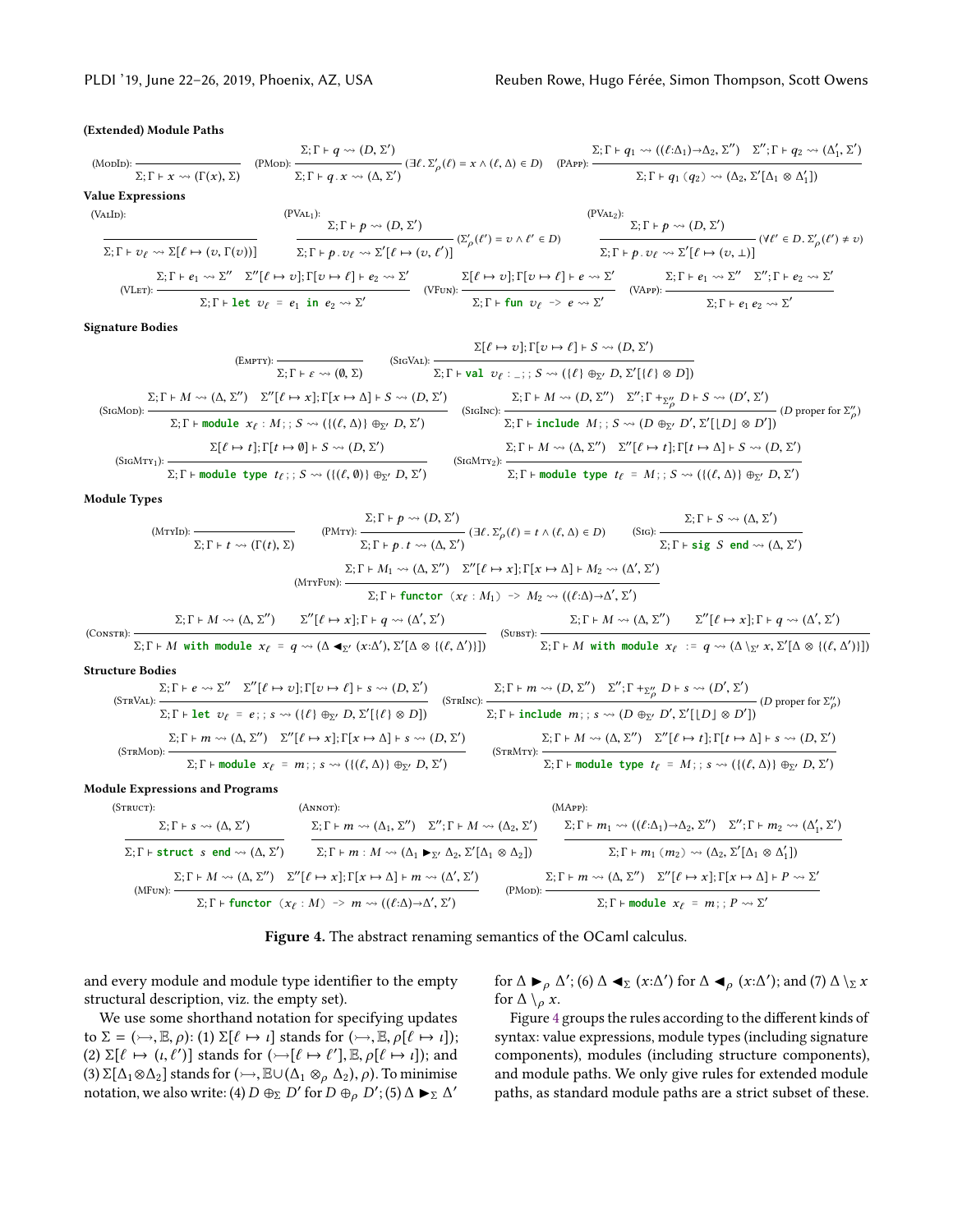Characterising Renaming within OCaml's Module System PLDI '19, June 22-26, 2019, Phoenix, AZ, USA

<span id="page-9-6"></span>The meaning of identifiers is given by looking them up in the semantic environment  $\Gamma$ , as specified in the rules (VALID), (MooI<sub>D</sub>), and (MTYID). The rule (VALID), for value identifiers, also updates the binding resolution function. Thus, a reference  $v_{\ell}$  (i.e. the occurrence of a value identifier  $v$  at location  $\ell$ ) resolves to the location Γ(*v*) of the declaration of *v* currently in scope. When  $\Gamma(v) = \bot$ , this signifies no matching declaration is in scope and so the binding resolution function indicates that the reference is unresolved. Identifers qualified by module paths are handled by rules ( $PVAL<sub>1</sub>$ ), ( $PVAL<sub>2</sub>$ ), (PMod), and (PMTY). The premises of these rules derive a description D of the module path, and the meaning is given by the component of D whose binding  $\ell$  reifies to the identifier. When there is no such component, then qualified module and module type identifiers are meaningless (i.e. have no valid judgements), but in this case  $(PVAL<sub>2</sub>)$  indicates that a value identifier is an unresolved reference.

<span id="page-9-4"></span><span id="page-9-0"></span>The derivation rules process syntactic elements left-toright, bringing each declaration into the scope of the remaining program. For example the (PMoD) rule derives the semantics for a program beginning with a module binding, **module**  $x_{\ell} = m$ , in the context of a semantics  $\Sigma$  and a semantic environment Γ. The left-hand premise of the rule adds to  $\Sigma$  the abstract renaming information (i.e. binding structure, value extension, and syntactic reification information) from the module expression  $m$  to produce an updated semantics Σ'', as well as a semantic description  $Δ$  of m. The right-hand premise then derives the semantics Σ ′ of the remainder of the program, P. Note that it adds the module binding to the scope, by updating the semantic environment  $\Gamma$  to include a mapping of the module identifier x to the description  $\Delta$ . It also adds a mapping  $\ell \mapsto x$  for the module binding to the syntactic reification function of Σ". Similarly, the (MFUN) rule derives a semantic description of a functor parameter in the left-hand premise, and adds a corresponding mapping in the environment for the right-hand premise to derive the semantics of the functor body.

<span id="page-9-7"></span>To derive the description of a module m annotated with a module type  $M$ , the (ANNOT) rule applies the modulation operation (cf. definition [12\)](#page-6-0) to the descriptions  $\Delta_1$  and  $\Delta_2$ derived for  $m$  and  $M$ , respectively. This results in a modified version of  $\Delta_1$ , in which bindings not also appearing in  $\Delta_2$ are removed and any new bindings from  $\Delta_2$  are added. The rules (CONSTR) and (SUBST) give meanings to module types modified by module constraints and destructive module subsitutions, respectively, using the selective modulation and filtering operations (cf. definitions  $13$  and  $14$ ).

<span id="page-9-5"></span>The rules for signature bodies build descriptions by using the superposition operation (cf. definition [11\)](#page-5-0) to combine the descriptions derived for the initial component and the remainder of the body. The rules for structure bodies work analogously. For example, the (SigInc) rule handles a signature body starting with **include** M;; by building the description  $D \oplus D'$ , where  $D$  and  $D'$  are the descriptions

derived for the included module type M and the remainder of the signature body, S, respectively. The environment Γ (i.e. containing scope) for the remainder of body is updated with the description  $D$  of the included module type (cf. sec-tion [3.3\)](#page-6-3). Thus the rule requires that the description  $D$  is proper. Using superposition means that if the remainder of the signature body S contains a redeclaration (i.e. a shadowing) of any binding in M, then the resulting description contains information only about the new declaration.

Notice that in the rules for signature and structure bodies, the value extension in the abstract semantics is also updated with the *join* of the derived descriptions (cf. definition [10\)](#page-5-1). The result is that any shadowed declarations or bindings are related by the value extension. This is necessary to be able to construct valid renamings (cf. proposition [8](#page-9-2) below).

Example 6 (Shadowing). In the type of the module

```
module M : sig val foo : bool;; val foo : int;; end =
  struct let foo = 42 end
```
**val** foo : **int**;; shadows **val** foo : **bool**;;. To rename foo correctly, both declarations in the module type (as well as the binding **let** foo = 42) must be renamed, else the compiler will reject the resulting program as ill-typed.

<span id="page-9-3"></span>Although the semantics allows us to preserve well-typedness during renaming (since it captures the information required for renaming to occur within module types), notice that the semantic rules do not perform any sort of type checking nor guarantee the well-typedness of programs. We consider this a feature rather than a bug since we see issues of renaming as orthogonal to type safety. Indeed, it is often desirable to be able to carry out renaming on incomplete (ill-typed) programs, and our semantics facilitates this.

<span id="page-9-1"></span>The semantics also allows us to properly reason about renaming with respect to encapsulation, which is a key feature of the use of module types annotations.

Example 7 (Encapsulation). In the following modules

```
module A = struct let foo = . . . ;; let bar = . . . ;; end
module B = struct
  include (A : sig val foo : _ end);; let bar = . . . ;;
end
```
the **include** of module **A** in **B** is restricted by a module type. This serves to hide the fact that **A** contains a binding of bar. Thus, the binding of bar given in module **B** does not introduce any shadowing and so we can rename **A**.bar and **B**.bar independently.

<span id="page-9-2"></span>Under certain conditions (which we elide, but elaborate in the appendix), the semantics of fig. [4](#page-7-0) are deterministic. That is, for a given syntactic fragment  $\sigma$ , Semantics  $\Sigma$  and environment Γ, there is at most one description  $Δ$  and semantics  $\Sigma'$  such that Σ; Γ  $\vdash$  σ  $\leadsto$  Σ' or Σ; Γ  $\vdash$  σ  $\leadsto$  (Δ, Σ') is valid. Thus, assuming the conditions that imply determinism, the rules compute a (partial) semantic function. As such, they allow us to interpret programs.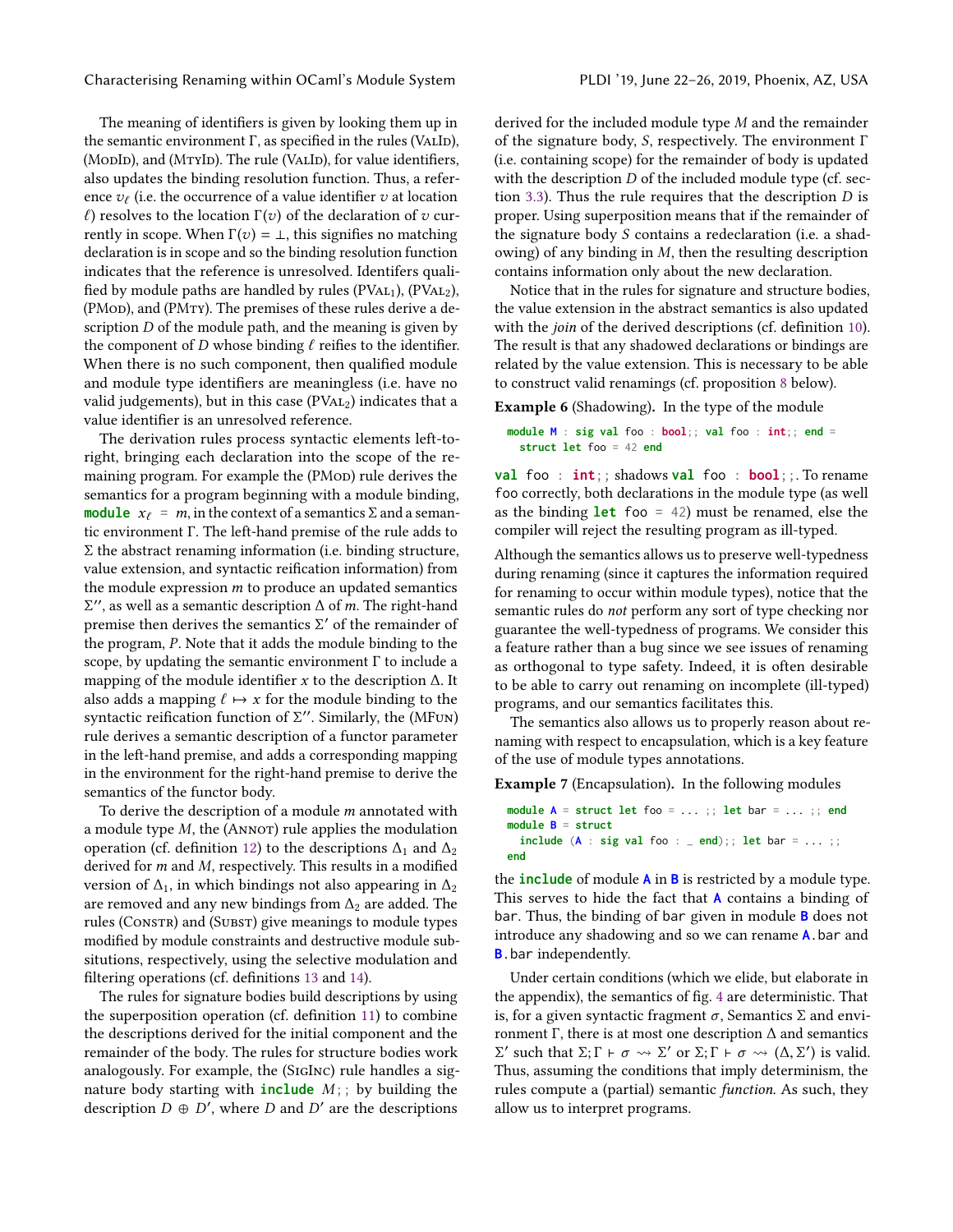Definition 15 (Semantics of programs). We define families of (partial) interpretation functions  $\llbracket \sigma \rrbracket_{\Sigma:\Gamma}$  and  $\mathcal{D}_{\Sigma:\Gamma}(\sigma)$ , indexed by pairs of semantics Σ and environments Γ, that return (when they exist) the unique  $\Sigma'$  and  $\Delta$ , respectively, such that  $\Sigma$ ;  $\Gamma \vdash \sigma \leadsto \Sigma'$  or  $\Sigma$ ;  $\Gamma \vdash \sigma \leadsto (\Delta, \Sigma')$  is valid.

We write  $\llbracket \sigma \rrbracket$  to mean  $\llbracket \sigma \rrbracket_{\Sigma_{\perp};\Gamma_{\perp}}$ . For a program P with  $\llbracket P \rrbracket = \Sigma$ , we will write  $\rightarrow P$ ,  $\mathbb{E}_P$ , and  $\rho_P$  to mean  $\Sigma \rightarrow \Sigma_E$ , and  $\Sigma_\rho$ respectively.

The semantics naturally captures the syntactic information in a program pertaining to value identifiers.

<span id="page-10-0"></span>**Proposition 2.** If  $\llbracket P \rrbracket$  is defined then ref(P) = dom( $\rightarrow$ P) and decl(P) =  $dom_{V}(\rho_{P}) \setminus dom(\rightarrowtail_{P})$ .

# 4 Characterising Renaming

The primary purpose of our semantics is to distinguish 'correct' renamings from 'incorrect' ones. For example, given some declaration  $\ell$  in program P and a new identifier  $v$ , it might seem that  $P' = P[\ell' \mapsto v \mid \ell' = \ell \vee \ell' \rightarrow_P \ell]$  would be a good candidate for forming a minimal, valid renaming. That is, rename the identifier at location  $\ell$  to  $v$ , as well as the identifiers at all the locations  $\ell'$  that resolve to  $\ell$ . As discussed in section [1](#page-0-0) this is not always sufficient, and in general we find that we should modify multiple declarations and their associated references.

The first step, therefore, is to specify which renamings preserve meaning as captured by our semantics. The meaning that we are interested in is name-invariant binding structure, which we capture at the semantic level via the following equivalence relations.

Definition 16 (Semantic Equivalence). We define the following equivalences on semantics and environments:

- $\Sigma \sim \Sigma'$  iff  $\Sigma \rightarrow \Sigma' \rightarrow \Sigma_{\mathbb{E}}$ ,  $\Sigma_{\mathbb{E}} = \Sigma'_{\mathbb{E}}$ , dom $(\Sigma_{\rho}) = \text{dom}(\Sigma'_{\rho})$ ,  $\Sigma_{\rho}(\ell) \in \mathcal{V} \Leftrightarrow \Sigma_{\rho}'(\ell) \in \mathcal{V}$ , and if  $\Sigma_{\rho}(\ell) \notin \mathcal{V}$  then  $\Sigma_{\rho}(\ell) = \Sigma_{\rho}'(\ell).$
- $\Gamma \sim \Gamma'$  iff  $\Gamma_M = \Gamma_M'$ , and ran( $\Gamma_V$ ) = ran( $\Gamma_V'$ ).

When  $\Sigma \sim \Sigma'$  and  $\Gamma \sim \Gamma'$  hold, we write  $(\Sigma, \Gamma) \sim (\Sigma', \Gamma').$ 

Intuitively, this equivalence relation captures when two pairs of semantics and environments represent program contexts having the same binding structure regardless of the particular value identifiers that have been used. Notice that the equivalence relation on semantics comprises the same conditions on the syntactic reification function as are used to define renamings. With this equivalence we define what it means for a renaming to be valid.

**Definition 17** (Valid Renamings). We say that a renaming  $\sigma \hookrightarrow \sigma'$  is valid with respect to  $\Sigma$ ;  $\Gamma$ , and write  $\Sigma$ ;  $\Gamma \vdash \sigma \hookrightarrow \sigma'$ , when  $[\![\sigma]\!]_{\Sigma;\Gamma}$  is defined, and there exists a semantics  $\Sigma'$  and environment  $\Gamma'$  with  $(\Sigma', \Gamma') \sim (\Sigma, \Gamma)$  such that  $[\![\sigma']\!]_{\Sigma';\Gamma'}$  is defined and  $[\![\sigma]\!]_{\Sigma;\Gamma} \sim [\![\sigma']\!]_{\Sigma';\Gamma'}.$  When  $\Sigma_{\bot};\Gamma_{\bot} \vdash \sigma \hookrightarrow \sigma'$  holds, then we simply say that the renaming  $\sigma \hookrightarrow \sigma'$  is valid.

PLDI '19, June 22-26, 2019, Phoenix, AZ, USA Reuben Rowe, Hugo Férée, Simon Thompson, Scott Owens

For whole programs, validity of renamings collapses to the following statement.

**Proposition 3.**  $P \hookrightarrow P'$  is valid iff  $\llbracket P \rrbracket$  and  $\llbracket P' \rrbracket$  are defined and  $[[P]] \sim [[P']]$ .

Thus, to check whether a renaming is valid, it suffices to compute the semantics of the original and renamed programs and then check that they are equivalent. We now proceed to explore some of the properties of valid renamings. That is to say, we begin to outline a theory of renaming for our OCaml calculus.

Firstly, as a basic sanity check, we note that renamings induce an equivalence relation on programs.

Proposition 4 (Equivalences). The following properties hold: i)  $P \hookrightarrow P$  is a (valid) renaming (when  $\llbracket P \rrbracket$  defined).

ii) If  $P \hookrightarrow P'$  is a (valid) renaming, then so is  $P' \hookrightarrow P$ .

iii) If  $P \hookrightarrow P'$  and  $P' \hookrightarrow P''$  are (valid) renamings, then so is  $P \hookrightarrow P''$ .

A main objective for defining the semantics is to characterise renamings semantically. The following property shows that (up to unresolved references) a renaming is described by its dependencies and the binding resolution function.

**Proposition 5.** Suppose  $P \hookrightarrow P'$  is a valid renaming, and let  $\overline{L} = \{ \ell \mid \ell \in \delta(P, P') \lor \exists \ell' \in \delta(P, P') \ldotp \ell \rightarrow_P \ell' \};$  then  $L \subseteq \varphi(P, P')$  and  $\ell \rightarrow_P \bot$  for all  $\ell \in \varphi(P, P') \setminus L$ .

This also means checking whether a renaming is invalid is cheaper than checking its validity, since we need only compute the semantics of the original program. Furthermore, the dependencies of a renaming are themselves characterised by the extension kernel.

**Proposition 6.** If  $P \hookrightarrow P'$  is valid, then  $\delta(P, P')$  has a partitioning that is a subset of  $\mathcal{L}_{/\hat{\mathbb{E}}_P}.$ 

The value extension kernel thus captures the dependencies inherent in a renaming: for a program  $P$ , all declarations belonging to an  $\hat{\mathbb{E}}_P$ -equivalence class must be renamed together (along with their associated references), or none at all. In other words, dependencies are value extensions. This provides an alternative check for invalidity of renamings.

Given a declaration in a semantically meaningful program, it then follows from propositions [5](#page-9-3) and [6](#page-9-1) that we can uniquely identify a lower bound for the footprint of any valid renaming containing the given declaration.

**Proposition** 7. If  $P \stackrel{\ell}{\hookrightarrow} P'$  is valid and  $\ell \in \text{dec}(P)$ , then  $\varphi(P, P') \supseteq \{\ell' \mid \ell' \in [\ell]_{\hat{\mathbb{E}}_P} \vee \exists \ell'' \in [\ell]_{\hat{\mathbb{E}}_P} . \ell' \rightarrow_P \ell'' \}.$ 

This is, in fact, a tight bound since we can construct a valid renaming with exactly this footprint.

**Proposition 8.** Suppose  $\llbracket P \rrbracket$  is defined,  $\ell \in \text{dec}(P)$ , and  $v \in$  $V$  does not occur in P, then  $P \hookrightarrow P'$  is a valid renaming, where  $P' = P[\ell' \mapsto v \mid \ell' \in [\ell]_{\hat{\mathbb{E}}_P} \vee \exists \ell'' \in [\ell]_{\hat{\mathbb{E}}_P} \cdot \ell' \rightarrow_P \ell'']$ .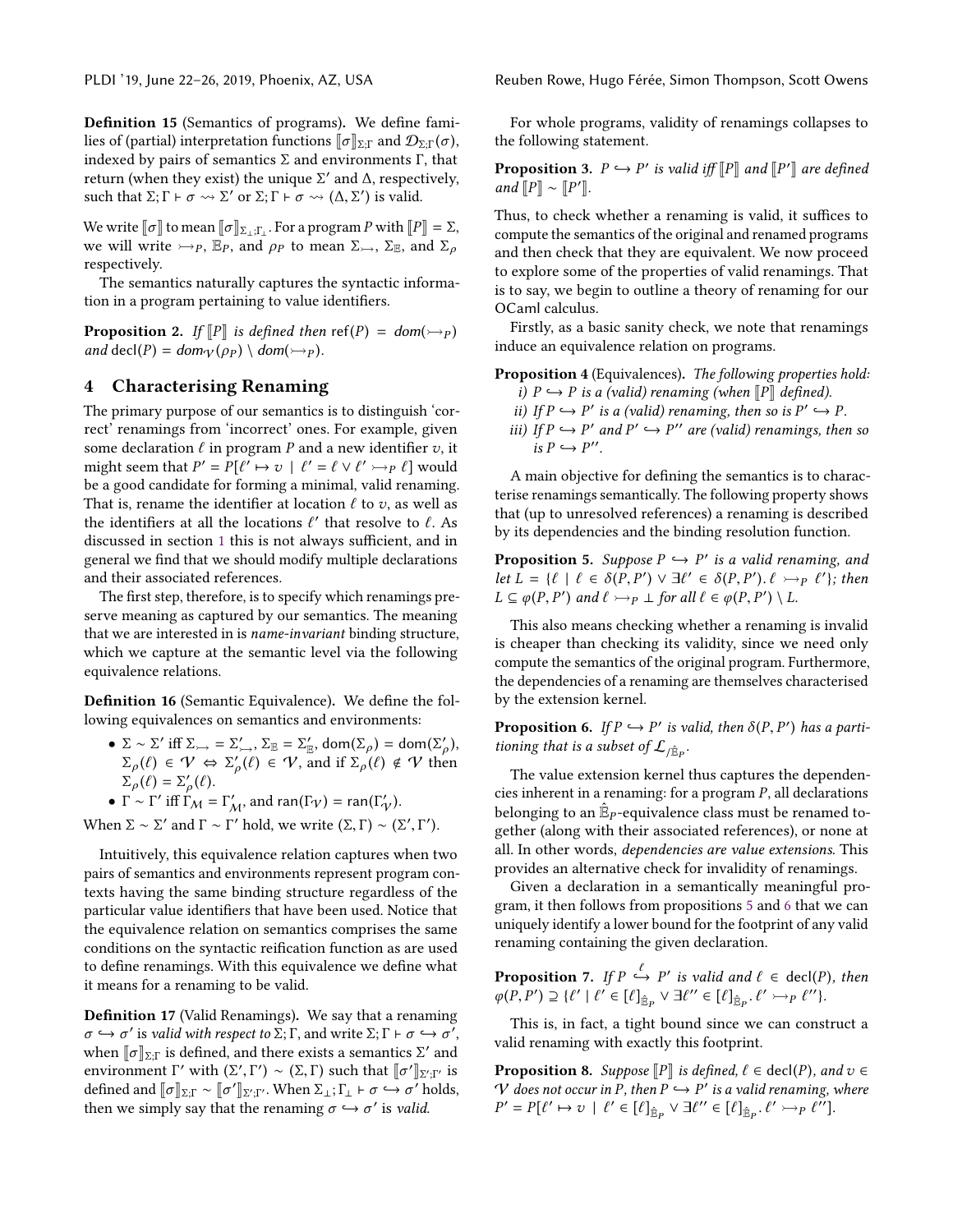Characterising Renaming within OCaml's Module System PLDI '19, June 22-26, 2019, Phoenix, AZ, USA

<span id="page-11-0"></span>Moreover, when a valid renaming does not have a minimal footprint it is always possible to decompose it into two strictly smaller valid renamings, provided the renaming involves a fresh identifier.

**Proposition 9** (Factorisation). Suppose  $P \hookrightarrow P'$  is valid, and let  $\ell$  and  $\ell'$  be two distinct declarations in  $\delta(P, P')$  such that  $(\ell, \ell') \notin \hat{\mathbb{E}}_P$  and  $\rho_{P'}(\ell)$  does not occur in P; then there exists  $P''$  such that both  $P \hookrightarrow P''$  and  $P'' \hookrightarrow P'$  are valid, with  $\varphi(P, P'') \subset \varphi(P, P')$  and  $\varphi(P'', P') \subset \varphi(P, P').$ 

## 5 Adequacy of the Semantics

The renaming semantics defined in section [3](#page-3-0) leads to an intuitive theory for characterising renaming. However, it is also important that it constitutes a sensible abstraction of what we understand programs really to be. That is, the abstract semantics should be adequate, in the sense that it is a sound abstraction of the behavioural meaning of programs. We now show that our renaming semantics is indeed adequate in this sense, by proving that if two renaming-related programs have equivalent abstract semantics then they have the same behaviour.

The model of program behaviour we consider is a denotational semantics that extends the model considered by Leroy in [\[21\]](#page-14-6). Our extensions cover the additional features of the module system incorporated by our OCaml calculus (i.e. **include** statements, module types as members of structures and signatures, and **module with** constraints on module types). However, we depart from that model in another important way: our model gives a denotational meaning to module types, which contribute towards the meaning of programs. This is because, as discussed in section [3](#page-3-0) above, module types have meaning in the context of renaming. In contrast, the model of [\[21\]](#page-14-6) simply ignores all module types in programs. For lack of space, we only describe the essential diferences of our denotational model compared with [\[21\]](#page-14-6). Full definitions can be found in the appendix.

We assume an interpretation, using standard results, of value expressions (viz. lambda terms) in some domain F containing an element wrong denoting run-time errors. We interpret modules in a domain M satisfying:

$$
\mathbb{M} = \mathbb{D} + (\mathbb{M} \to \mathbb{M}) + \mathbf{wrong}
$$
  

$$
\mathbb{D} = (\mathcal{V} \to_{fin} \mathbb{F}) \times (\mathcal{T} \to_{fin} \mathbb{T}) \times (\mathcal{M} \to_{fin} \mathbb{M})
$$

where T is the set in which we interpret module types, defined inductively as the set  $X$  satisfying the following:

$$
X = D + (M \times X) \times X + \text{wrong}
$$
  

$$
D = \wp_{fin}(\mathcal{V}) \times (\mathcal{T} \rightarrow_{fin} X) \times (M \rightarrow_{fin} X)
$$

The denotational semantics of programs is given by a function  $\lVert \cdot \rVert_{\theta}$ , which interprets syntactic elements in their appropriate domains. As usual, it is parameterised by a denotational environment  $\theta$  mapping identifiers to elements of the appropriate domain.

The interpretation of module types mirrors the way descriptions of module types are constructed by our abstract semantics. The main diference, then, between our denotational semantics and that of [\[21\]](#page-14-6) is that module type denotations afect the meaning of modules. This happens in two ways. Firstly, the denotation of a module is modified by the denotation of a module type with which it is annotated.

$$
(m : M)_{\theta} = \text{let } d = (m)_{\theta} \text{ in } \text{let } \tau = (M)_{\theta} \text{ in } d : \tau
$$

Here, we utilise a semantic operation  $d : \tau$  on denotations d and  $\tau$ , which essentially inserts 'dynamic' type checks. For example, if d denotes a structure containing some binding of v but  $\tau$  denotes a signature not containing a declaration of v, then v will not be in the domain of  $d : \tau$ . In the reverse situation, v will be in the domain of  $d : \tau$ , but it will return wrong on being applied to  $v$ . This is analogous to the approach taken in gradual typing frameworks [\[39,](#page-15-0) [40\]](#page-15-1), which insert casts that perform such dynamic checks.

Secondly, this operation is used to insert checks on the argument to a functor according to the module type declared for the corresponding parameter.

$$
\begin{array}{ll}\n\{\text{functor} & (x:M) \implies m\}_{\theta} = \\
\text{let } \tau = (M)_{\theta} \text{ in } \lambda d. (m)_{\theta[x \mapsto d:\tau]}\n\end{array}
$$

We note that, for well-typed programs, this approach should be equivalent to the one ignoring all type annotations. Notwithstanding, by considering a 'dynamically typed' model we do not have to separately consider well-typedness.

Our abstract renaming semantics is sound with respect to the denotational semantics defined above. We write  $\langle P \rangle$  to mean  $\langle P\rangle_{\theta_\perp},$  where  $\theta_\perp$  is the environment that maps everything to wrong.

**Proposition 10** (Adequacy).  $\langle P \rangle = \langle P' \rangle$  if  $P \hookrightarrow P'$  is valid.

The converse result, completeness, does not hold. That is, there are renamings that preserve the operational meaning of programs, but which result in diferent abstract semantics. This is due to the fact that, according to our semantics, valid renamings must preserve the shadowing structure.

Example 8. Consider the following variation of example [6.](#page-8-0)

**module M** = (**struct let** foo = true **let** foo = 42 **end** : **sig val** foo : **bool val** foo : **int end**) ;; **M**.foo ;;

Here there is shadowing in both the module expression and the module type. According to our semantics, the only valid renaming is the one that renames all instances of the identifier foo. However, it would be sufficient (in the sense that the result is denotationally equivalent) to rename both instances in the module type, but only the latter one in the module expression. It seems plausible that our semantics could be refined in order to reason about those cases in which (un)shadowing is allowed to occur, thus facilitating a completeness result. We leave this for future work.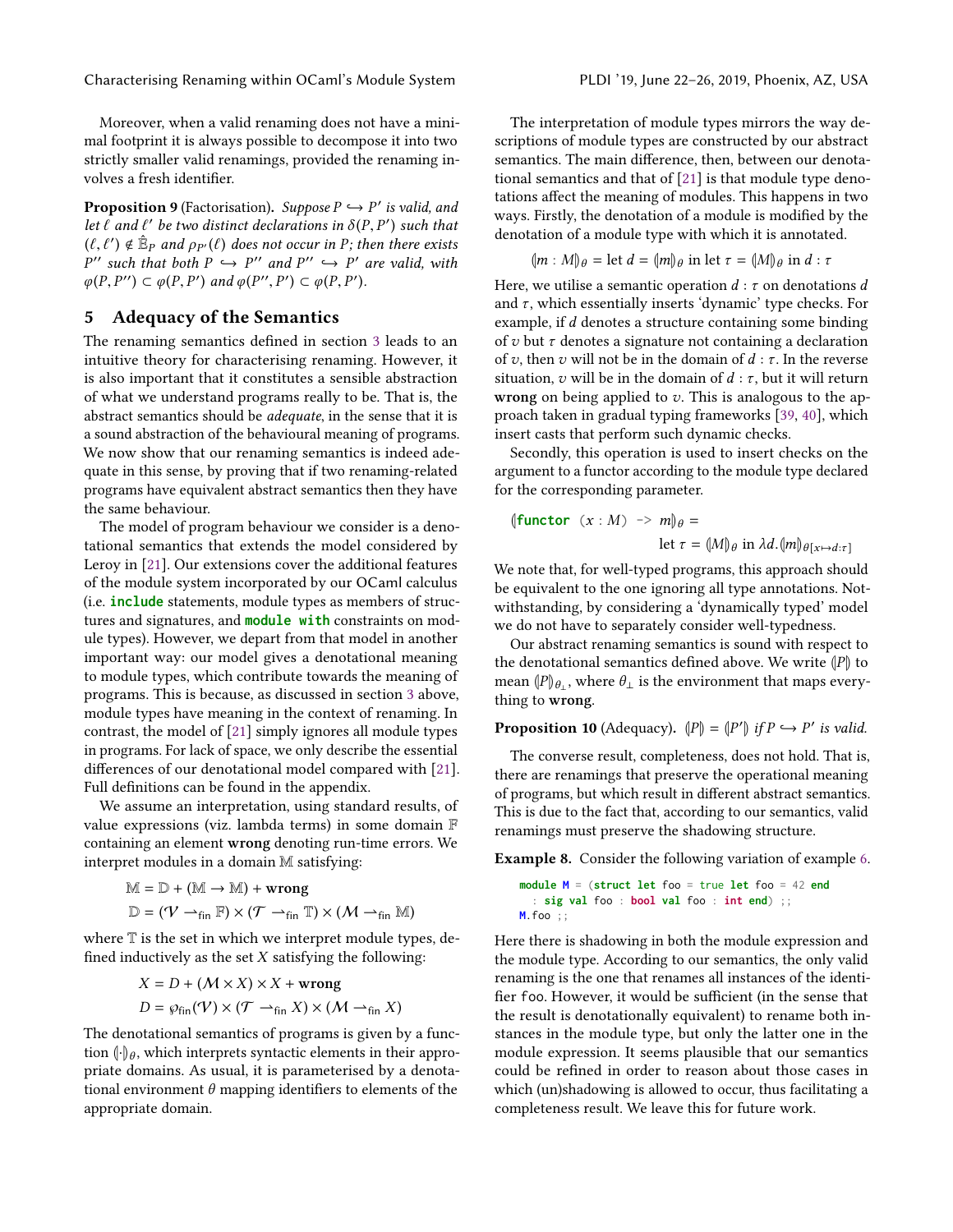## 6 ROTOR: A Refactoring Tool for OCaml

We have built a prototype refactoring tool for the OCaml language, called ROTOR (Reliable OCaml Tool for OCaml Refactoring), that carries out renaming based on the analysis modelled in our abstract semantics. The source code and a pre-compiled executable are available online [\[5,](#page-14-7) [6\]](#page-14-8).

#### 6.1 Implementation

The aim of our implementation was to produce a tool embodying proposition [8](#page-9-2) above. That is, given a particular declaration in the input source code, the tool should produce a patch consisting of the minimal number of changes needed to correctly enact the renaming. In handling the OCaml language as a whole, we faced a number of challenges.

- In order to avoid having to build basic language processing functionality from scratch, we implemented ROTOR in OCaml itself. This allowed us to reuse the compiler as a library, providing an abstract representation of the input source code directly. OCaml's abstract syntax data type contains source code location information, which we used to produce accurate patches describing how to apply the renaming. We also relied on the recently developed visitors library [\[35\]](#page-14-9) to automatically generate boilerplate code for traversing and processing the abstract syntax trees. This library provides similar functionality to that found in Haskell's SYB [\[18\]](#page-14-10) and Strafunski [\[19\]](#page-14-11) libraries, or the Stratego/XT framework [\[10\]](#page-14-12).

- For complex, real-world codebases the wider ecosystem and build pipeline of OCaml becomes relevant, as it introduces extra layers not present in the basic language itself. Two aspects of this were particularly relevant in implementing ROTOR. Firstly, OCaml has a preprocessor infrastructure called PPX [\[13\]](#page-14-13). This means that, in general, the abstract syntax that is processed by ROTOR may contain elements that do not correspond to actual source code. Moreover it is not always straightforward to determine when this is and is not the case, and our analysis must work on the postprocessed code in order to fully compute the information it needs. Secondly, some build systems (e.g. dune [\[4\]](#page-14-14)), in order to implement packaging and namespace separation, utilise custom mappings between the names of source files and the names of compiled modules, cf. [\[22,](#page-14-1) §8.12]. Rotor must be aware of these custom mappings to be able to produce accurate patch information.

<span id="page-12-0"></span>- The primary difficulty in implementing our analysis was computing the binding resolution and dependency information on which our analysis is built. Since it was not feasible to reimplement an entire binding analysis for the full language, we again relied on the OCaml compiler as much as possible. During type inference the compiler performs a binding analysis, assigning each binding a unique stamp. However, it only computes a partial view of the binding resolution function of our analysis. For value identifiers qualified

<span id="page-12-1"></span>by a module path (i.e. that refer to a binding inside another module), the compiler only provides the stamp of the outermost containing module whereas our binding resolution function provides the 'stamp' of the value binding itself.

For this reason, ROTOR approximates the abstract locations of our semantics using these logical paths. In fact, we had to extend the notion of paths implemented by the compiler, since they cannot refer to subcomponents of module types, or those of functors and their parameters. For each reference in the program, ROTOR can rely on information provided by the compiler to determine which logical path it resolves to. For each path, ROTOR must then compute the other paths it depends upon, i.e. which other declarations are in its value extension. It does this by comparing path prefixes whenever it encounters an *include* statement, module type annotation, module type constraint, or functor application. For example if, in analysing the dependencies of the path **M**.**N**.foo (representing the foo value binding in the **N** submodule of module **M**), ROTOR encounters the module binding **module**  $P = M$  : **T**, it would generate dependencies on the paths **P**.**N**.foo and **T**.**N**.foo. An important point here is that, in our semantics, the logical paths **M**.**N**.foo and **P**.**N**.foo would denote the same (abstract) location, since module **P** is bound to module **M**. However, according to the information we can extract from the compiler, references might resolve to either of the paths. Thus, Roror must treat them as (logically) distinct dependencies.

ROTOR computes dependency information using a worklist algorithm, beginning with a working set containing just the path of the declaration to be renamed. For each dependency, it analyses the codebase to compute which other paths it depends upon, adding ones it has not previously processed to the working set. As each dependency is processed, ROTOR also identifies all of its references and builds up the final patch that can be applied to enact the renaming. At each point in the analysis, ROTOR checks to ensure that the new name does not introduce shadowing, or modify any shadowing that already occurs. If this is the case, ROTOR fails with a warning to the user. The renaming might also fail if ROTOR detects a declaration must be renamed that is not part of the input source code (e.g. a library function).

#### 6.2 ROTOR in Practice

The aim of ROTOR is to provide a practical tool for refactoring "real world" OCaml code, but in doing this we have made a number of tradeofs between the cost of handling certain features and the benefits that that would bring. We chose not to support modules that use PPX, because this can give rise to function declarations being automatically generated during PPX preprocessing; extending ROTOR to handle these cases would be very hard, as we would need to enable it to reason about meta-programming. Other aspects include module type extraction, which lies outside of core OCaml; our choice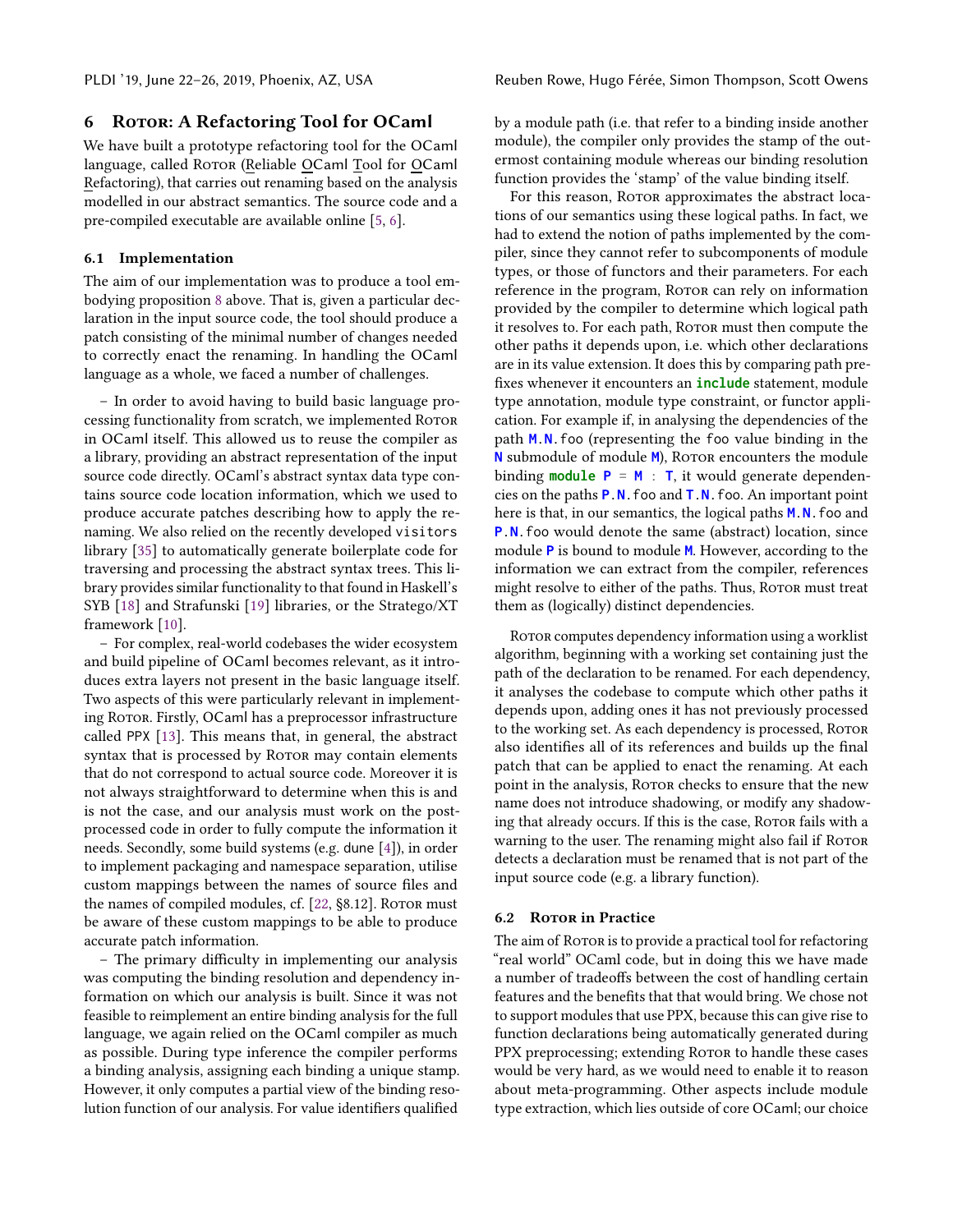Characterising Renaming within OCaml's Module System PLDI '19, June 22-26, 2019, Phoenix, AZ, USA

here has been to concentrate on a set of language features that cover all essential aspects of the module system, such that other aspects could be treated using similar techniques.

We evaluated ROTOR on two substantial, real-world codebases. Firstly, Jane Street's standard library overlay [\[16\]](#page-14-15), comprising 869 source files in 77 libraries. Secondly, part of the OCaml (4.04.0) compiler itself [\[3\]](#page-14-16) consisting of 502 source files. We analysed each codebase to extract its set of value bindings, which we used as test cases. For each case, we asked ROTOR to rename the binding to a fresh name not occurring in the codebase and tested the result by attempting to re-compile.

Setting aside the cases that we do not handle, and the cases which fail because they generate a requirement to rename an (external) library function, at the point of writing around 70% of the tests pass; of the remainder, some are doubtlessly due to bugs, but others are due to the presence of features of the language so far unhandled by the system.

<span id="page-13-0"></span>Data for the successful test cases are given in table [1.](#page-12-1) This comprises the number of source files requiring changes and the number of hunks in the diff patch produced by ROTOR. These measures constitute a good proxy for the theoretical notion of 'footprint' we have considered in our formalism. We also show the number of renaming dependencies. For each metric, we give maximum, mean, and mode values. Our evaluation shows that while renamings usually require only a small number of changes (both commonly, as well as on average), they can be surprisingly complex. The largest footprint for the successful Jane Street test cases consists of 128 changes in 50 individual files. For the OCaml compiler the largest footprint is 59 changes across 19 files. The metrics for the Jane Street testbed have significantly higher values than for the OCaml compiler, showing that the former codebase is more complex. Indeed, an examination of the source code shows much heavier use of module types, module type constraints, and functors in the Jane Street codebase.

As well as providing test data, this exercise has demonstrated the value of the dependency concept in practice. Among the test cases for the OCaml compiler, more than thirty generate sets of dependencies of size at least 10, and over a hundred have non-trivial sets of dependencies. For the Jane Street testbed, over eight hundred cases generate 10 or more dependencies; over a thousand have more than 1.

## 7 Related Work

A general survey of refactoring research up until 2004 has been given by Mens and Tourwé [\[30\]](#page-14-17). Much work on refactoring has been carried out within the object-oriented programming paradigm; a standard reference is [\[12\]](#page-14-0). Thompson and Li have carried out a survey of refactoring tools for functional languages [\[42\]](#page-15-2) including the tools Wrangler [\[23,](#page-14-18) [24\]](#page-14-19) (for Erlang [\[8\]](#page-14-20)) and HaRe [\[25\]](#page-14-21) (for Haskell [\[34\]](#page-14-22)). Renaming, and perhaps refactoring generally, seems to be more

Table 1. Results of experimental evaluation.

|              | Jane Street |      |      | OCaml Compiler |      |      |
|--------------|-------------|------|------|----------------|------|------|
|              | Max         | Mean | Mode | Max            | Mean | Mode |
| Files        | 50          | 5.0  |      | 19             | 3.8  |      |
| Hunks        | 128         | 7.5  | 3    | 59             | 5.9  |      |
| Dependencies | 1127        | 24.0 | 19   | 35             | 1.6  |      |

difficult in a language like OCaml with its powerful module system. Erlang is dynamically typed, but has a flat module system, and Haskell, whilst possessing a powerful multifeature type system, also does not support complex modules. Object-oriented features overlap somewhat with those of OCaml's module system, since the use of inheritance and interfaces can lead to analogous dependencies across a program. Schäfer et al. use an inversion of attribute-grammar lookup rules to help identify entities within object-oriented programs [\[38\]](#page-15-3). This handles classes and interfaces, but not the full complexity needed for the OCaml module system (e.g. functor applications, **include** statements, and module type inference); it also requires an existing attribute-based formalism, which does not exist for OCaml.

<span id="page-13-1"></span>It has long been recognised that, for correctness, refactorings generally require certain preconditions to hold [\[14\]](#page-14-23). As we have already noted, the notion of dependency that we describe in this paper is something other than a precondition and seems not to have been studied before. Our approach of constructing a semantic abstraction specifically to support refactoring in a general purpose programming language is also novel, as far as we know. Whiteside et al. have considered a similar approach for refactoring formal proofs scripts [\[44\]](#page-15-4) including, in particular, renaming lemmas. However, in this setting, lemma names are global free identifiers and so renaming is simply a matter of replacing uses of the name, which are readily identified. Our semantic abstraction also bears some similarity to work on program analysis via fact extraction. This is the approach behind the code-Quest tool [\[15\]](#page-14-24) and, more recently, the QL language [\[9\]](#page-14-25) and Semmle platform [\[1\]](#page-14-26). The JunGL tool [\[43\]](#page-15-5) uses this technique in the context of refactoring to check preconditions. However, these tools do not consider this technique as a semantic abstraction in a formal sense as we do. Lin and Holt consider an abstract formalization of fact extraction [\[27\]](#page-14-27), and consider diferent notions of semantic completeness [\[28\]](#page-14-28), but this is not tied to any language in particular and cannot obviously be applied to refactoring. Separately, Lin has also devised a (relational) algebraic procedure for binding resolution in various (imperative) languages, based on fact extraction [\[26\]](#page-14-29). Related to this is the recent work on scope graphs for name resolution [\[32\]](#page-14-30) and static type checking [\[7\]](#page-14-31). This is a generic framework for specifying (and checking) static semantics of languages (including binding resolution), but it does not contain anything that supports or directly corresponds to our notion of value extension. Poulsen et al. show that scope graphs represent an abstraction of a generic memory model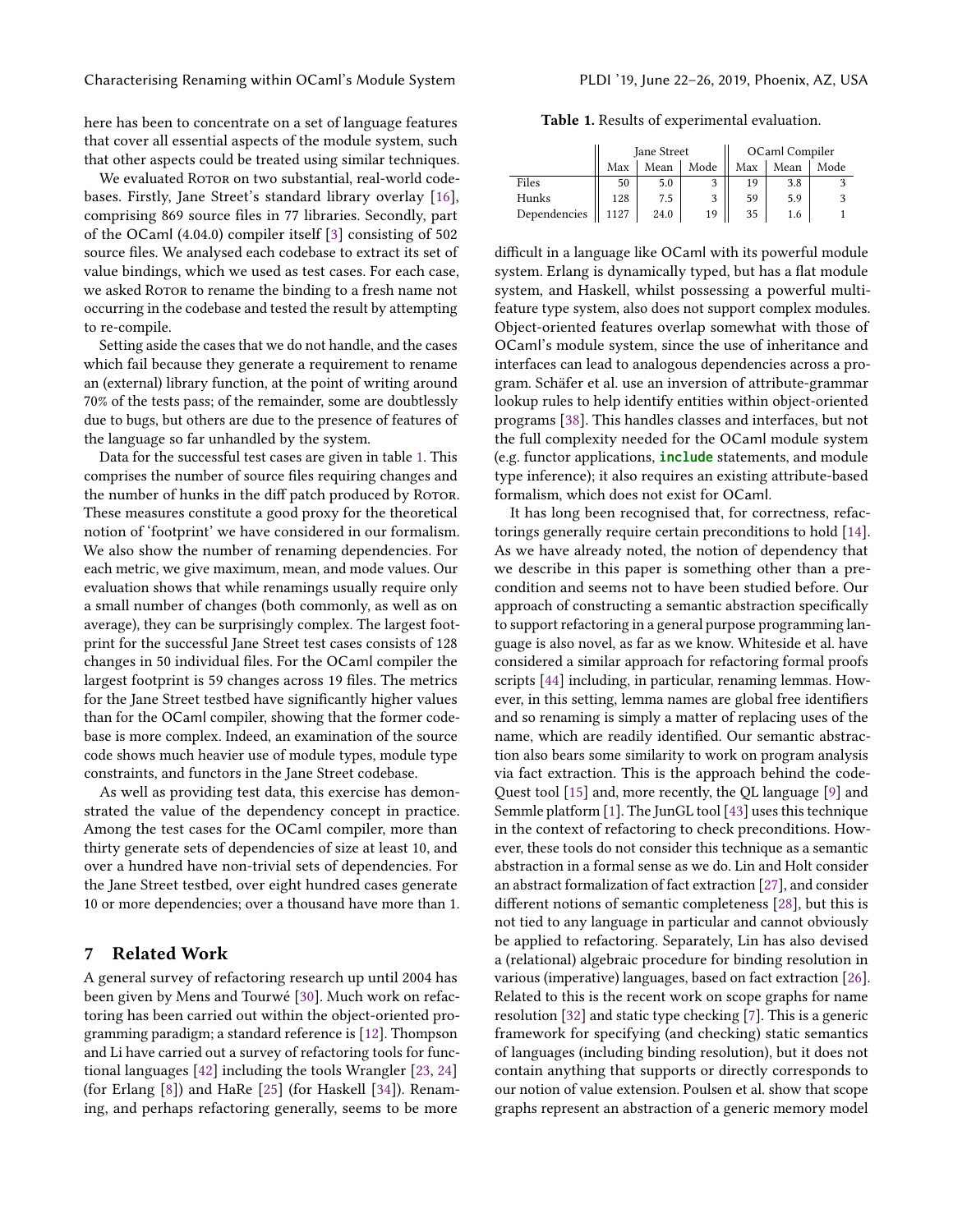<span id="page-14-34"></span><span id="page-14-26"></span>based on frames, and thus allow interpreters to be derived from scope graphs [\[36\]](#page-15-6). However it is not shown that scope graphs directly abstract any existing operational models, as our semantics does. Menarini et al. take a semantic approach to code review, but do not address how semantics may guide automatic construction of refactorings [\[29\]](#page-14-32).

<span id="page-14-31"></span><span id="page-14-16"></span><span id="page-14-14"></span><span id="page-14-8"></span><span id="page-14-7"></span>We have formally shown our renaming semantics to be an abstraction of an operational model of our OCaml calculus, which is an extension of the model considered in [\[20,](#page-14-5) [21\]](#page-14-6) by Leroy. Rossberg et al. have also given a semantics for a large subset of OCaml and its module system via a translation to System  $F_{\omega}$  [\[37\]](#page-15-7). However, since this translation requires programs to be well-typed, we did not follow this approach. The CakeML project [\[17\]](#page-14-33) is a compiler stack for a large subset of OCaml that is formalised and fully verified in the HOL4 theorem prover [\[41\]](#page-15-8). However, it currently contains only the most basic form of the module system.

## <span id="page-14-25"></span><span id="page-14-20"></span>8 Future Work

<span id="page-14-12"></span><span id="page-14-4"></span>One direction for future work is to extend our calculus and abstract semantics to cover the extended features of OCaml's module system, such as first class and recursive modules, module type extraction, and type-level module aliases. The first three should only require straightforward extensions of the approach we describe in this paper. Modelling type-level aliases is more challenging, as they interact non-trivially with module type constraints [\[2\]](#page-14-34). In particular, it would involve updating semantic descriptions in a non-local manner.

<span id="page-14-24"></span><span id="page-14-23"></span><span id="page-14-13"></span><span id="page-14-0"></span>We would like to further extend our approach in order to rename identifiers within OCaml's other namespaces. These include value types, modules, module types, record fields, object methods, and data constructors and polymorphic variants. Again, we anticipate that this should be largely straightforward. Module and module type identifiers behave in a similar way to value identifiers. The relationship between object methods and object types is analogous to that between value bindings and module types, and so could be handled by the semantic structures we have already defined. The case of value type identifiers is even simpler since type definitions cannot shadow each other in the same module. The more difficult cases are those of (polymorphic) data constructors and record field identifiers, because they can be overloaded and are resolved by means of a type-based analysis.

<span id="page-14-33"></span><span id="page-14-15"></span><span id="page-14-11"></span><span id="page-14-10"></span>As mentioned in the introduction, the notion of renaming we have focussed on is not the only one that might be sensibly applied. Our motivation was to effect renaming by applying only the simplest of syntactic transformations, whilst ensuring the operational meaning of programs was preserved. This necessitated an unrestricted, whole-program, scope for changes. However the scope of changes can be limited by allowing more complex syntactic transformations. For example, we can limit changes to within a given module by transforming references to that module into an 'adapter'

<span id="page-14-6"></span><span id="page-14-5"></span>module which client code can treat as if it were the original version. This would preserve the operational meaning of programs and could be supported by extending our semantics to: (1) include binding information for module identifiers; and (2) restricting the value extension kernel to relate declarations only within the specified module. Alternatively we could extend the semantics to keep track of a containment relation between value declarations and module bindings. Support for renaming of methods in object-oriented programs in, e.g., Eclipse or Visual Studio allows users to simply restrict the scope of renaming but without introducing any mitigation outside of this scope. Although generally unsound, this is another approach we could support and would require simply restricting construction of the value extension kernel.

<span id="page-14-19"></span><span id="page-14-18"></span><span id="page-14-1"></span>We note that our current notion of value extension kernel can already directly support other kinds of refactorings. For example, generalising a function to accept an additional argument requires identifying the value extension that it belongs to, since we would also need to generalise the other functions in the extension. Furthermore, although our renaming theory currently only utilises the equivalence relations induced by value extension kernels, it is interesting to consider whether there is useful information in the particular structure of the kernel relation itself. One possibility is to define a complexity measure for programs based on the 'distance' of the value extension kernel from its equivalence closure.

<span id="page-14-29"></span><span id="page-14-28"></span><span id="page-14-27"></span><span id="page-14-21"></span>Lastly, our prototype tool, ROTOR, needs further development. It is our hope that it can become an industrially useful tool to the OCaml community. Furthermore, we would like to investigate whether our approach can be integrated into a mechanised formal framework, such as CakeML [\[17\]](#page-14-33).

# <span id="page-14-32"></span>9 Conclusion

<span id="page-14-30"></span><span id="page-14-17"></span><span id="page-14-2"></span>In this paper we have presented a framework based on an abstract denotational semantics that allows us to reason about the correctness of renaming value bindings within OCaml modules. We have formally modelled a significant subset of the OCaml core language and its module system. Our abstract semantics allows us to characterise renamings which do not change the operational meaning of programs, and describe how they compose. A key concept that arose from our analysis was that of the extension of a value binding, this being the collection of bindings in the program that are related via the name-aware structures of the language. To the best of our knowledge, this is a novel concept not previously identified in the literature. We implemented our framework in a prototype tool called ROTOR, which is able to automatically carry out renaming on real-world OCaml code with a significant degree of success.

# <span id="page-14-22"></span><span id="page-14-9"></span><span id="page-14-3"></span>Acknowledgments

This work was supported by EPSRC grant no. [EP/N028759/1.](https://gow.epsrc.ukri.org/NGBOViewGrant.aspx?GrantRef=EP/N028759/1)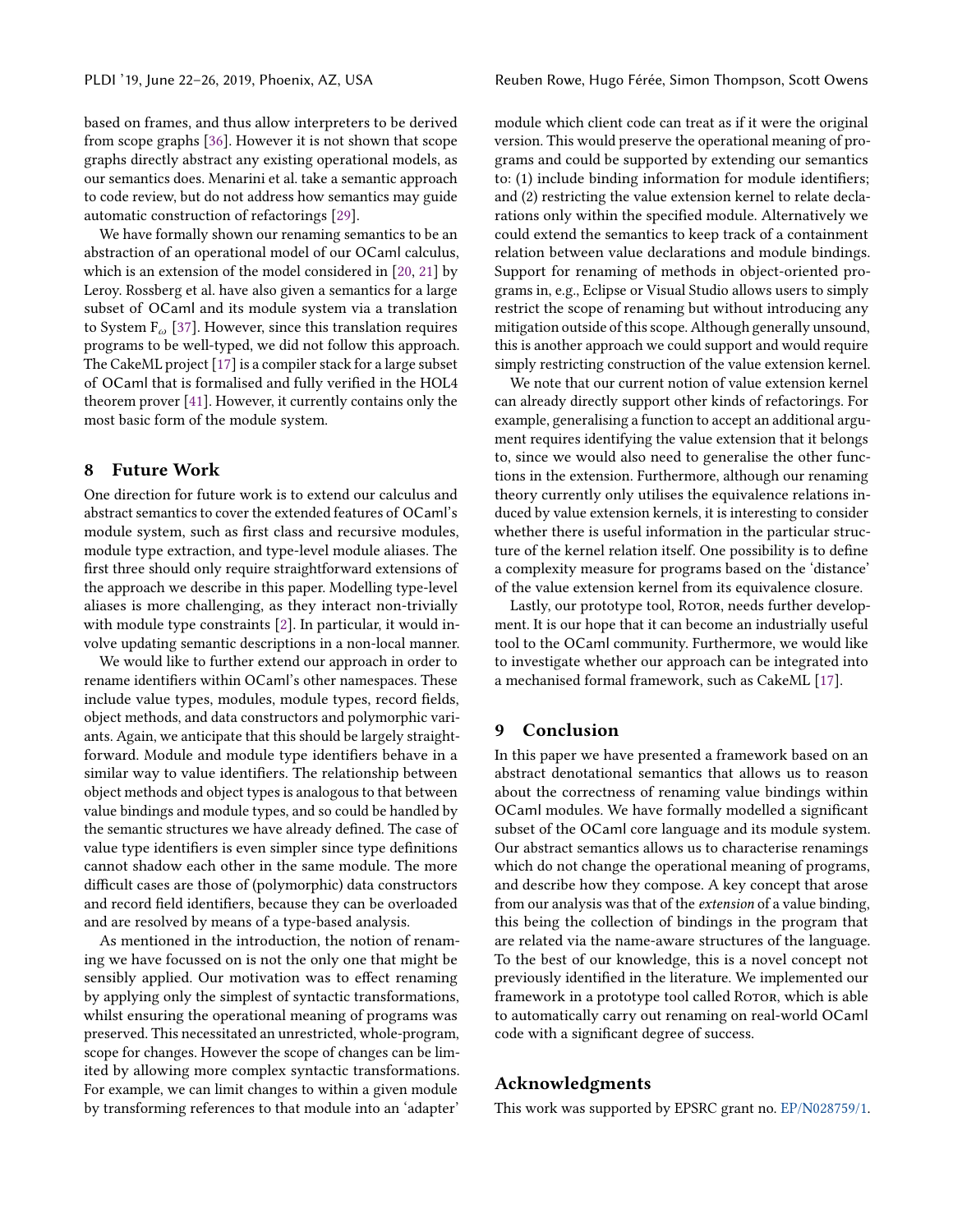Characterising Renaming within OCaml's Module System PLDI '19, June 22–26, 2019, Phoenix, AZ, USA

## <span id="page-15-6"></span>References

- [1] [n. d.]. Semmle™. [htps://www.semmle.com/](https://www.semmle.com/) (accessed 11th November 2018).
- <span id="page-15-7"></span>[2] 2012. OCaml Bug Report 5514: "with module" semantics seem broken. https://github.com/ocaml/ocaml/issues/5514 Last accessed 22<sup>nd</sup> March 2018. Communicated to us by Leo White.
- [3] 2016. The Core OCaml System: Compilers, Runtime System, Base Libraries (version 4.04.0). https://github.com/ocaml/ocaml/tree/4.04.0
- <span id="page-15-3"></span>[4] 2018. Dune: A Composable Build System. [htps://github.com/ocaml/](https://github.com/ocaml/dune) [dune](https://github.com/ocaml/dune)
- [5] 2019. A Prototype Refactoring Tool for OCaml. [htps://gitlab.com/](https://gitlab.com/trustworthy-refactoring/refactorer/) [trustworthy-refactoring/refactorer/](https://gitlab.com/trustworthy-refactoring/refactorer/)
- <span id="page-15-0"></span>[6] 2019. A Prototype Refactoring Tool for OCaml (Docker Image). https: [//hub.docker.com/r/reubenrowe/ocaml-rotor/](https://hub.docker.com/r/reubenrowe/ocaml-rotor/)
- [7] Hendrik van Antwerpen, Casper Bach Poulsen, Arjen Rouvoet, and Eelco Visser. 2018. Scopes As Types. PACMPL 2, OOPSLA (2018), 114:1-114:30. https://doi.org/10.1145/3276484
- [8] Joe Armstrong, Robert Virding, Claes Wikström, and Mike Williams. 1996. Concurrent Programming in ERLANG (2<sup>nd</sup> ed.). Prentice Hall International (UK) Ltd., Hertfordshire, UK.
- [9] Pavel Avgustinov, Oege de Moor, Michael Peyton Jones, and Max Schäfer. 2016. QL: Object-oriented Queries on Relational Data. In 30th European Conference on Object-Oriented Programming, ECOOP 2016, July 18-22, 2016, Rome, Italy. 2:1-2:25. https://doi.org/10.4230/LIPIcs. [ECOOP.2016.2](https://doi.org/10.4230/LIPIcs.ECOOP.2016.2)
- [10] Martin Bravenboer, Karl Trygve Kalleberg, Rob Vermaas, and Eelco Visser. 2008. Stratego/XT 0.17. A Language and Toolset for Program Transformation. Sci. Comput. Program. 72 (2008), 52-70. Issue 1-2. [htps://doi.org/10.1016/j.scico.2007.11.003](https://doi.org/10.1016/j.scico.2007.11.003)
- [11] The Coq Development Team. 2018. The Coq Proof Assistant, version 8.8.0. [htps://doi.org/10.5281/zenodo.1219885](https://doi.org/10.5281/zenodo.1219885)
- [12] Martin Fowler, Kent Beck, John Brant, William Opdyke, and Don Roberts. 1999. Refactoring: Improving the Design of Existing Code. Addison-Wesley Longman Publishing Co., Inc., Boston, MA, USA.
- [13] Alain Frisch. 2014. PPX and Extension Points. https://lexifi.com/blog/ [ppx-and-extension-points](https://lexifi.com/blog/ppx-and-extension-points) (blog post).
- [14] William G. Griswold and William F. Opdyke. 2015. The Birth of Refactoring: A Retrospective on the Nature of High-Impact Software Engineering Research. IEEE Software 32, 6 (2015), 30-38. https: [//doi.org/10.1109/MS.2015.107](https://doi.org/10.1109/MS.2015.107)
- [15] Elnar Hajiyev, Mathieu Verbaere, Oege de Moor, and Kris De Volder. 2005. CodeQuest: Querying Source Code with Datalog. In Companion to the 20th Annual ACM SIGPLAN Conference on Object-Oriented Programming, Systems, Languages, and Applications, OOPSLA 2005, October 16-20, 2005, San Diego, CA, USA. ACM, New York, NY, USA, 102-103. https://doi.org/10.1145/1094855.1094884
- [16] Jane Street. 2018. Standard Library Overlay. [htps://github.com/](https://github.com/janestreet/core) [janestreet/core](https://github.com/janestreet/core)
- [17] Ramana Kumar, Magnus O. Myreen, Michael Norrish, and Scott Owens. 2014. CakeML: A Verified Implementation of ML. In The 41st Annual ACM SIGPLAN-SIGACT Symposium on Principles of Programming Languages, POPL '14, San Diego, CA, USA, January 20-21, 2014. ACM, New York, NY, USA, 179-192. https://doi.org/10.1145/2535838.2535841
- [18] Ralf Lämmel and Simon Peyton Jones. 2003. Scrap Your Boilerplate: A Practical Design Pattern for Generic Programming. In Proceedings of TLDI'03: 2003 ACM SIGPLAN International Workshop on Types in Languages Design and Implementation, New Orleans, Louisiana, USA, January 18, 2003. ACM, New York, NY, USA, 26-37. https://doi.org/ [10.1145/604174.604179](https://doi.org/10.1145/604174.604179)
- [19] Ralf Lämmel and Joost Visser. 2003. A Strafunski Application Letter. In Practical Aspects of Declarative Languages, 5th International Symposium, PADL 2003, New Orleans, LA, USA, January 13-14, 2003, Proceedings. Springer-Verlag, Heidelberg Berlin, Germany, 357-375. https://doi. [org/10.1007/3-540-36388-2\\_24](https://doi.org/10.1007/3-540-36388-2_24)
- <span id="page-15-1"></span>[20] Xavier Leroy. 1994. Manifest Types, Modules, and Separate Compilation. In Proceedings of POPL'94: 21st ACM SIGPLAN-SIGACT Symposium on Principles of Programming Languages, Portland, Oregon, USA, January 17-21, 1994. ACM, New York, NY, USA, 109-122. https: [//doi.org/10.1145/174675.176926](https://doi.org/10.1145/174675.176926)
- <span id="page-15-8"></span>[21] Xavier Leroy. 1995. Applicative Functors and Fully Transparent Higher-Order Modules. In Conference Record of POPL'95: 22nd ACM SIGPLAN-SIGACT Symposium on Principles of Programming Languages, San Francisco, California, USA, January 23-25, 1995. ACM, New York, NY, USA, 142-153. https://doi.org/10.1145/199448.199476
- <span id="page-15-5"></span><span id="page-15-2"></span>[22] Xavier Leroy, Damien Doligez, Alain Frisch, Jacques Garrigue, Didier Rémy, and Jérôme Vouillon. 2018. The OCaml System Release 4.07 Documentation and User's Manual. [htp://caml.inria.fr/pub/docs/](http://caml.inria.fr/pub/docs/manual-ocaml/) [manual-ocaml/](http://caml.inria.fr/pub/docs/manual-ocaml/)
- <span id="page-15-4"></span>[23] Huiqing Li and Simon J. Thompson. 2012. A Domain-Specific Language for Scripting Refactorings in Erlang. In Fundamental Approaches to Software Engineering - 15th International Conference, FASE 2012, Held as Part of the European Joint Conferences on Theory and Practice of Software, ETAPS 2012, Tallinn, Estonia, March 24 - April 1, 2012. Proceedings. 501-515. https://doi.org/10.1007/978-3-642-28872-2\_34
- [24] Huiqing Li, Simon J. Thompson, George Orösz, and Melinda Tóth. 2008. Refactoring with Wrangler, Updated: Data and Process Refactorings, and Integration with Eclipse. In Proceedings of the 7th ACM SIGPLAN workshop on ERLANG, Victoria, BC, Canada, September 27, 2008. 61-72. [htps://doi.org/10.1145/1411273.1411283](https://doi.org/10.1145/1411273.1411283)
- [25] Huiqing Li, Simon J. Thompson, and Claus Reinke. 2005. The Haskell Refactorer, HaRe, and its API. Electr. Notes Theor. Comput. Sci. 141, 4 (2005), 29-34. https://doi.org/10.1016/j.entcs.2005.02.053
- [26] Yuan Lin. 2008. Completeness of Fact Extractors and a New Approach to Extraction with Emphasis on the Refers-to Relation. Ph.D. Dissertation. [htp://hdl.handle.net/10012/3865](http://hdl.handle.net/10012/3865)
- [27] Yuan Lin and Richard C. Holt. 2004. Formalizing Fact Extraction. Electr. Notes Theor. Comput. Sci. 94 (2004), 93-102. https://doi.org/10.1016/j. [entcs.2004.01.001](https://doi.org/10.1016/j.entcs.2004.01.001)
- [28] Yuan Lin, Richard C. Holt, and Andrew J. Malton. 2003. Completeness of a Fact Extractor. In 10th Working Conference on Reverse Engineering, WCRE 2003, Victoria, Canada, November 13-16, 2003. 196-205. https: [//doi.org/10.1109/WCRE.2003.1287250](https://doi.org/10.1109/WCRE.2003.1287250)
- [29] Massimiliano Menarini, Yan Yan, and William G. Griswold. 2017. Semantics-assisted Code Review: An Efficient Toolchain and a User Study. In Proceedings of the 32nd IEEE/ACM International Conference on Automated Software Engineering, ASE 2017, Urbana, IL, USA, October 30 - November 03, 2017. IEEE Computer Society, 554-565. [htps://doi.org/10.1109/ASE.2017.8115666](https://doi.org/10.1109/ASE.2017.8115666)
- [30] Tom Mens and Tom Tourwé. 2004. A Survey of Software Refactoring. IEEE Trans. Softw. Eng. 30 (2004), 126-139. Issue 2. https://doi.org/10. [1109/TSE.2004.1265817](https://doi.org/10.1109/TSE.2004.1265817)
- [31] Yaron Minsky, Anil Madhavapeddy, and Jason Hickey. 2013. Real World OCaml: Functional Programming for the Masses. O'Reilly Media, Sebastopol, CA, USA.
- [32] Pierre Neron, Andrew P. Tolmach, Eelco Visser, and Guido Wachsmuth. 2015. A Theory of Name Resolution. In Programming Languages and Systems - 24th European Symposium on Programming, ESOP 2015, Held as Part of the European Joint Conferences on Theory and Practice of Software, ETAPS 2015, London, UK, April 11-18, 2015. Proceedings. 205-231. [htps://doi.org/10.1007/978-3-662-46669-8\\_9](https://doi.org/10.1007/978-3-662-46669-8_9)
- [33] William F. Opdyke. 1992. Refactoring Object-Oriented Frameworks. Ph.D. Dissertation. University of Illinois at Urbana-Champaign.
- [34] Simon Peyton Jones (Ed.). 2003. Haskell 98 Language and Libraries: Revised Report. Cambridge University Press, Cambridge, UK. [htps:](https://haskell.org/onlinereport) [//haskell.org/onlinereport](https://haskell.org/onlinereport)
- [35] François Pottier. 2017. Visitors Unchained. PACMPL 1, ICFP (2017), 28:1-28:28. https://doi.org/10.1145/3110272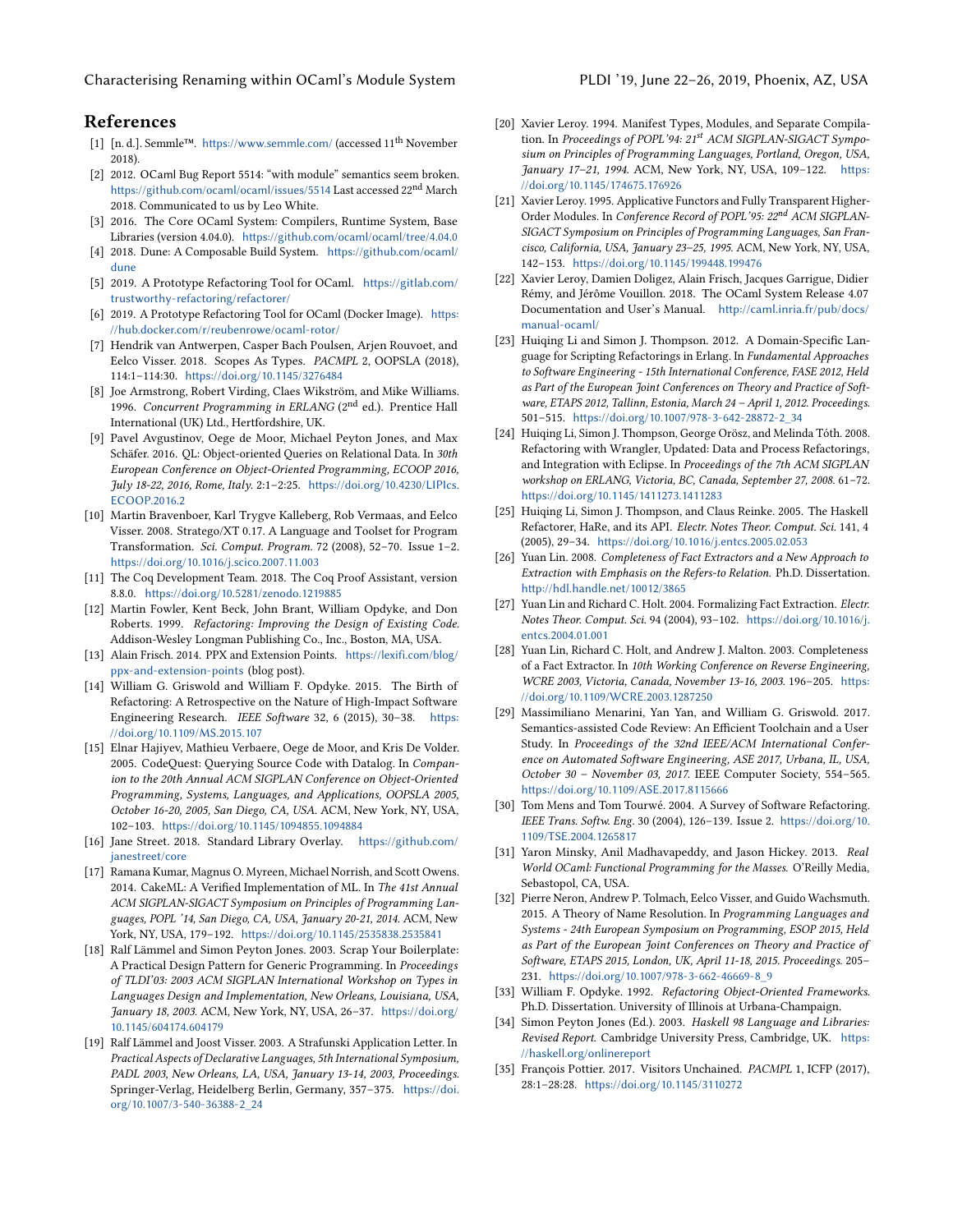#### PLDI '19, June 22-26, 2019, Phoenix, AZ, USA Reuben Rowe, Hugo Férée, Simon Thompson, Scott Owens

- [36] Casper Bach Poulsen, Pierre Néron, Andrew P. Tolmach, and Eelco Visser. 2016. Scopes Describe Frames: A Uniform Model for Memory Layout in Dynamic Semantics. In 30th European Conference on Object-Oriented Programming, ECOOP 2016, July 18-22, 2016, Rome, Italy. 20:1-20:26. [htps://doi.org/10.4230/LIPIcs.ECOOP.2016.20](https://doi.org/10.4230/LIPIcs.ECOOP.2016.20)
- [37] Andreas Rossberg, Claudio V. Russo, and Derek Dreyer. 2014. F-ing Modules. *J. Funct. Program.* 24, 5 (2014), 529-607. https://doi.org/10. [1017/S0956796814000264](https://doi.org/10.1017/S0956796814000264)
- [38] Max Schäfer, Torbjörn Ekman, and Oege de Moor. 2008. Sound and Extensible Renaming for Java. In Proceedings of the 23rd ACM SIGPLAN Conference on Object-oriented Programming Systems Languages and Applications (OOPSLA '08). ACM, New York, NY, USA, 277-294. https: [//doi.org/10.1145/1449764.1449787](https://doi.org/10.1145/1449764.1449787)
- <span id="page-16-0"></span>[39] Jeremy G. Siek and Walid Taha. 2006. Gradual Typing for Functional Languages. In Scheme and Functional Programming 2006 - Proceedings of the 2006 Workshop on Scheme and Functional Programming, Portland, Oregon, Sunday September 17, 2006, Robert Bruce Findler (Ed.). University of Chicago, 1100 East 58th Street, Chicago, IL 60637, 81-92. https://newtraell.cs.uchicago.edu/research/publications/ [techreports/TR-2006-06](https://newtraell.cs.uchicago.edu/research/publications/techreports/TR-2006-06) Technical Report TR-2006-06.
- [40] Jeremy G. Siek and Walid Taha. 2007. Gradual Typing for Objects. In ECOOP 2007 - Object-Oriented Programming, 21st European Conference, Berlin, Germany, July 30 - August 3, 2007, Proceedings. 2-27. https: [//doi.org/10.1007/978-3-540-73589-2\\_2](https://doi.org/10.1007/978-3-540-73589-2_2)
- [41] Konrad Slind and Michael Norrish. 2008. A Brief Overview of HOL4. In Theorem Proving in Higher Order Logics, 21st International Conference, TPHOLs 2008, Montreal, Canada, August 18-21, 2008. Proceedings. 28-32. [htps://doi.org/10.1007/978-3-540-71067-7\\_6](https://doi.org/10.1007/978-3-540-71067-7_6)
- <span id="page-16-1"></span>[42] Simon Thompson and Huiqing Li. 2013. Refactoring Tools for Functional Languages. Journal of Functional Programming 23, 3 (2013), 293-350. https://doi.org/10.1017/S0956796813000117
- [43] Mathieu Verbaere, Ran Ettinger, and Oege de Moor. 2006. JunGL: A Scripting Language for Refactoring. In 28th International Conference on Software Engineering (ICSE 2006), Shanghai, China, May 20-28, 2006. ACM, New York, NY, USA, 172-181. https://doi.org/10.1145/1134311
- <span id="page-16-3"></span><span id="page-16-2"></span>[44] Iain Whiteside, David Aspinall, Lucas Dixon, and Gudmund Grov. 2011. Towards Formal Proof Script Refactoring. In Intelligent Computer Mathematics, James H. Davenport, William M. Farmer, Josef Urban, and Florian Rabe (Eds.). Springer, Berlin/Heidelberg, Germany, 260-275. [htps://doi.org/10.1007/978-3-642-22673-1\\_18](https://doi.org/10.1007/978-3-642-22673-1_18)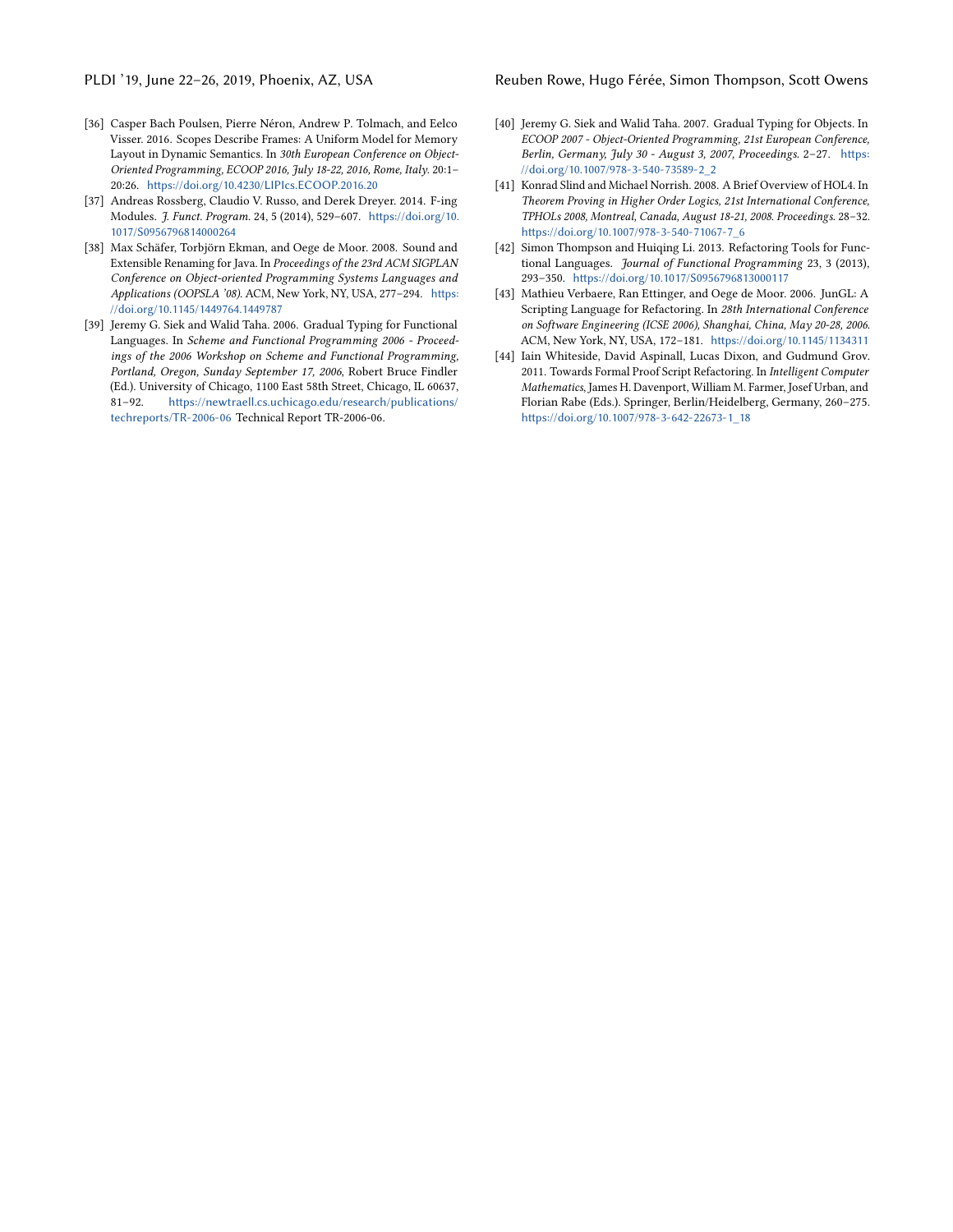<span id="page-17-9"></span>Here we elaborate on the results stated in the main body of the paper, and provide proofs of those results that are not included in the Coq formalisation.

#### The Abstract Renaming Semantics

It was stated in section [3](#page-3-0) that, under certain conditions, the semantics are deterministic. Here, we give the formal statement of this property.

We first have to define a notion of well-behavedness for semantic descriptions and environments. Given an interpretation of locations as identifiers (i.e. a syntactic reification function), a semantic description is well-behaved when each location in a (possibly nested) structural description corresponds to an identifier that is *unique* within that description.

Definition 18 (Well-behaved Descriptions). We define the subset of semantic descriptions that are well-behaved with respect to a given syntactic reification function  $\rho$  as the smallest set satisfying the following.

- A structural description D is well-behaved w.r.t.  $\rho$  when: (i)  $\ell \in D$  implies  $\ell \in \text{dom}(\rho)$  and  $\rho(\ell) \in \mathcal{V}$ ;
	- (ii)  $(\ell, \Delta) \in D$  implies  $\ell \in \text{dom}(\rho)$ ,  $\rho(\ell) \in \mathcal{M} \cup \mathcal{T}$  and  $\Delta$ is well-behaved w.r.t.  $\rho$ ; and
	- (iii) if  $\rho(\ell) = \rho(\ell')$  for  $\ell, \ell' \in D$  or  $(\ell, \Delta), (\ell', \Delta') \in D$ , then also  $\ell = \ell'$ .
- <span id="page-17-2"></span>• A functorial description  $(\ell:\Delta) \rightarrow \Delta'$  is well-behaved w.r.t.  $\rho$  when both  $\Delta$  and  $\Delta'$  are well-behaved w.r.t.  $\rho$ .

That is, a semantic description that is well-behaved for  $\rho$  is proper for  $\rho$  'all the way down'.

<span id="page-17-0"></span>We say that an environment  $\Gamma$  is well-behaved for a syntactic reification function  $\rho$  when  $\Gamma(v) = \ell$  implies  $\rho(\ell) = v$ for every  $\ell \neq \bot$ , and each  $\Delta_i$  such that  $\Gamma(i) = \Delta_i$   $(i \in \mathcal{M} \cup \mathcal{T})$ is well-behaved w.r.t.  $ρ$ . We say that an environment Γ or semantic description  $\Delta$  is well-behaved for a semantics  $\Sigma$ when it is well-behaved w.r.t. the reification function  $\rho$  for which  $\rho(\iota) = \ell$  if and only if  $\Sigma_{\rho}(\iota) = \ell$  and  $\ell \notin \text{dom}(\Sigma)$ . We denoted by ran  $I(\Gamma)$  the set ran(Γ $_V$ )  $\cup$  { $\ell$  | ∃ $\Delta$ . ( $\ell$ ,  $\Delta$ )  $\in$ ran( $\Gamma_M$ )}.

<span id="page-17-4"></span>Lemma 1 (Determinism). For any program fragment  $\sigma$ , semantics  $\Sigma$ , and environment  $\Gamma$  that is well-behaved for  $\Sigma$  and satisfies  $(dom(\Sigma_{\rho}) \cup ran_{\mathcal{I}}(\Gamma)) \cap dom(\sigma) = \emptyset$ , there is at most one  $\Sigma'$  and one  $\Delta$  such that  $\Sigma$ ;  $\Gamma \vdash \sigma \leadsto \Sigma'$  or  $\Sigma$ ;  $\Gamma \vdash \sigma \leadsto \bot$  $(Δ, Σ')$ .

<span id="page-17-6"></span><span id="page-17-3"></span><span id="page-17-1"></span>Proof. Given in the Coq formalisation. By induction on the definition of the semantics. In fact, we need to use a stronger hypothesis involving the following additional invariants:

- (1) Σ' contains only locations in dom( $\Sigma$ <sub>ρ</sub>) and dom( $\sigma$ );
- (2)  $\Gamma$  is well-behaved also for  $\Sigma'$ ;
- <span id="page-17-5"></span>(3) for judgements  $\Sigma$ ;  $\Gamma \vdash \sigma : (\Delta, \Sigma')$ , then  $\Delta$  is wellbehaved for Σ'; and
- <span id="page-17-7"></span>(4) ∆ well-behaved w.r.t. Σ implies ∆ well-behaved w.r.t.  $Σ'$ , for all Δ. □

<span id="page-17-10"></span>

Thus, we specify that  $\llbracket \sigma \rrbracket_{\Sigma : \Gamma}$  and  $\mathcal{D}_{\Sigma : \Gamma}(\sigma)$  are only defined when Γ is well-behaved for Σ and  $(\text{dom}(\Sigma_{\rho}) \cup \text{ran}_{\mathcal{I}} (\Gamma)) \cap$  $dom(\sigma) = \emptyset$ . A consequence of lemma [1](#page-16-0) is that (when defined)  $\mathcal{D}_{\Sigma:\Gamma}(\sigma)$  is well-behaved w.r.t.  $\rho$ , where  $\llbracket \sigma \rrbracket_{\Sigma:\Gamma} =$  $(\rightarrowtail, \mathbb{E}, \rho).$ 

The following property is necessary for a semantics to correspond to an actual program fragment.

**Definition 19** (Properness). A semantics  $\Sigma = (\rightarrowtail, \mathbb{E}, \rho)$  is called *proper* when it satisfies the following conditions.

- (i) dom( $\rightarrow$ )  $\cap$  ran( $\rightarrow$ ) = 0.
- (ii)  $\ell \rightarrow \ell'$  and  $\ell' \neq \bot$  implies  $\rho(\ell) = \rho(\ell')$ .
- <span id="page-17-8"></span>(iii)  $\rho(\ell) \in \mathcal{V}$ , for all  $l \in \text{dom}(\rightarrowtail) \cup \text{ran}(\rightarrowtail)$  with  $\ell \neq \bot$ .
- (iv)  $\rho(\ell) = \rho(\ell') \in \mathcal{V}, \ell \notin \text{dom}(\rightarrowtail)$  and  $\ell' \notin \text{dom}(\rightarrowtail)$ , for all  $(\ell, \ell')$  in  $\mathbb E$ .

Note that the empty semantics is trivially proper. We can show that properness is preserved by the semantics.

**Lemma 2.** Let Σ be proper, and environment Γ be well-behaved for  $\Sigma$ ; if  $\Sigma$ ;  $\Gamma \vdash \sigma \leadsto \Sigma'$  or  $\Sigma$ ;  $\Gamma \vdash \sigma \leadsto (\Delta, \Sigma')$  holds then  $\Sigma'$  is proper.

Proof. By induction on the semantic rules. Given in the Coq formalisation. □

The semantic characterisation of the syntactically defined references and declarations given in proposition [2](#page-9-4) is a special case of the following lemma. We write  $\text{dec}(\Sigma)$  to denote the set dom $\psi(\Sigma_{\rho}) \setminus \text{dom}(\Sigma_{\rightarrow}).$ 

**Proposition 11.** If  $[\![\sigma]\!]_{\Sigma;\Gamma} = \Sigma'$  then: (i) ref( $\sigma$ ) = dom( $\Sigma'_{\rightarrow}$ ) \ dom( $\Sigma_{\rightarrow}$ ). (*ii*) decl( $\sigma$ ) = decl( $\Sigma'$ ) \ decl( $\Sigma$ ).

Proof. By induction on the semantic rules. Given in the Coq formalisation. □

We now justify the statement of validity for whole program renamings.

**Proposition 3.**  $P \hookrightarrow P'$  is valid iff  $\llbracket P \rrbracket$  and  $\llbracket P' \rrbracket$  are defined and  $[[P]] \sim [[P']]$ .

*Proof.* Notice that trivially  $\Gamma_{\perp}$  is well-behaved for  $\Sigma_{\perp}$  and, when restricting to pairs  $(\Sigma, \Gamma)$  such that  $\Gamma$  is well-behaved for Σ, we have  $[(\Sigma_{\perp}, \Gamma_{\perp})]_{\sim} = {(\Sigma_{\perp}, \Gamma_{\perp})}$ , whence the state-ment follows directly from definition [17.](#page-9-5)  $□$ 

We now consider some properties pertaining to the structure of the semantics and descriptions synthesised by the semantic rules. In an abuse of notation, we will write  $\mathcal{L}(\Delta)$  to denote the set of all locations appearing in (a subcomponent) of Δ. For an environment Γ and identifier  $\iota \in \mathcal{M} \cup \mathcal{T}$ , we then write  $\Gamma_{\mathcal{D}}(\iota)$  for the description  $\Delta$  such that there exists  $\ell$  with  $\Gamma(\iota) = (\ell, \Delta)$ , and ran  $\mathcal{D}(\Gamma)$  for the set  $\bigcup_{\iota \in \mathcal{M} \cup \mathcal{T}} \mathcal{L}(\Gamma_{\mathcal{D}}(\iota)).$ 

**Lemma 3.** If  $\Sigma$ ;  $\Gamma \vdash \sigma \leadsto (\Delta, \Sigma')$  then  $\mathcal{L}(\Delta) \subseteq \text{dom}(\sigma) \cup$ ran $\mathcal{D}(\Gamma)$ .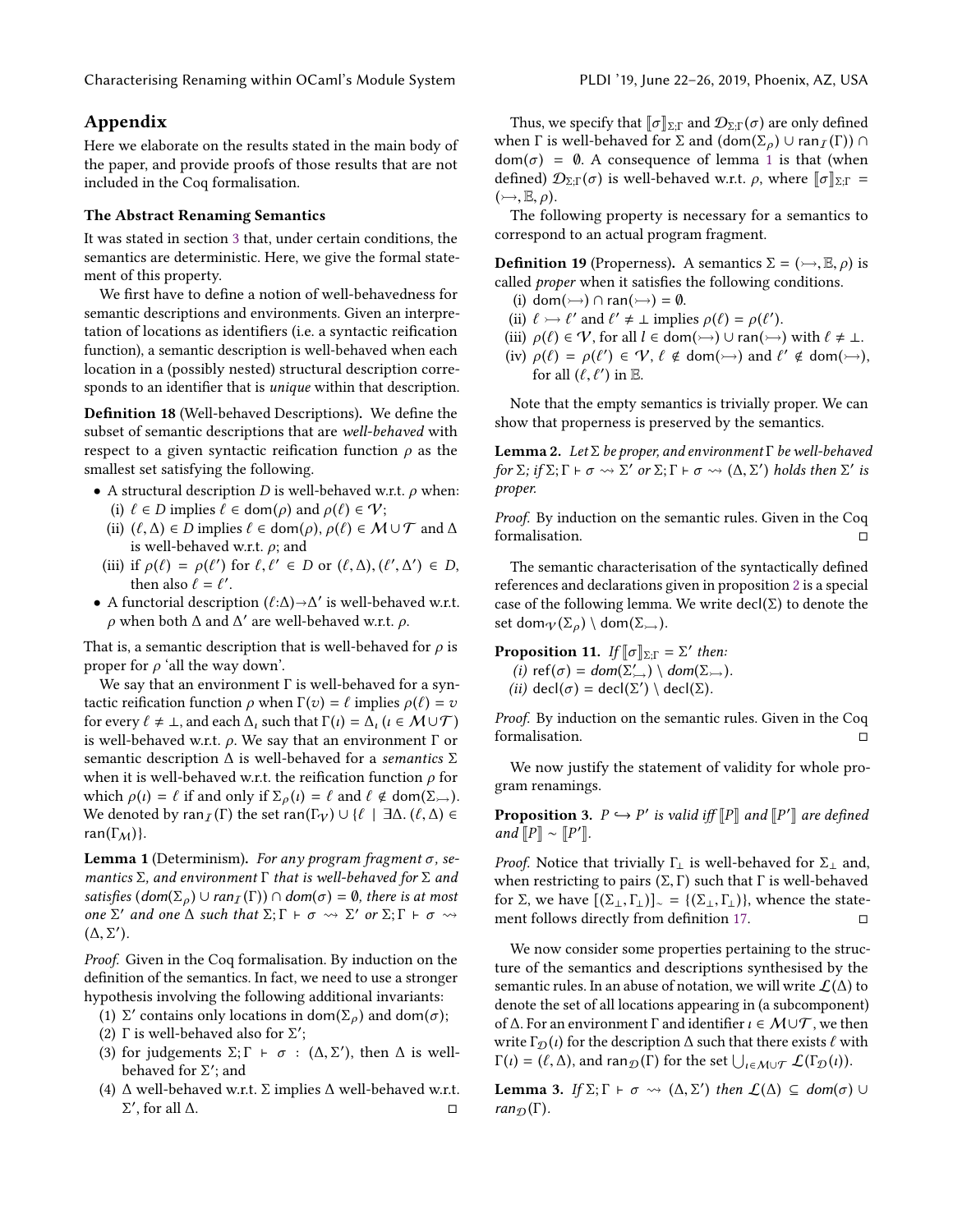Proof. By induction on the semantic rules. Included in the Coq formalisation. □

**Lemma 4.** If  $\Sigma$ ;  $\Gamma \vdash \sigma \leadsto (\Delta, \Sigma')$  then  $\mathbb{E}' \setminus \mathbb{E} \subseteq L \times L$ , for  $L = dom(\sigma) \cup ran_{\mathcal{D}}(\Gamma)$ , where  $\mathbb E$  and  $\mathbb E'$  are the extension kernels of  $\Sigma$  and  $\Sigma'$ , respectively.

Proof. By induction on the semantic rules. Included in the Coq formalisation. □

The following concepts of inclusion, relevance and freshness for semantics are central to proving many of the results in this paper. To express these properties, we use the following notation for partial functions  $f$  and  $g$ , and (binary) relation R:

- $f \subseteq g$  denotes that, for all  $x \in \text{dom}(f)$ , if  $f(x) = y$ then  $g(x) = y$ ;
- f \ q denotes the function defined by  $(f \setminus q)(x) = y$ if and only if  $f(x) = y$  and either  $g(x)$  undefined or  $q(x) \neq y;$
- $f \subseteq R$  denotes that  $f(x) = y$  only if  $(x, y) \in R$ .

The use of set-theoretic notation here is justified by the view of (partial) functions as sets of mappings (i.e. pairs). Notice that the following property holds.

<span id="page-18-4"></span>**Proposition 12.** Suppose that  $f(x) = y$  but  $x \notin dom(f \setminus g)$ , then  $q(x) = y$ .

*Proof.* Suppose, for contradiction, that in fact  $g(x)$  is undefined or else  $q(x) \neq y$ . But then from the assumption that  $f(x) = y$  we have, by definition, that  $(f \setminus g)(x) = y$ , which contradicts the assumption that  $x \notin \text{dom}(f \setminus q)$ .

<span id="page-18-3"></span>The definitions of inclusion, relevance and freshness are as follows.

<span id="page-18-6"></span><span id="page-18-5"></span>**Definition 20** (Inclusion). We say that  $\Sigma'$  includes  $\Sigma$ , and write  $\Sigma \subseteq \Sigma'$ , when the following hold: (1)  $\Sigma_{\rightarrow} \subseteq \Sigma'_{\rightarrow}$ ; (2)  $\Sigma_{\mathbb{E}} \subseteq \Sigma'_{\mathbb{E}}$ ; and (3)  $\Sigma_{\rho} \subseteq \Sigma'_{\rho}$ . When we additionally have  $\ell \in \text{dom}(\Sigma_\rho) \setminus \text{dom}(\Sigma_\rightarrow)$  implies  $\ell \in \text{dom}(\Sigma_\rho') \setminus \text{dom}(\Sigma_\rightarrow')$ for all locations  $\ell \in \mathcal{L}$ , we say that  $\Sigma'$  properly includes  $\Sigma$ .

**Definition 21** (Relevance). For semantics Σ and Σ', and a set of locations  $L \subseteq \mathcal{L}$ , we say  $\Sigma'$  is relevant for L over  $\Sigma$ , and write  $\Sigma' \setminus \Sigma \subseteq L$ , when the following hold:

- <span id="page-18-7"></span>(1)  $\Sigma'_{\rightarrow} \setminus \Sigma_{\rightarrow} \subseteq L \times (L \cup \text{dom}(\Sigma_{\rho}))$ (2)  $\Sigma'_\rho \setminus \Sigma_\rho \subseteq L \times I$
- (3)  $\Sigma_{\mathbb{E}}' \setminus \Sigma_{\mathbb{E}} \subseteq (L \cup \text{dom}(\Sigma_{\rho}))^2 \setminus \text{dom}(\Sigma_{\rho})^2$

**Definition 22** (Freshness). We say that a set  $L \subseteq \mathcal{L}$  of locations is *fresh* for a semantics  $\Sigma = (\rightarrow, \mathbb{E}, \rho)$  when the following properties hold for all locations  $\ell \in \mathcal{L}$ :

- (1)  $\ell \in \text{dom}(\rightarrowtail) \cup \text{ran}(\rightarrowtail) \Rightarrow \ell \notin L$ (2)  $(\exists \ell', \ell, \ell') \in \mathbb{E} \vee (\ell', \ell) \in \mathbb{E}) \Rightarrow \ell \notin L$ (3)  $\ell \in \text{dom}(\rho) \Rightarrow \ell \notin L$
- 

For proper semantics, these properties are guaranteed by the interpretation function.

**Lemma 5.** If  $[\![\sigma]\!]_{\Sigma;\Gamma} = \Sigma'$  with  $\Sigma$  proper then: (1)  $\Sigma'$  properly includes  $\Sigma$ ; (2)  $\Sigma'$  is relevant for dom( $\sigma$ ) over  $\Sigma$ ; and (3) dom( $\sigma$ ) is fresh for  $\Sigma$ .

Proof. Given in the Coq formalisation. The freshness property follows from properness and the preconditions for  $\llbracket \sigma \rrbracket_{\Sigma:\Gamma}$ to be defined (cf. definition [15\)](#page-9-6)—namely that dom( $\Sigma_{\rho}$ ) ∩  $dom(\sigma) = \emptyset$ . The other properties are shown by induction on syntactic structure. □

<span id="page-18-0"></span>Thus, the major utility of definitions [20](#page-17-0) to [22](#page-17-1) lies in the following result.

**Lemma 6.** Take semantics  $\Sigma_1$ ,  $\Sigma_2$ ,  $\Sigma'_1$  and  $\Sigma'_2$ , with a set of locations  $L \subseteq \mathcal{L}$  such that the following conditions hold:

- $\Sigma_1 \subseteq \Sigma'_1$ , and  $\Sigma_2 \subseteq \Sigma'_2$ ;
- $\Sigma'_1 \setminus \Sigma_1 \subseteq L$  and  $\Sigma'_2 \setminus \Sigma_2 \subseteq L$ ; and
- L is fresh for both  $\Sigma_1$  and  $\Sigma_2$ .

Then  $\Sigma'_1 \sim \Sigma'_2$  implies that  $\Sigma_1 \sim \Sigma_2$ .

*Proof.* Let  $\Sigma_1 = (\rightarrow_1, \mathbb{E}_1, \rho_1), \Sigma_2 = (\rightarrow_2, \mathbb{E}_2, \rho_2)$ , with  $\Sigma_1' =$  $(\rightarrow'_1, \mathbb{E}'_1, \rho'_1)$ , and  $\Sigma'_2 = (\rightarrow'_2, \mathbb{E}'_2, \rho'_2)$ . Since  $\Sigma'_1 \sim \Sigma'_2$ , we have by definition [16](#page-9-7) that  $\mapsto'_1 = \mapsto'_2$ ,  $\mathbb{E}'_1 = \mathbb{E}'_2$ , dom $(\rho'_1) =$ dom( $\rho'_2$ ),  $\rho'_1(\ell) \in \mathcal{V} \Leftrightarrow \rho'_2(\ell) \in \mathcal{V}$ , and  $\rho'_1(\ell) = \rho'_2(\ell)$  if  $\rho'_1(\ell) \notin \mathcal{V}$ . We must show the following:

<span id="page-18-1"></span> $(\rightarrow_1 = \rightarrow_2)$ : To see that  $\rightarrow_1 \subseteq \rightarrow_2$ , take  $(\ell, \ell') \in \rightarrow_1$ . Since  $\Sigma_1 \subseteq \Sigma'_1$  it follows that  $\rightarrow_1 \subseteq \rightarrow'_1$ , and thus that  $(\ell, \ell') \in \rightarrow'_1$ . Moreover, since  $\rightarrow'_1 = \rightarrow'_2$  it then follows that  $(\ell, \ell') \in \rightarrow'_{2}$ . Now, since L is fresh for  $\Sigma_1$ , we have that  $\ell \notin L$  and therefore, since  $\Sigma_2'$  is relevant for L over  $\Sigma_2$ , it follows that  $\ell \notin \text{dom}(\rightarrow'_2 \setminus \rightarrow_2)$ . However, since we have that  $(\ell, \ell') \in \rightarrow'_{2}$ , by proposition [12](#page-17-2) it must be that  $(\ell, \ell') \in \rightarrowtail_2$  as required. A symmetric chain of reasoning shows that  $\rightarrow_2 \subseteq \rightarrow_1$ , hence we conclude.

 $(\mathbb{E}_1 = \mathbb{E}_2)$ : To see that  $\mathbb{E}_1 \subseteq \mathbb{E}_2$ , take  $(\ell, \ell') \in \mathbb{E}_1$  and reason as above that  $(\ell, \ell') \in \mathbb{E}'_2$ . Since, L is fresh for  $\Sigma_1$ , it follows that neither  $\ell \in L$  nor  $\ell' \in L$ . Then, since  $\Sigma_2'$  is relevant for L over  $\Sigma_2$ , we have by clause (3) of definition 21 that for any  $(\ell_1, \ell_2) \in \mathbb{E}_2' \setminus \mathbb{E}_2$  it must be that either  $\ell_1 \in L$  or  $\ell_2 \in L$ . Thus,  $(\ell, \ell') \notin \mathbb{E}_2^r \setminus \mathbb{E}_2$ . Therefore, since  $(\ell, \ell') \in \mathbb{E}_2^r$ , it then follows by simple set-theoretic reasons that  $(\ell, \ell') \in \mathbb{E}_2$ as required. Again, a symmetric chain of reasoning demonstrates that  $\mathbb{E}_2 \subseteq \mathbb{E}_1$ , hence we conclude.

<span id="page-18-2"></span> $(\text{dom}(\rho_1) = \text{dom}(\rho_2))$ : To see dom $(\rho_1) \subseteq \text{dom}(\rho_2)$ , take  $\ell \in \text{dom}(\rho_1)$ . Since  $\Sigma_1 \subseteq \Sigma'_1$ , we have  $\rho_1 \subseteq \rho'_1$  and thus that  $\ell \in \text{dom}(\rho'_1)$ . Then, since  $\text{dom}(\rho'_1) = \text{dom}(\rho'_2)$ , it follows that  $\ell \in \text{dom}(\rho_2')$ . Also,  $\ell \notin L$  by clause (3) of definition 22 since L is fresh for  $\Sigma_1$ . Thus, since  $\Sigma_2'$  is relevant for L over  $\Sigma_2$ , we have by clause (2) of definition 21 that  $\ell \notin \text{dom}(\rho_2' \setminus \rho_2)$ . However, since we have that  $\ell \in \text{dom}(\rho_2')$ , by proposition [12](#page-17-2) it must be that  $\ell \in \text{dom}(\rho_2)$  as required. A symmetric chain of reasoning shows that dom( $\rho_2$ )  $\subseteq$  dom( $\rho_1$ ), hence we conclude.

 $(\rho_1(\ell) \in \mathcal{V} \Leftrightarrow \rho_2(\ell) \in \mathcal{V})$ : Assume  $(\ell, v) \in \rho_1$  for some  $v \in V$ ; we show that there is some  $v' \in V$  with  $(\ell, v') \in \rho_2$ .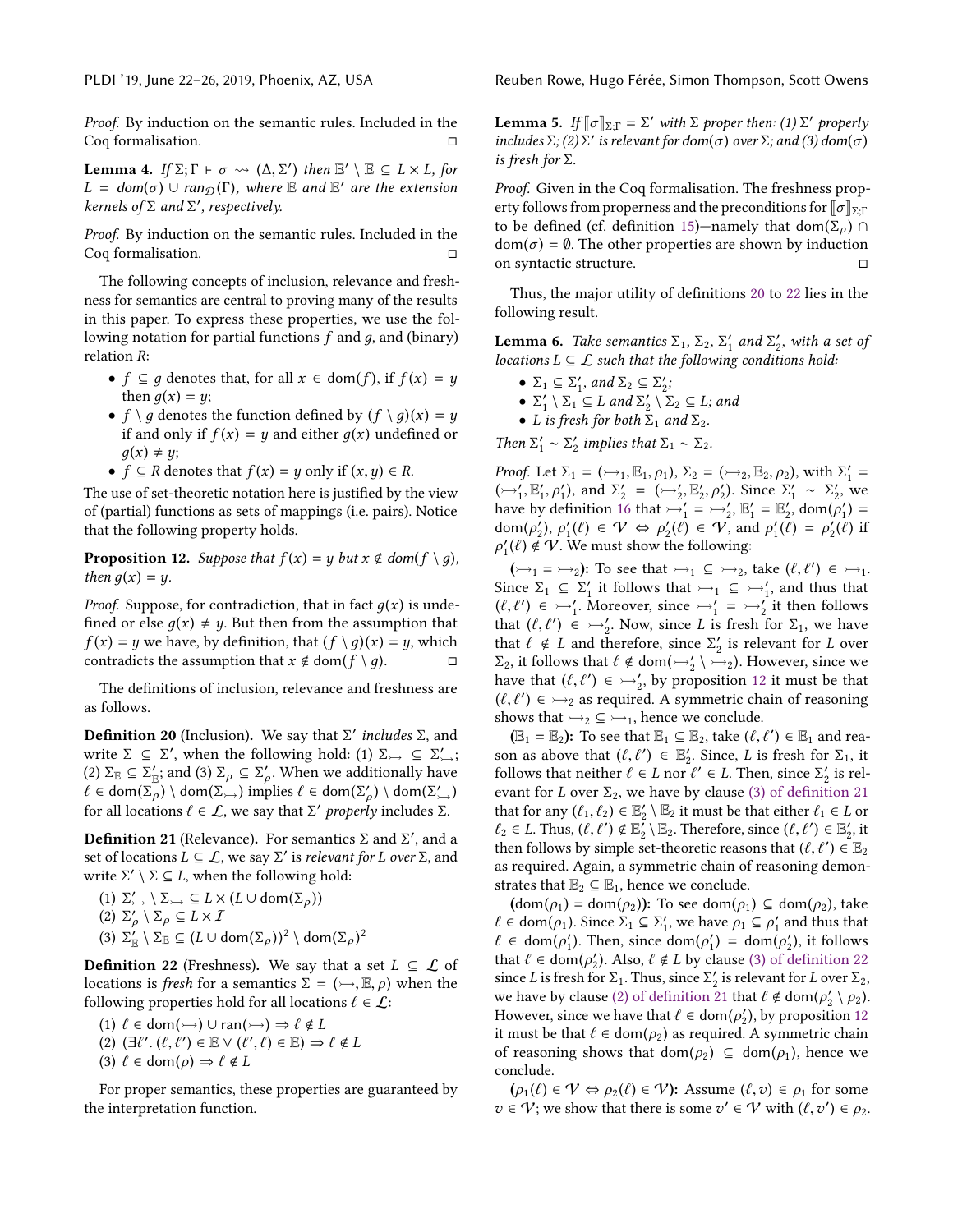Since  $\Sigma_1 \subseteq \Sigma'_1$ , we have  $\rho_1 \subseteq \rho'_1$  and thus that  $(\ell, v) \in \rho'_1$ . Then, since  $\rho'_1(\ell) \in \mathcal{V} \Leftrightarrow \rho'_2(\ell) \in \mathcal{V}$ , it follows that there is some  $v' \in V$  such that  $(\tilde{\ell}, v') \in \rho'_2$ . Also,  $\ell \notin L$  since L is fresh for  $\Sigma_1$ . Therefore, since  $\Sigma_2'$  is relevant for L over  $\Sigma_2$ , we have that  $\ell \notin \text{dom}(\rho_2' \setminus \rho_2)$ . However, since we have that  $(\ell, v') \in \rho'_2$ , by proposition [12](#page-17-2) it must be that  $(\ell, v') \in \rho_2$ as required. A symmetric chain of reasoning shows that the converse direction holds, hence we conclude.

 $(\rho_1(\ell) = \rho_2(\ell)$  if  $\rho_1(\ell) \notin V$ ): Assume  $\rho_1(\ell) = \iota$  and  $\iota \notin V$ . Since  $\Sigma_1 \subseteq \Sigma'_1$ , we have  $\rho_1 \subseteq \rho'_1$  and thus that  $\rho'_1(\ell) = \iota$ . Then, since  $\rho'_1(\ell) \notin V$  implies  $\rho'_1(\ell) = \rho'_2(\ell)$ , it follows that  $\rho'_2(\ell) = \iota$ . Also,  $\ell \notin L$  since  $\ell \in \text{dom}(\rho_1)$  (by assumption) and L is fresh for  $\Sigma_1$ . Thus, since  $\Sigma_2'$  is relevant for L over  $\Sigma_2$ , we have by clause (2) of definition 21 that  $\ell \notin \text{dom}(\rho_2' \setminus \rho_2)$ . However, since we have that  $\rho'_2(\ell) = \iota$ , by proposition [12](#page-17-2) it must be that  $\rho_2(\ell) = \iota$  as required.

This is used in the proofs of lemmas [10](#page-18-0) and [11](#page-18-1) and theorem [16](#page-21-0) in order to infer the necessary conditions for applying the inductive hypothesis, namely relatedness of the semantics for corresponding sub-fragments of programs.

We now show some simple properties to do with preservation of properness and equivalence of semantics.

**Lemma 7.** Suppose  $\{\ell\}$  is fresh for  $\Sigma$ , with  $\ell \neq \bot$ ; then  $\Sigma$  is proper if and only if  $\Sigma[\ell \mapsto v]$  is.

Proof. Immediate, by definition [19,](#page-16-1) since the only difference between the two semantics is the mapping of  $\ell$  to  $v$  in the reification functions, and the freshness constraint entails that  $\ell$  does not occur in the binding resolution function or the extension.

**Lemma 8.** Let  $v, v' \in \mathcal{V}$  with  $\ell \notin \text{dom}(\Sigma_\rho), \ell \notin \text{dom}(\Sigma'_\rho)$ ,  $\ell \notin \text{ran}(\Gamma_1)$ , and  $\ell \notin \text{ran}(\Gamma_2)$  for  $\ell \neq \bot$ ; then:

1. 
$$
\Sigma \sim \Sigma'
$$
 if and only if  $\Sigma[\ell \mapsto v] \sim \Sigma'[\ell \mapsto v']$ .

2.  $\Gamma_1 \sim \Gamma_2$  only if  $\Gamma_1[v \mapsto \ell] \sim \Gamma_2[v' \mapsto \ell]$ .

*Proof.* Immediate, by definition [16.](#page-9-7) For the case of semantics, the result obtains because we have only updated the reification functions with mappings to value identifiers in both cases. For environments, we have only updated the value identifier mappings, in each case to the same location thus preserving the equality of the ranges.  $□$ 

**Lemma 9.** let  $\Sigma$  and  $\Sigma'$  be semantics and  $\ell$  a location such that there is no  $\ell'$  such that  $(\ell, \ell') \in \Sigma_{\mathbb{E}}$  or  $(\ell, \ell') \in \Sigma'_{\mathbb{E}}$ ; then  $\Sigma[\{\ell\}\otimes\Delta]\sim\Sigma'[\{\ell\}\otimes\Delta']$  implies  $\Sigma\sim\Sigma'$ , for all  $\Delta, \bar{\Delta'}.$ 

Proof. The reification and binding resolution functions are not updated by the join operation. Thus it remains to show that  $\Sigma_{\mathbb{E}} = \Sigma_{\mathbb{E}}'$ . We show one direction of the inclusion; the other is symmetric. Let  $\mathbb{E}_+$  and  $\mathbb{E}'_+$  be the extension kernels of  $\Sigma[\{\ell\} \otimes \Delta]$  and  $\Sigma'[\{\ell\} \otimes \Delta']$ , respectively. Suppose  $(\ell_1, \ell_2) \in$  $\Sigma_{\mathbb{E}}$ . Since  $\mathbb{E}_+ = \Sigma_{\mathbb{E}} \cup (\{\ell\} \otimes_{\Sigma_{\rho}} \Delta)$ , thus also  $(\ell_1, \ell_2) \in \mathbb{E}_+$ . Since  $\Sigma[\{\ell\} \otimes \Delta] \sim \Sigma'[\{\ell\} \otimes \Delta'],$  it follows that  $\mathbb{E}_+ = \mathbb{E}'_+.$ Therefore  $(\ell_1, \ell_2) \in \mathbb{E}'_+$ . Notice that  $\ell_1 \neq \ell$  since there is

no  $\ell'$  such that  $(\ell, \ell') \in \Sigma_{\mathbb{E}}$ . Moreover, by definition [10,](#page-5-1) all pairs in  $\{\ell\} \otimes_{\Sigma'_\rho} \Delta'$  are of the form  $(\ell, \ell')$  for some  $\ell'$ . Thus  $(\ell_1, \ell_2) \notin \{\ell\} \otimes_{\Sigma'_\rho}^{\mathcal{L}'} \Delta'.$  Since  $\mathbb{E}'_+ = \Sigma'_{\mathbb{E}} \cup (\{\ell\} \otimes_{\Sigma'_\rho} \Delta')$  it follows that we must have  $(\ell_1, \ell_2) \in \Sigma_{\mathbb{B}}'$ . □

We now turn attention to the results of the renaming theory. Proposition [5](#page-9-3) is a corollary of the following property that holds of our semantics. It is proved by induction on syntactic structure.

Lemma 10. If  $\Sigma$ ;  $\Gamma \vdash \sigma \hookrightarrow \sigma'$ , with  $[\![\sigma]\!]_{\Sigma;\Gamma} = (\rightarrow', \mathbb{E}', \rho'),$ then  $\varphi(\sigma, \sigma') = U \cup L \cup C$ , where:

- $U \subseteq \{ \ell \mid \ell \rightarrow ' \bot \},\$
- $L = \{ \ell \mid \ell \in \delta(\sigma, \sigma') \lor \exists \ell' \in \delta(\sigma, \sigma'). \ell \rightarrow ' \ell' \},$  and
- $C \subseteq \{ \ell \mid \exists \ell' \neq \bot, \ell' \in \text{decl}(\Sigma) \land \ell \rightarrow ' \ell' \}.$

From this we can immediately derive proposition [5](#page-9-3) by straightforwardly instantiating it with  $\sigma \equiv P$  and  $\sigma' \equiv P'$ , and interpreting with respect to  $\Sigma = \Sigma_{\perp}$  and  $\Gamma = \Gamma_{\perp}$ . In this case, notice that  $C = \emptyset$ .

**Proposition 5.** Suppose  $P \hookrightarrow P'$  is a valid renaming, and let  $\overline{L} = \{ \ell \mid \ell \in \delta(P, P') \lor \exists \ell' \in \delta(P, P'). \ell \rightarrow_P \ell' \};\$ then  $L \subseteq \varphi(P, P')$  and  $\ell \rightarrow_P \bot$  for all  $\ell \in \varphi(P, P') \setminus L$ .

Proposition [6](#page-9-1) is a corollary of the following property of our semantics. Again, it is proved by induction on syntactic structure.

**Lemma 11.** Let  $\Sigma_1 = (\rightarrowtail_1, \mathbb{E}_1, \rho_1), \Sigma_2 = (\rightarrowtail_2, \mathbb{E}_2, \rho_2)$ , such that both  $[\![\sigma]\!]_{\Sigma_1;\Gamma_1}$  and  $[\![\sigma']\!]_{\Sigma_2;\Gamma_2}$  are defined and, moreover,  $[\![\sigma]\!]_{\Sigma_1;\Gamma_1} \sim [\![\sigma']\!]_{\Sigma_2;\Gamma_2}$ ; if D has a partitioning  $P \subseteq \mathcal{L}_{/\hat{\mathbb{B}}_1}$ , where  $D = \{ \ell \mid \ell \in (dom_V(\rho_1) \setminus dom(\rightarrowtail_1)) \land \rho_1(\ell) \neq \rho_2(\ell) \},$ then also  $D \cup \delta(\sigma, \sigma')$  has a partitioning  $P' \subseteq \mathcal{L}_{\text{exp}}'$ , where  $[\![\sigma]\!]_{\Sigma_1;\Gamma_1} = (\rightarrowtail', \mathbb{E}', \rho').$ 

Deriving proposition [6](#page-9-1) from this is done by straightforwardly instantiating it with  $\sigma \equiv P$  and  $\sigma' \equiv P'$ , and interpreting with respect to  $\Sigma_1 = \Sigma_2 = \Sigma_\perp$  and  $\Gamma_1 = \Gamma_2 = \Gamma_\perp$ ; in this case, notice that  $D = \emptyset$ .

**Proposition 6.** If  $P \hookrightarrow P'$  is valid, then  $\delta(P, P')$  has a partitioning that is a subset of  $\mathcal{L}_{/\hat{\mathbb{E}}_P}.$ 

Proposition [8](#page-9-2) is a corollary of the following result.

**Lemma 12.** Let  $[\![\sigma]\!]_{\Sigma;\Gamma} \subseteq \Sigma'$ , where for  $\Sigma = (\rightarrow_{\Sigma}, \mathbb{E}_{\Sigma}, \rho_{\Sigma})$ and  $\Sigma' = (\rightarrowtail, \mathbb{E}, \rho)$ , with  $\Sigma$  and  $\Sigma'$  proper; then for some given  $\ell \in \text{dec}(\Sigma')$  and  $v \in V$  not occurring in  $\sigma$  or  $\Sigma'$ , define the following:

- $L = {\ell' \mid \ell' \in [\ell]_{\hat{\mathbb{E}}} \vee \exists \ell'' \in [\ell]_{\hat{\mathbb{E}}}, \ell' \rightarrowtail \ell''};$
- $\sigma' = \sigma[\ell' \mapsto v \mid \ell' \in L \cap \text{dom}(\sigma)];$  and
- $\Sigma' = (\rightarrow_{\Sigma}, \mathbb{E}_{\Sigma}, \rho_{\Sigma}[\ell' \mapsto v \mid \ell' \in L \cap \text{dom}(\rho_{\Sigma})]).$

<span id="page-19-0"></span>Furthermore, define  $\Gamma'$  as follows: if there is (a necessarily unique) v' such that  $\Gamma(v') \in [\ell]_{\hat{\mathbb{E}}}$  then  $\Gamma'$  behaves as  $\Gamma$  except  $\Gamma'(v) = \Gamma(v')$  and  $\Gamma'(v') = \Gamma(v)$ ; otherwise,  $\Gamma' = \Gamma$ . Then  $(\Sigma, \Gamma) \sim (\Sigma', \Gamma'), \llbracket \sigma' \rrbracket_{\Sigma';\Gamma'}$  is defined, and  $\llbracket \sigma \rrbracket_{\Sigma;\Gamma} \sim \llbracket \sigma' \rrbracket_{\Sigma';\Gamma'}.$ 

Proof. By induction on syntactic structure. Given in the Coq formalisation. □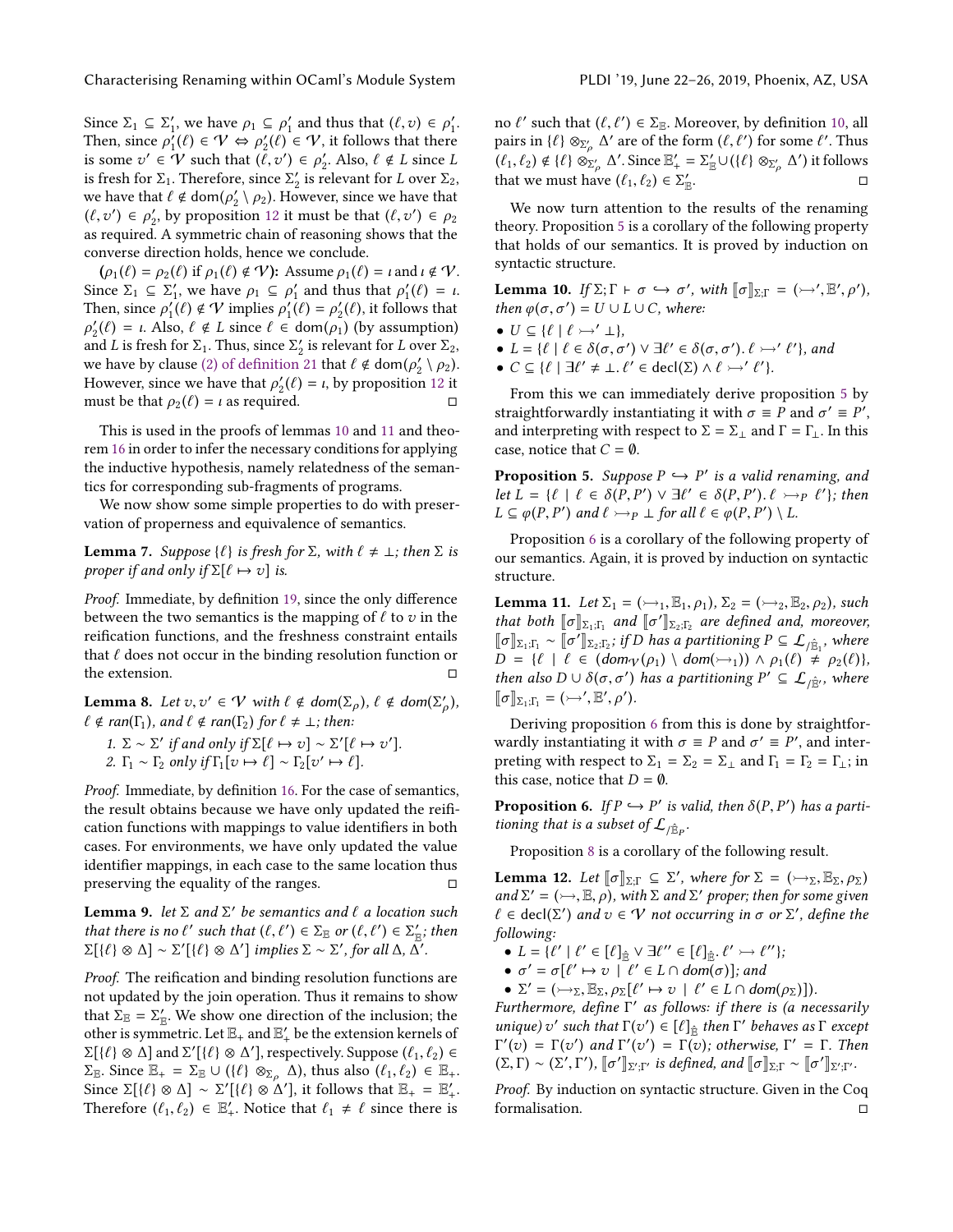<span id="page-20-0"></span>**Proposition 8.** Suppose  $\llbracket P \rrbracket$  is defined,  $\ell \in \text{dec}(P)$ , and  $v \in \mathcal{E}$  $V$  does not occur in P, then  $P \hookrightarrow P'$  is a valid renaming, where  $P' = P[\ell' \mapsto v \mid \ell' \in [\ell]_{\hat{\mathbb{E}}_P} \vee \exists \ell'' \in [\ell]_{\hat{\mathbb{E}}_P} \cdot \ell' \rightarrow_P \ell'']$ .

Proof. By straightforward instantiation of lemma [12](#page-18-2) with  $\sigma \equiv P$ , interpreted with respect to  $\Sigma = \Sigma_{\perp}$  and  $\Gamma = \Gamma_{\perp}$ . In this case, the definition of  $P'$  arises because we have by lemma [5](#page-17-7) that  $\llbracket P \rrbracket$  is relevant for dom(P) over  $\Sigma_{\perp}$  and thus, by definition [21,](#page-17-4) it follows that  $L \subseteq \text{dom}(P)$ . □

#### Adequacy

Here we give the full definition of our denotational model of behaviour for the OCaml module calculus. We first reiterate the definition of the denotational domain in which we interpret programs.

We assume an interpretation, using standard results, of value expressions (viz. lambda terms) in some domain F containing an element wrong denoting run-time errors. We interpret modules in a domain M satisfying:

$$
\mathbb{M} = \mathbb{D} + (\mathbb{M} \to \mathbb{M}) + \mathbf{wrong}
$$

$$
\mathbb{D} = (\mathcal{V} \to_{fin} \mathbb{F}) \times (\mathcal{T} \to_{fin} \mathbb{T}) \times (\mathcal{M} \to_{fin} \mathbb{M})
$$

where  $T$  is the domain (defined below) in which we interpret module types. For  $d \in \mathbb{D}$  we will write  $\iota \in \text{dom}(d)$  to mean that  $\iota$  is in the domain of the appropriate component of  $d$ , and  $d(t)$  to mean the application of the appropriate component of d to *i*. For  $d$ ,  $d' \in \mathbb{D}$ , we write  $d+d'$  for the module denotation (also in D) for which  $(d + d')(\iota) = d'(\iota)$  if  $\iota \in dom(d')$ ,  $(d + d')(\iota) = d(\iota)$  if  $\iota \in \text{dom}(d) \setminus \text{dom}(d')$ , and undefined otherwise. We define  $d$  + wrong to denote wrong. We will also sometimes describe an element  $d \in \mathbb{D}$  as a (finite) set of pairs of the appropriate sorts of elements.

We interpret module types as elements in the initial algebra  $T$  of the following functor  $F$  (in the category of sets):

$$
F(X) = D(X) + (M \times X) \times X + \text{wrong}
$$
  

$$
D(X) = \wp_{fin}(\mathcal{V}) \times (\mathcal{T} \rightarrow_{fin} X) \times (M \rightarrow_{fin} X)
$$

<span id="page-20-5"></span>For  $\tau \in D(\mathbb{T})$  we abuse notation and write  $\mathcal{V}(\tau)$  for the first component of  $\tau$ ; we also write  $\tau(\iota)$  to mean the application of the appropriate component of  $\tau$  to *i*, and dom( $\tau$ ) to mean the combined domains of the second and third components of  $\tau$ . For  $\tau$ ,  $\tau \in D(\mathbb{T})$  we write  $\tau + \tau'$  for the module type denotation (also in  $D(\mathbb{T})$ ) for which dom $\gamma(\tau + \tau') =$ dom $\gamma(\tau) \cup \text{dom}_{\gamma}(\tau')$ , with  $(\tau + \tau')(\iota) = \tau'(\iota)$  if  $\iota \in \text{dom}(\tau')$ ,  $(\tau + \tau')(\iota) = \tau(\iota)$  if  $\iota \in \text{dom}(\tau) \setminus \text{dom}(\tau')$ , and undefined otherwise. We define  $\tau$  + wrong to denote wrong. We will also sometimes describe an element  $\tau \in D(\mathbb{T})$  as a (finite) set of value identiiers and pairs of appropriate elements.

<span id="page-20-6"></span>The denotational interpretation function  $\lVert \cdot \rVert_{\theta}$  is defined in fig. [5.](#page-20-0) It is parameterised by a denotational environment  $\theta$  mapping value identifiers to elements of  $\mathbb F$ , module type identifiers to elements of  $T$ , and module identifiers to pairs consisting of an element of M and an element of T. This function interprets value expressions in  $\mathbb{F}$ , module types in T, and module expressions as a pair of an element in M and an element in T. Thus, for a module expression,  $\left(\cdot\right)_{\theta}$  also synthesizes (the meaning of) its corresponding module type. We write  $\|\sigma\|$  to mean  $\|\sigma\|_{\theta_\perp}$ , where  $\theta_\perp$  is the environment that maps value and module type identifiers to wrong and module identifiers to the pair (wrong, wrong).

As a notational convenience, for  $d \in \mathbb{D}$  and  $\tau \in D(\mathbb{T})$ we write  $\theta$  + (d,  $\tau$ ) to denote the environment  $\theta$  updated by the mappings in  $d$ , with mappings of module identifiers in d augmented by the corresponding module types in  $\tau$ . That is, if  $x \in \text{dom}(d)$ , then  $(\theta + (d, \tau))(x) = (d(x), \tau')$  where  $\tau' = \tau(x)$  if  $x \in \text{dom}(\tau)$  and  $\tau' =$  wrong otherwise.

The following coercion operation is used to give meaning to functors and module type annotations.

Definition 23 (Denotational Coercion). The (infix) operator (:), of type  $M \times T \to M$ , is defined inductively on the structure of module type denotations as follows.

$$
d\mathbf{r} = \begin{cases} V \cup M \cup T & \text{if } d \in \mathbb{D} \land \tau \in D(\mathbb{T}) \\ \lambda d'.\left(d(d'\mathbf{r}_1)\right)\mathbf{r}_2 & \text{if } d \in \mathbb{M} \to \mathbb{M} \land \tau = \left((x,\tau_1),\tau_2\right) \\ \text{wrong} & \text{otherwise} \end{cases}
$$

where 
$$
V = \{(v, d(v)) \mid v \in \text{dom}(d) \land v \in \mathcal{V}(\tau)\}\
$$
  
\n $\cup \{(v, \text{wrong}) \mid v \notin \text{dom}(d) \land v \in \mathcal{V}(\tau)\}\$   
\n $M = \{(x, d(x): \tau(x)) \mid x \in \text{dom}(d) \land x \in \text{dom}(\tau)\}\$   
\n $\cup \{(x, \text{wrong}) \mid x \notin \text{dom}(d) \land x \in \text{dom}(\tau)\}\$   
\n $T = \{(t, \tau(t)) \mid t \in \text{dom}(\tau)\}\$ 

We also define an operation to 'promote' a module type denotation to a module denotation. This operation reifies the structure of the module type denotation, building constantvalued functors for (sub)modules having a functor type. It is used to define the meaning of module types in various cases.

**Definition 24** (Promotion). We define  $(\cdot)^* : \mathbb{T} \to \mathbb{M}$  by induction on the structure of module type denotations.

$$
\text{wrong}^* = \text{wrong}
$$
\n
$$
\tau^* = \{ (v, \text{wrong}) \mid v \in \mathcal{V}(\tau) \} \quad \text{if } \tau \in D(\mathbb{T})
$$
\n
$$
\cup \{ (t, \tau(t) \mid t \in \text{dom}(\tau) \}
$$
\n
$$
\cup \{ (x, \tau(x)^*) \mid x \in \text{dom}(\tau) \}
$$
\n
$$
((x, \tau_1), \tau_2)^* = \lambda_-. \tau_2^*
$$

<span id="page-20-3"></span>To prove the adequacy result, we must define how the elements of the set-theoretic semantics of section [3](#page-3-0) relate to those of the denotational semantics defined in section [5.](#page-10-0) We first consider how the meanings of module types in the two semantics are related.

<span id="page-20-4"></span><span id="page-20-2"></span><span id="page-20-1"></span>**Definition 25.** The relation  $\tau \models_{\rho} \Delta$ , for a module type denotation  $\tau \in \mathbb{T}$  and a semantic description  $\Delta \in \mathcal{D}$  w.r.t. a reification function  $\rho$ , is defined inductively as follows.

- (1) wrong  $\models_{\rho} \Delta$  for all  $\Delta$ ,  $\rho$ .
- (2)  $\tau \models_{\rho} D$ , for  $\tau \in D(\mathbb{T})$ , if: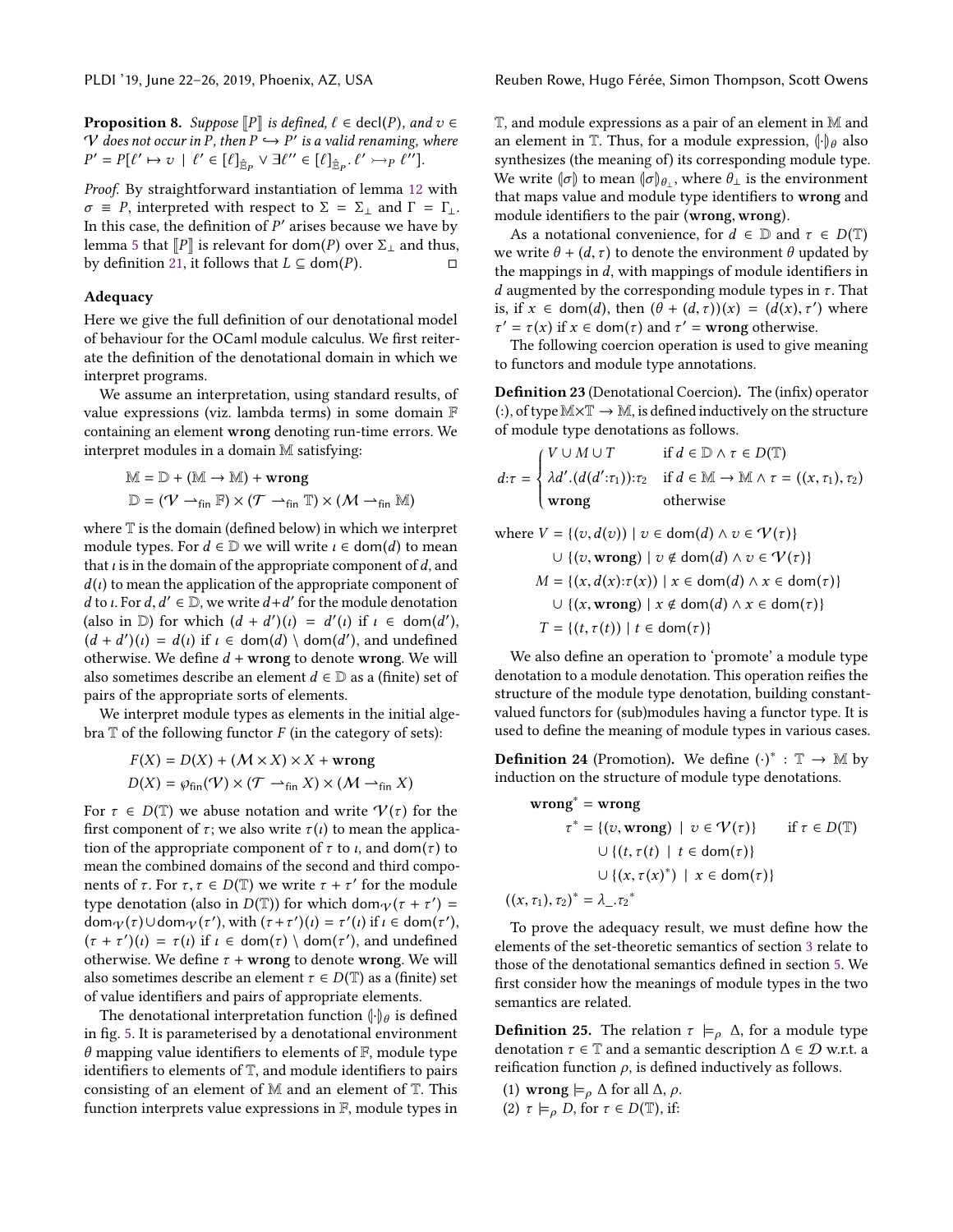$\left\Vert x\right\Vert _{\theta}=\theta(x)$  $\left\{\left(q_1(q_2)\right)\right\}_{\theta} = \text{let }(d', \_) = \left\{\left(q_2\right)\}_{\theta} \text{ in match } \left\{\left(q_1\right)\}_{\theta} \text{ with }$  $| (d \in \mathbb{M} \to \mathbb{M}, ((x, \tau_1), \tau_2)) \to (d(d'), \tau_2)$  $| (d \in \mathbb{M} \to \mathbb{M}, \_) \to (d(d'), \text{wrong})$  $|\rightarrow$  (wrong, wrong)  $(q, x)_{\theta}$  = match  $(q)_{\theta}$  with  $|(d \in \mathbb{D}, \tau \in D(\mathbb{T}))$  when  $x \in \text{dom}(\tau) \rightarrow$ if  $x \in \text{dom}(d)$  then  $(d(x), \tau(x))$  else (wrong,  $\tau(x)$ )  $(d \in \mathbb{D}, \tau \in D(\mathbb{T}))$  when  $x \in \text{dom}(d) \rightarrow (d(x), \text{wrong})$  $|\,\_\rightarrow$  (wrong, wrong) (a) Semantics of (extended) module paths.

| $(t _{\theta} = \theta(t)$                                                                                                                                        | $(\varepsilon)_{\theta} = \emptyset$                                                                                                                                            |
|-------------------------------------------------------------------------------------------------------------------------------------------------------------------|---------------------------------------------------------------------------------------------------------------------------------------------------------------------------------|
| $(\rho \cdot t)_{\theta} = \text{let } (\_, \tau) = (\rho)_{\theta} \text{ in if } \tau \in D(\mathbb{T}) \text{ and } t \in \text{dom}(\tau)$                    | $\begin{pmatrix} \nabla u & v & v & v \\ v & v & v & v \n\end{pmatrix}$ = let $\tau = \left( \int s \right)_{\theta \left[ \nu \mapsto \text{wrong} \right]}$ in $\{v\} + \tau$ |
| then $\tau(t)$ else wrong                                                                                                                                         | (module $x : M$ ;; $s \mid_{\theta} = \text{let } \tau = (M)_{\theta}$ in                                                                                                       |
| ( <b>functor</b> $(x : M_1) \rightarrow M_2$ ) $\theta = \text{let } \tau = (M_1) \theta$ in                                                                      | let $\tau' = (s)_{\theta[x \mapsto (\tau^*, \tau)]}$ in $\{(x, \tau)\} + \tau'$                                                                                                 |
| let $\tau' = (M_2)_{\theta[x \mapsto (\tau^*, \tau)]}$ in $((x, \tau), \tau')$                                                                                    | (module type $t$ ;; $s\vert_{\theta} = \text{let } \tau = (s\vert_{\theta[t \mapsto \emptyset]} \text{ in } \{(t, \emptyset)\} + \tau$                                          |
| ( <i>M</i> with module $x = q \theta_{\theta} = \text{let } (\theta, \tau') = (q \theta_{\theta}) \text{ in } \text{let } \tau = (M \theta_{\theta}) \text{ in }$ | (module type $t = M$ ;; $s\theta_{\theta} = \text{let } \tau = (M\theta_{\theta})$ in                                                                                           |
| if $\tau \in D(\mathbb{T})$ then $(M)_{\theta}[x \mapsto \tau']$ else wrong                                                                                       | let $\tau' = (s)_{\theta[t \mapsto \tau]}$ in $\{(t, \tau)\} + \tau'$                                                                                                           |
| $(M$ with module $x := q _{\theta} = \text{let } \tau = (M _{\theta})$ in                                                                                         | $\{$ include M;; s $\}$ $_{\theta}$ = let $\tau = (M)$ $_{\theta}$ in if $\tau \in D(\mathbb{T})$ then                                                                          |
| if $\tau \in D(\mathbb{T})$ then $\tau \setminus x$ else wrong                                                                                                    | let $\tau' = (s)_{\theta + (\tau^*, \tau)}$ in $\tau + \tau'$                                                                                                                   |
| (sig S end) $\theta = (S)_{\theta}$                                                                                                                               | else wrong                                                                                                                                                                      |

(b) Semantics of module types.

<span id="page-21-2"></span><span id="page-21-1"></span>

| $\ \text{struct } s \text{ end}\ _{\theta} = \ s\ _{\theta}$                                                           | (let $v = e$ ;; $s\theta$ = let $f = (e\theta)$ in let $(d, \tau) = (s\theta)_{\theta[\nu \mapsto f]}$ in                                  |
|------------------------------------------------------------------------------------------------------------------------|--------------------------------------------------------------------------------------------------------------------------------------------|
| ( <b>functor</b> $(x : M) \rightarrow m\mathbf{0}_{\theta} = \lambda d$ . if $d =$ <b>wrong</b> then <b>wrong</b> else | $({(v, f)} + d, {v} + \tau)$                                                                                                               |
| let $\tau = (M)_{\theta}$ in $(m)_{\theta[x \mapsto (d:\tau,\tau)]}$                                                   | $\langle \text{module } x = m ;; s \rangle_{\theta} = \text{let } (d, \tau) = \langle m \rangle_{\theta}$ in                               |
| $(m_1(m_2))_{\theta} = \text{let } (d', \_) = (m_2)_{\theta}$ in match $(m_1)_{\theta}$ with                           | let $(d', \tau') = (s)_{\theta[x \mapsto (d, \tau)]}$ in                                                                                   |
| $(d \in \mathbb{M} \rightarrow \mathbb{M}, ((x, \tau_1), \tau_2)) \rightarrow (d(d'), \tau_2)$                         | $({\{(x, d)\} + d', \{(x, \tau)\} + \tau'})$                                                                                               |
| $\mid (d \in \mathbb{M} \to \mathbb{M}, ) \rightarrow (d(d'),$ wrong)                                                  | (module type $t = M$ ;; $s\vert_{\theta} = \text{let } \tau = (M\vert_{\theta})$ in let $(d, \tau') = (s\vert_{\theta[t \mapsto \tau]}$ in |
| $ \rightarrow (wrong, wrong)$                                                                                          | $({(t, \tau)} + d, {(t, \tau)} + \tau')$                                                                                                   |
| $(m: M)_{\theta} = \text{let } d = (m)_{\theta}$ in let $\tau = (M)_{\theta}$ in $(d:\tau, \tau)$                      | $\{$ include <i>m</i> ;; <i>s</i> $\theta$ = let $(d, \tau) = \{m\}$ $\theta$ in if $d \in \mathbb{D}$ then                                |
| $(\varepsilon)_{\theta} = (\emptyset, \emptyset)$                                                                      | let $(d', \tau') = (s)_{\theta + (d, \tau)}$ in $(d + d', \tau + \tau')$                                                                   |
|                                                                                                                        | else (wrong, wrong)                                                                                                                        |

(c) Semantics of module expressions.

<span id="page-21-3"></span> $(\text{module } x = m; : P)_{\theta} = \text{let } (d, \tau) = (\text{m})_{\theta} \text{ in } (P)_{\theta[x \mapsto (d, \tau)]}$   $(\text{p. v})_{\theta} = \text{let } (d, \_) = (\text{p})_{\theta} \text{ in if } v \in \text{dom}(d) \text{ then } d(v) \text{ else wrong}$ 

(d) Semantics of programs and module paths in value expressions.

Figure 5. The denotational semantics of the OCaml calculus.

- (i)  $\forall \ell \in D: \ell \in \text{dom}(\rho) \text{ and } \rho(\ell) \in \mathcal{V}(\tau);$  and
- (ii)  $\forall (\ell, \Delta) \in D: \ell \in \text{dom}(\rho), \rho(\ell) \in \text{dom}(\tau)$  and  $\tau(\rho(\ell)) \models_{\rho} \Delta$ .
- (3)  $((x, \tau), \tau') \models \rho ((\ell, \Delta), \Delta')$  if:

 $\ell \in \text{dom}(\rho), \rho(\ell) = x, \tau \models_{\rho} \Delta, \text{ and } \tau' \models_{\rho} \Delta'.$ 

When  $\tau \models_{\rho} \Delta$  holds, we say that the module type denotation τ models the semantic description ∆ (w.r.t. ρ).

This relation satisfies a monotonicity property.

<span id="page-21-0"></span>**Lemma 13.** If  $\tau \models \rho \Delta$  and  $\rho \subseteq \rho'$  then  $\tau \models \rho' \Delta$ .

*Proof.* Straightforward induction on the definition of  $\models_{\rho}$ .  $\Box$ 

The heart of the refinement result that we show below, from which adequacy follows, is a logical relation asserting

that two module denotations both constitute the same 'implementation' of a module description in the set-theoretic semantics with respect to two given reification functions.

**Definition 26.** For  $\Delta \in \mathcal{D}$ ,  $d, d' \in \mathbb{M}$ , and reification functions  $\rho$ ,  $\rho'$ , the logical relation  $\Delta \vdash (\rho, d) \sim (\rho', d')$  is defined inductively on the structure of descriptions as follows.

1. Δ ⊦ ( $\rho$ , wrong) ~ ( $\rho'$ , wrong) for all Δ,  $\rho$ , and  $\rho'$ . 2.  $D \vdash (\rho, d) \sim (\rho', d')$ , for  $d, d' \in \mathbb{D}$ , if: (a)  $\iota \in \text{dom}(d) \Leftrightarrow \exists \ell \, (\ell \in D \vee \exists \Delta \, (\ell, \Delta) \in D) \wedge \rho(\ell) = \iota$ (b)  $\iota \in \text{dom}(d') \Leftrightarrow \exists \ell \, . \, (\ell \in D \vee \exists \Delta \, . \, (\ell, \Delta) \in D) \wedge \rho'(\ell) = \iota$ (c)  $\forall \ell \in D$ .  $\rho(\ell) \in \mathcal{V} \land \rho'(\ell) \in \mathcal{V} \Rightarrow d(\rho(\ell)) = d'(\rho'(\ell))$ (d)  $\forall (\ell, \Delta) \in D$ : i.  $\rho(\ell) \in \mathcal{T} \Rightarrow d(\rho(\ell)) \models_{\rho} \Delta$ ii.  $\rho'(\ell) \in \mathcal{T} \Rightarrow d'(\rho'(\ell)) \models_{\rho'} \Delta$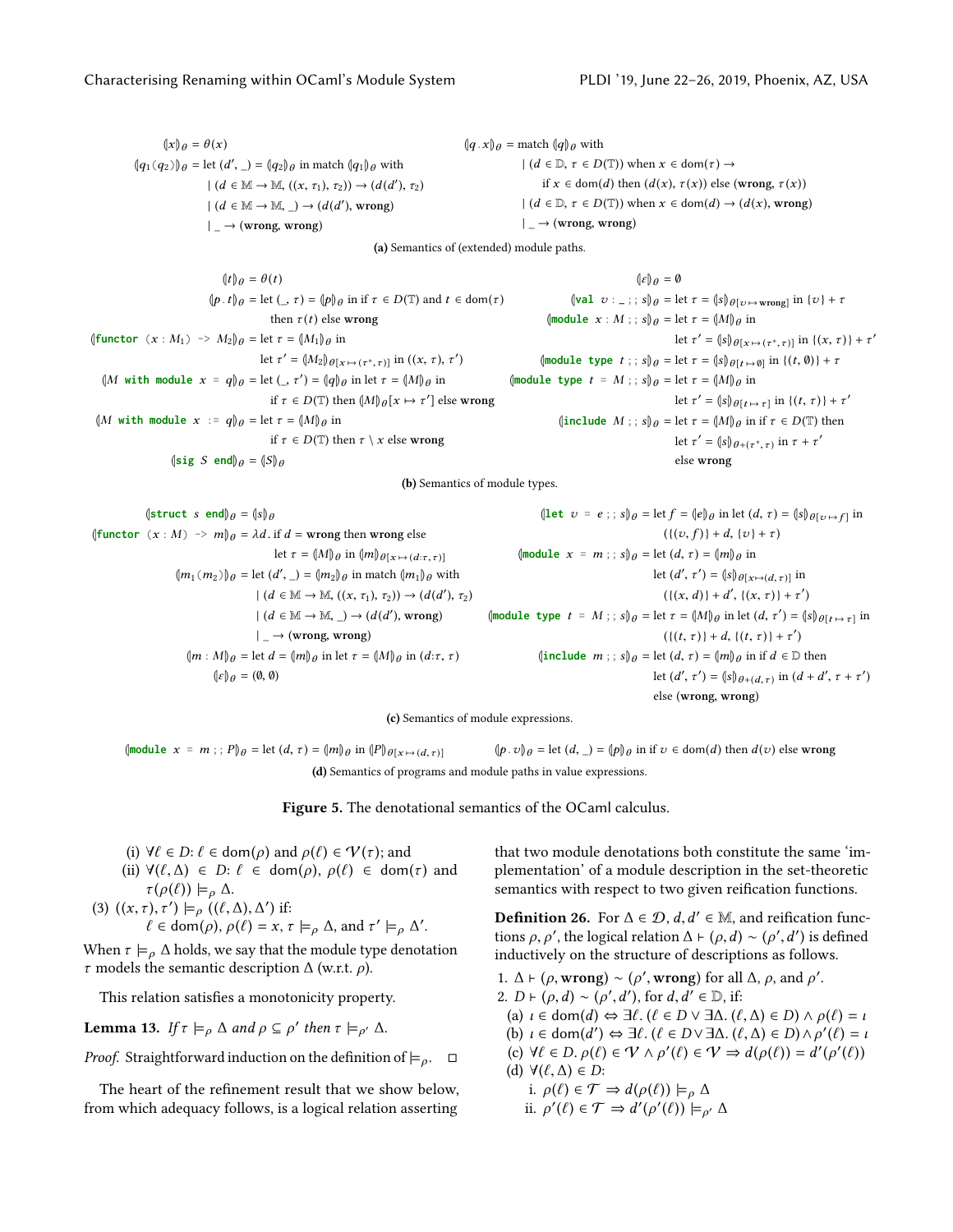ii. 
$$
\rho(\ell) \in \mathcal{M} \wedge \rho'(\ell) \in \mathcal{M} \Rightarrow
$$
  
\n $\Delta \vdash (\rho, d(\rho(\ell))) \sim (\rho', d'(\rho'(\ell)))$   
\n3.  $(\ell:\Delta_1) \rightarrow \Delta_2 \vdash (\rho, d) \sim (\rho', d')$ , for  $d, d' \in \mathbb{M} \rightarrow \mathbb{M}$ , if:  
\n $\forall d_1, d_2 \in \mathbb{M}, \rho_1 \supseteq \rho, \rho_2 \supseteq \rho'$ .  
\n $\Delta_1 \vdash (\rho_1, d_1) \sim (\rho_2, d_2) \Rightarrow$   
\n $\Delta_2 \vdash (\rho_1, d(d_1)) \sim (\rho_2, d'(d_2))$ 

This logical relation is also monotone with respect to reification functions.

**Lemma 14.** Suppose  $\Delta \vdash (\rho_1, d_1) \sim (\rho_2, d_2)$ , with  $\rho_1 \vdash \Delta$  and  $\rho_2 \vdash \Delta$ ; if  $\rho_1 \subseteq \rho'_1$  and  $\rho_2 \subseteq \rho'_2$  then  $\Delta \vdash (\rho'_1, d_1) \sim (\rho'_2, d_2)$ .

*Proof.* Straightforward, by induction. □

Using these relations we can deine when two sets of semantics with a corresponding (set-theoretic) semantic and denotational environment, constitute the same context up to renaming.

**Definition 27.** We define a relation on tuples of semantics and environments by  $(\Sigma, \Gamma, \theta) \sim (\Sigma', \Gamma', \theta')$  if and only if:

\n- (1) 
$$
(\Sigma, \Gamma) \sim (\Sigma', \Gamma')
$$
;
\n- (2) for all  $v \in \mathcal{V}$ ,
\n- (i)  $\Gamma(v) = \bot \Rightarrow \theta(v) = \text{wrong}$
\n- (ii)  $\Gamma'(v) = \bot \Rightarrow \theta'(v) = \text{wrong}$
\n- (iii) for all  $v' \in \mathcal{V}$ ,  $\Gamma(v) = \Gamma'(v') \Rightarrow \theta(v) = \theta'(v')$
\n- (3) for all  $t \in \mathcal{T}$ ,  $\theta(t) \models_{\Sigma_{\rho}} \Gamma(t)$  and  $\theta'(t) \models_{\Sigma_{\rho}'} \Gamma'(t)$
\n- (4) for all  $x \in \mathcal{M}$  with  $\theta(x) = (d, \tau)$  and  $\theta'(x) = (d', \tau)$
\n- (i)  $\tau \models_{\Sigma_{\rho}} \Gamma(x)$  and  $\tau' \models_{\Sigma_{\rho}'} \Gamma'(x)$
\n

(ii)  $\Delta \vdash (\Sigma \rho, d) \sim (\Sigma \rho', d')$ , where  $\Delta = \Gamma(x) = \Gamma'(x)$ 

′ ),

The following property holds.

**Lemma 15.** Let  $v, v' \in V$  be value identifiers,  $d \in \mathbb{F}$  a value denotation, and  $\ell \neq \bot$  a location such that  $\ell \notin \text{dom}(\Sigma_o)$ ,  $\ell \notin \text{dom}(\Sigma_{\rho}'), \ell \notin \text{ran}(\Gamma_1), \text{ and } \ell \notin \text{ran}(\Gamma_2) \text{ for } \ell \neq \bot; \text{ then}$ 

$$
(\Sigma, \Gamma, \theta) \sim (\Sigma', \Gamma', \theta') \Rightarrow
$$
  
\n
$$
(\Sigma[\ell \mapsto v], \Gamma[v \mapsto \ell], \theta[v \mapsto d]) \sim
$$
  
\n
$$
(\Sigma'[\ell \mapsto v'], \Gamma'[v' \mapsto \ell], \theta'[v' \mapsto d])
$$

*Proof.* Suppose  $(Σ, Γ, θ) ~ (Σ', Γ', θ')$ . By lemma [8](#page-18-3) it follows that  $\Sigma[\ell \mapsto v] \sim \Sigma'[\ell \mapsto v']$  and  $\Gamma[v \mapsto \ell] \sim \Gamma'[v' \mapsto \ell]$ . By definition [27,](#page-21-1) the only extra condition we need to check is clause  $2(iii)$  for  $v$  and  $v'$ , since the additional mapping in each case gives  $\Gamma[v \mapsto \ell](v) = \Gamma'[v' \mapsto \ell](v') = \ell$ . Notice that we have  $\theta[v \mapsto d](v) = \theta'[v' \mapsto d](v') = d$ , and so the condition is met.  $\Box$ 

We can now show that the set-theoretic semantics refines the denotational semantics.

**Theorem 16** (Refinement). Suppose  $\sigma_1 \hookrightarrow \sigma_2$  is a renaming,  $[\![\sigma_1]\!]_{\Sigma_1;\Gamma_1} = \Sigma' \sim \Sigma'' = [\![\sigma_2]\!]_{\Sigma_2;\Gamma_2}$  with  $\Sigma_1$  and  $\Sigma_2$  proper, and there are  $\theta_1$ ,  $\theta_2$  with  $(\Sigma_1, \Gamma_1, \theta_1) \sim (\Sigma_2, \Gamma_2, \theta_2)$ ; then:

1. if  $\sigma_1$ ,  $\sigma_2$  are module types, then  $\mathcal{D}_{\Sigma_1;\Gamma_1}(\sigma_1) = \mathcal{D}_{\Sigma_2;\Gamma_2}(\sigma_2)$  =  $\Delta$  with  $\langle \sigma_1 \rangle_{\theta_1} \models_{\Sigma_P'} \Delta$  and  $\langle \sigma_2 \rangle_{\theta_2} \models_{\Sigma_P''} \Delta$ ;

PLDI '19, June 22–26, 2019, Phoenix, AZ, USA Reuben Rowe, Hugo Férée, Simon Thompson, Scott Owens

- 2. if  $\sigma_1$ ,  $\sigma_2$  are module expressions, where  $\langle \sigma_1 \rangle_{\theta_1} = (d_1, \tau_1)$ and  $(\sigma_2)_{\theta_2} = (d_2, \tau_2)$ , then  $\mathcal{D}_{\Sigma_1;\Gamma_1}(\sigma_1) = \mathcal{D}_{\Sigma_2;\Gamma_2}(\sigma_2) = \Delta$ with  $\tau_1 \models_{\Sigma'_\rho} \Delta$ ,  $\tau_2 \models_{\Sigma''_\rho} \Delta$ , and  $\Delta \models (\Sigma'_\rho, d_1) \sim (\Sigma''_\rho, d_2)$ ;
- 3. if  $\sigma_1$  and  $\sigma_2$  are both value expressions or both programs, then  $\langle \sigma_1 \rangle_{\theta_1} = \langle \sigma_2 \rangle_{\theta_2}$ .

Proof. By induction on syntactic structure. We show some of the important cases in detail.

Value Expressions. For value expressions, the result follows straightforwardly by induction using the standard denotational constructions of lambda calculus; we need only to show that (qualified) value identifiers have the same denotation. Let  $\sigma \equiv p \cdot v_{\ell}$  and  $\sigma' \equiv p \cdot v'_{\ell}$ . Then  $\Sigma' = \Sigma_3[\ell \mapsto (v, \ell')]$ and  $\Sigma'' = \Sigma_4[\ell \mapsto (v', \ell')]$  for some  $\ell'$ , where  $[\![p]\!]_{\Sigma_1; \Gamma_1} = \Sigma_3 =$  $(\rightarrowtail, \mathbb{E}, \rho)$  and  $[\![p]\!]_{\Sigma_2; \Gamma_2} = \Sigma_4 = (\rightarrowtail, \mathbb{E}, \rho)$ , with  $\Sigma_3 \sim \Sigma_4$ . More-over, by lemma [2,](#page-16-2)  $\Sigma_3$  and  $\Sigma_4$  are proper. Thus by the inductive hypothesis we have that there is some  $D = \mathcal{D}_{\Sigma_1;\Gamma_1}(p)$  =  $\mathcal{D}_{\Sigma_2;\Gamma_2}(p)$  with  $D \vdash (\rho, d_1) \sim (\rho', d_2)$ , where  $(p|_{\theta_1} = (d_1, \tau_1)$ and  $\langle p \rangle_{\theta_2} = (d_2, \tau_2)$ . There are now two cases to consider, from the definition of the set-theoretic semantics (cf. fig. [4\)](#page-7-0):

 $(\ell' = \bot)$ : Then we have  $\rho(\ell'') \neq v$  and  $\rho'(\ell'') \neq v'$  for all  $\ell'' \in D$ . Thus it follows from clauses [\(2a\)](#page-20-1) and [\(2b\)](#page-20-2) of definition [26](#page-20-3) that  $v \notin \text{dom}(d_1)$  and  $v' \notin \text{dom}(d_2)$ . Therefore, by definition (cf. fig. [5\)](#page-20-0),  $(p \cdot v_{\ell})_{\theta_1} = (p \cdot v_{\ell}')_{\theta_2} =$  wrong, as required.

 $(\ell' \neq \bot)$ : Then we have that  $\ell' \in D$  with  $\rho(\ell') = v$  and  $\rho'(\ell') = v'$ . It thus follows from clauses [\(2a\)](#page-20-1) and [\(2b\)](#page-20-2) of defi-nition [26,](#page-20-3) respectively, that  $v \in \text{dom}(d_1)$  and  $v' \in \text{dom}(d_2)$ , and from clause [\(2c\)](#page-20-4) that  $d_1(v) = d_1(\rho(\ell')) = d_2(\rho'(\ell')) =$  $d_2(v')$ . Therefore  $(p \cdot v_{\ell})_{\theta_1} = (p \cdot v'_{\ell})_{\theta_2}$ , as required.

**Programs.** If  $\sigma_1$  and  $\sigma_2$  are value expressions, then the result follows immediately from that for value expressions. When  $\sigma_1 \equiv$  **let**  $x_\ell = m_1$ ;;  $P_1$  and  $\sigma_2 \equiv$  **let**  $x_\ell = m_2$ ;;  $P_2$ , then there are semantics  $\Sigma_3 = [m_1]_{\Sigma_1; \Gamma_1}$  and  $\Sigma_4 = [m_2]_{\Sigma_2; \Gamma_2}$  and descriptions  $\Delta_1 = \mathcal{D}_{\Sigma_1;\Gamma_1}(m_1)$  and  $\Delta_2 = \mathcal{D}_{\Sigma_2;\Gamma_2}(m_2)$  such that  $\Sigma' = \overline{[P_1]}_{\Sigma_3[\ell \mapsto x]; \Gamma_1[x \mapsto \Delta_1]}$  and  $\Sigma'' = \overline{[P_2]}_{\Sigma_4[\ell \mapsto x]; \Gamma_2[x \mapsto \Delta_2]}$ . By lemma [2,](#page-16-2) both  $\Sigma_3$  and  $\Sigma_4$  are proper. It thus follows triv-ially from definition [19](#page-16-1) that  $\Sigma_3[\ell \mapsto x]$  and  $\Sigma_4[\ell \mapsto x]$  are proper, since the only diference in the updated semantics is in the reification function. Therefore, by lemma [5,](#page-17-7) we have that  $\Sigma_3[\ell \mapsto x] \subseteq \Sigma'$  with  $\Sigma' \setminus \Sigma_3[\ell \mapsto x] \subseteq \text{dom}(P_1)$  and dom(P<sub>1</sub>) fresh for  $\Sigma_3[\ell \mapsto x]$ , as well as  $\Sigma_4[\ell \mapsto x] \subseteq \Sigma''$ with  $\Sigma'' \setminus \Sigma_4[\ell \mapsto x] \subseteq \text{dom}(P_2)$  and  $\text{dom}(P_2)$  fresh for  $\Sigma_4[\ell \mapsto x]$ . Hence, by lemma [6,](#page-17-8)  $\Sigma_3[\ell \mapsto x] \sim \Sigma_4[\ell \mapsto x]$ . Moreover notice that, by lemma [5,](#page-17-7) we have that  $\Sigma_1 \subseteq \Sigma_3$ and  $\Sigma_3 \setminus \Sigma_1 \subseteq \text{dom}(m_1)$  with dom $(m_1)$  fresh for  $\Sigma_1$ , and also  $\Sigma_2 \subseteq \Sigma_4$  and  $\Sigma_4 \setminus \Sigma_2 \subseteq \text{dom}(m_2)$  with  $\text{dom}(m_2)$  fresh for  $\Sigma_2$ . Therefore, given that neither  $\ell \in \text{dom}(m_1)$  nor  $\ell \in \text{dom}(m_2)$ , and  $\Sigma_3[\ell \mapsto x] \sim \Sigma_4[\ell \mapsto x]$ , it is then immediate from definition [16](#page-9-7) that  $\Sigma_3 \sim \Sigma_4$ . Now, since  $\sigma_1 \hookrightarrow \sigma_2$  is a renaming, so is  $m_1 \hookrightarrow m_2$ . So, by the inductive hypothesis,  $\Delta_1 = \Delta_2 = \Delta$  with  $\tau_1 \models_{\rho_3} \Delta$ ,  $\tau_2 \models_{\rho_4} \Delta$  and  $\Delta \models (\rho_3, d_1) \sim$  $(\rho_4, d_2)$ , where  $\langle m_1 \rangle_{\theta_1} = (\tau_1, d_1)$  and  $\langle m_2 \rangle_{\theta_2} = (\tau_2, d_2)$ , with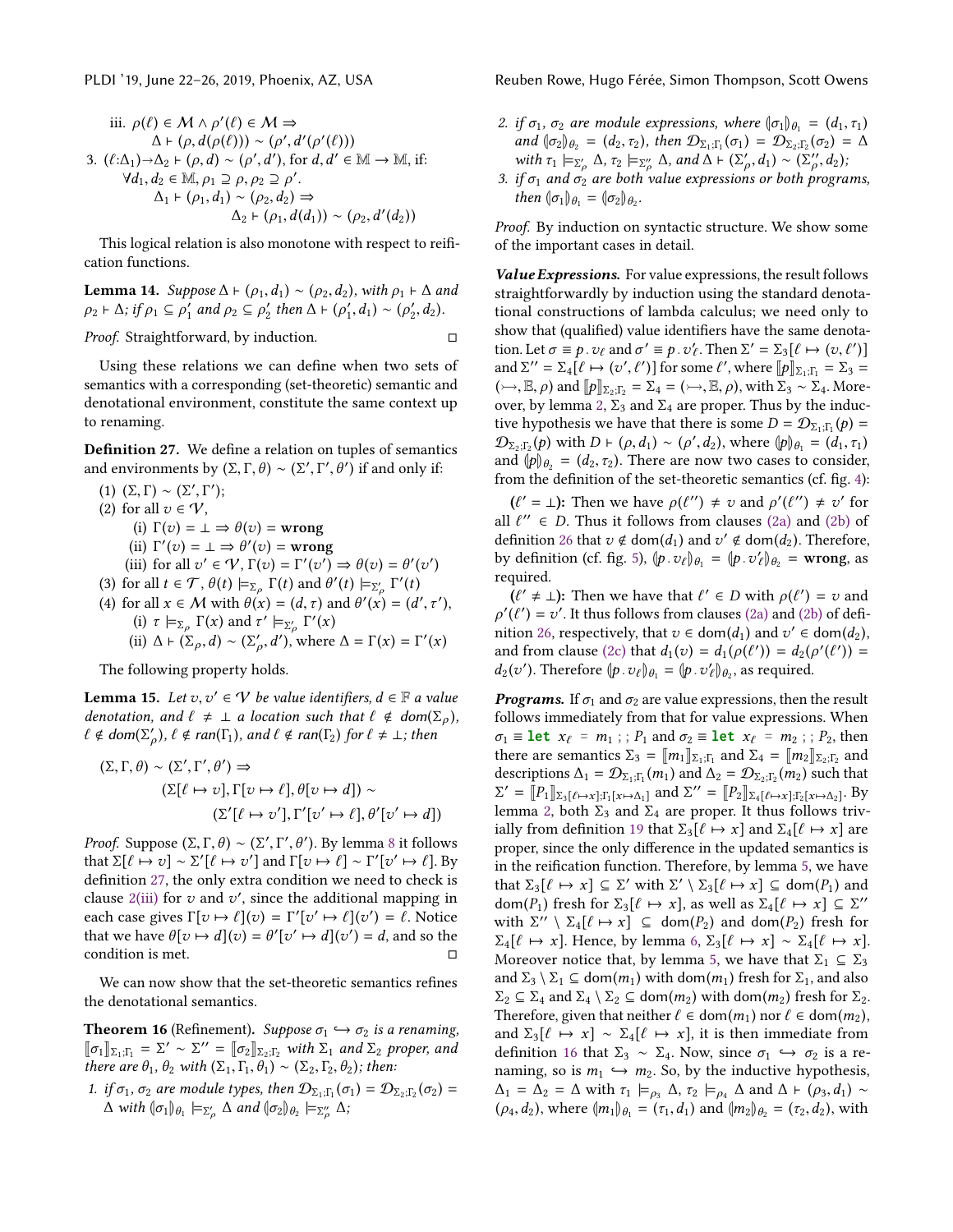<span id="page-23-0"></span>Characterising Renaming within OCaml's Module System PLDI '19, June 22–26, 2019, Phoenix, AZ, USA

$$
(\Sigma_3[\ell \mapsto x], \Gamma_1[x \mapsto \Delta], \theta_1[x \mapsto (d_1, \tau_1)])
$$

$$
\sim (\Sigma_4[\ell \mapsto x], \Gamma_2[x \mapsto \Delta], \theta_2[x \mapsto (d_2, \tau_2)])
$$

since  $(\Sigma_3[\ell \mapsto x], \Gamma_1[x \mapsto \Delta]) \sim (\Sigma_4[\ell \mapsto x], \Gamma_2[x \mapsto \Delta])$  is a precondition to the definedness of  $[\![P_1]\!]_{\Sigma_3[\ell\mapsto x];\Gamma_1[x\mapsto\Delta]}$  and  $[\![P_2]\!]_{\Sigma_4[\ell \mapsto x]; \Gamma_2[x \mapsto \Delta]}$ . Finally, this allows us to obtain from the inductive hypothesis that  $\left\{P_1\right\}_{\theta_1[x\mapsto (d_1,\tau_1)]} = \left\{P_2\right\}_{\theta_2[x\mapsto (d_2,\tau_2)]}$ , whence the result follows from the definition of the denotational semantics.

**Value specifications.** So  $\sigma_1 \equiv \text{val } v_\ell : \_ ; S_1$  and  $\sigma_2 \equiv$ **val**  $v'_\ell$  : \_ ;; S<sub>2</sub>, with  $\llbracket S_1 \rrbracket_{\Sigma'_1; \Gamma'_1} = \Sigma''_1$  and  $\llbracket S_2 \rrbracket_{\Sigma'_2; \Gamma'_2} = \Sigma''_2$ where  $\Sigma_1' = \Sigma_1[\ell \mapsto v]$  and  $\Sigma_2' = \Sigma_2[\ell \mapsto v']$  with  $\Gamma_1' =$  $\Gamma_1[v \mapsto \hat{\ell}]$  and  $\Gamma'_2 = \Gamma_2[v' \mapsto \ell]$ . Then, let  $D_1 = \mathcal{D}_{\Sigma'_1;\Gamma'_1}(S_1)$ and  $D_2 = \mathcal{D}_{\Sigma'_2, \Gamma'_2}(S_2)$ . So,  $\Sigma' = \Sigma''_1[\{\ell\} \otimes D_1]$  and  $\Sigma'' =$  $\Sigma_2''[\{\ell\} \otimes D_2]$ . Since  $\Sigma_1$  and  $\Sigma_2$  are proper, we have by lemma [7](#page-18-4) that  $\Sigma'_1$  and  $\Sigma'_2$  are also proper. Moreover, since  $\Sigma_1 \sim \Sigma_2$ , we have by lemma [8\(1\)](#page-18-5) that  $\Sigma'_1 \sim \Sigma'_2$ . Similarly, since  $\Gamma_1 \sim \Gamma_2$ , we have by lemma [8\(2\)](#page-18-6) that  $\Gamma'_1 \sim \Gamma'_2$ . Now, take  $\theta'_1 = \theta_1 [v \mapsto$ wrong] and  $\theta'_2 = \theta_2[v' \mapsto \text{wrong}]$ . Thus, by lemma [15,](#page-21-3) we have  $(\Sigma'_1, \overline{\Gamma'_1}, \theta'_1) \sim (\Sigma'_2, \Gamma'_2, \theta'_2)$ . Since  $\ell \in \text{dom}(\sigma_1) =$  $dom(\sigma_2)$ , it follows from definition [15](#page-9-6) and the fact that  $\Gamma_1$ and  $\Gamma_2$  are well-behaved w.r.t.  $\Sigma_1$  and  $\Sigma_2$ , respectively, that  $\ell \notin \text{ran}_{\mathcal{D}}(\Gamma_1)$  and  $\ell \notin \text{ran}_{\mathcal{D}}(\Gamma_2)$ . Thus  $\ell \notin \text{ran}_{\mathcal{D}}(\Gamma'_1)$  and  $\ell \notin \text{ran}_{\mathcal{D}}(\Gamma'_2)$ , also. Notice too that  $\ell \notin \text{dom}(S_1) = \text{dom}(S_2)$ . Therefore, by lemma [3,](#page-16-3)  $\ell \notin D_1$  and  $\ell \notin D_2$ . Furthermore, since  $\ell$  does not appear in  $\Sigma_1$  or  $\Sigma_2$  (by definition [15\)](#page-9-6), it follows from lemma [4](#page-17-9) that there is no  $\ell'$  such that  $(\ell, \ell')$  is contained in the extension kernels of  $\Sigma_1^{\prime\prime}$  or  $\Sigma_2^{\prime\prime}$ . Thus by lemma [9](#page-18-7) we have  $\Sigma_1^{\prime\prime} \sim \Sigma_2^{\prime\prime}$ . So, by the inductive hypothesis, we obtain  $D_1 = D_2 = D$  with  $(\mathcal{S}_1)_{\theta_1} \models \rho_1$  D and  $(\mathcal{S}_2)_{\theta_2} \models \rho_2$  D, where  $\rho_1$ and  $\rho'_2$  are the reification functions of  $\Sigma''_1$  and  $\Sigma''_2$ , respectively. Then  $\mathcal{D}_{\Sigma_1;\Gamma_1}(\sigma_1) = \{\ell\} \oplus_{\Sigma'} D$  and  $\mathcal{D}_{\Sigma_2;\Gamma_2}(\sigma_2) = \{\ell\} \oplus_{\Sigma''} D$ . We also have, by lemma [5,](#page-17-7) that  $\Sigma'_1 \subseteq \Sigma''_1$  and  $\Sigma'_2 \subseteq \Sigma''_2$ . Let  $\Sigma_1'' = (\rightarrowtail', \mathbb{E}', \rho')$  and  $\Sigma_2'' = (\rightarrowtail'', \mathbb{E}'', \rho'')$ . Then

- $\Sigma' = (\rightarrowtail', \mathbb{E}' \cup (\{\ell\} \otimes_{\rho'} D), \rho');$  and
- $\Sigma'' = (\rightarrow'', \mathbb{E}'' \cup (\{\ell\} \otimes_{\rho''} D), \rho'').$

We now need to show the following.

1.  $\mathcal{D}_{\Sigma_1,\Gamma_1}(\sigma_1) = \mathcal{D}_{\Sigma_2,\Gamma_2}(\sigma_2)$ , i.e.  $\{\ell\} \oplus_{\rho'} D = \{\ell\} \oplus_{\rho''} D$ . By definition [11,](#page-5-0) it suffices to prove  $\exists \ell' \in D$ .  $\rho'(\ell) = \rho'(\ell')$ if and only if  $\exists \ell' \in D$ .  $\rho''(\ell) = \rho''(\ell')$ . We show the 'only if' direction; the other is symmetric. Assume  $\ell' \in D$  with  $\rho'(\ell) = \rho'(\ell')$ . Then by definition [10](#page-5-1)  $(\ell, \ell') \in {\ell} \otimes_{\rho'} D$ . Therefore, since  $\Sigma' \sim \Sigma''$ , we have by definition [16](#page-9-7) that also  $(\ell, \ell') \in \mathbb{E}'' \cup (\{\ell\} \otimes_{\rho''} D)$ . The result is then obtained immediately from definition [19](#page-16-1) since, by lemma [2,](#page-16-2)  $\Sigma''$  is proper and so  $\rho''(\ell) = \rho''(\ell').$ 

2.  $\langle \sigma_1 \rangle_{\theta_1} \models_{\rho'} D'$  and  $\langle \sigma_2 \rangle_{\theta_2} \models_{\rho''} D'$ , for  $D' = \{ \ell \} \oplus_{\rho'} D =$  $\{\ell\} \oplus_{\rho''} D$ . We show that  $(\sigma_1)_{\theta_1} \models_{\rho'} D'$ ; showing the other is similar. We distinguish two cases.

- If there exists some  $\ell' \in D$  such that  $\rho'(\ell') = v$  then  $D' =$ { $\ell$ }  $\oplus_{\rho'}$  *D* = *D* and, by clause [2\(i\)](#page-20-5) of definition [25,](#page-19-0)  $(\sigma_1)_{\theta_1}$  =  $\{v\}$  +  $(\{S_1\}_{\theta'_1} = (\{S_1\}_{\theta'_1})$  since  $v \in \mathcal{V}((S_1)_{\theta'_1})$ . Therefore the result follows, by lemma [13,](#page-20-6) from the fact that  $(S_1)_{\theta'_1} \models_{\rho'_1} D$ and  $\rho'_1 \subseteq \rho'$ , the latter entailed by  $\Sigma'_1 \subseteq \Sigma''_1$ .
- Otherwise, then  $\ell$  ∈ D' = { $\ell$ } ∪ D and  $v$  ∈  $\mathcal{V}(\|\sigma_1\|_{\theta_1})$  =  $\{v\} \cup (\mathcal{S}_1)_{\theta_1'}$ . Since  $\Sigma_1' \subseteq \Sigma_1''$ , and thus  $\rho_1' \subseteq \rho'$ , we have by lemma [13](#page-20-6) that  $(\mathcal{S}_1)_{\theta'_1} \models_{\rho'} D$ . Notice that we also thus have  $\rho'(\ell) = v$  since  $\rho'_1(\ell) = v$ . The result then follows straightforwardly by definition [25.](#page-19-0)

Value definitions. This is similar to the case for value specifications above. Here we have  $\sigma_1 \equiv \textbf{let } v_\ell = e_1$ ;; s<sub>1</sub> and  $\sigma_1 \equiv \textbf{let } v'_\ell = e_2 ; ; s_2 \text{ with } [e_1]_{\Sigma_1;\Gamma_1} = \Sigma_3, [e_2]_{\Sigma_2;\Gamma_2} = \Sigma_4,$  $[\![s_1]\!]_{\Sigma'_3;\Gamma'_1} = \Sigma''_3$ , and  $[\![s_2]\!]_{\Sigma'_4;\Gamma'_2} = \Sigma''_4$  where  $\Sigma'_3 = \Sigma_3[\ell \mapsto v]$ ,  $\Gamma_1' = \Gamma_1' [v \mapsto \ell], \ \Sigma_4' = \Sigma_4' [\ell \mapsto v'], \text{ and } \Gamma_2' = \Gamma_2 [v' \mapsto \ell],$ Moreover, let  $D'_1 = \mathcal{D}_{\Sigma'_3; \Gamma'_1}(s_1)$  and  $D'_2 = \mathcal{D}_{\Sigma'_4; \Gamma'_2}(s_2)$ . So,  $\Sigma' =$  $\Sigma_3''[\{\ell\}\otimes D_1']$  and  $\Sigma'' = \Sigma_4''[\{\ell\}\otimes D_2']$ . Since  $\ell \in \text{dom}(\sigma_1) =$  $dom(\sigma_2)$ , it follows from definition [15](#page-9-6) and the fact that  $\Gamma_1$ and  $\Gamma_2$  are well-behaved w.r.t.  $\Sigma_1$  and  $\Sigma_2$ , respectively, that  $\ell \notin \text{ran}_{\mathcal{D}}(\Gamma_1)$  and  $\ell \notin \text{ran}_{\mathcal{D}}(\Gamma_2)$ . Thus  $\ell \notin \text{ran}_{\mathcal{D}}(\Gamma'_1)$  and  $\ell \notin \text{ran}_{\mathcal{D}}(\Gamma'_2)$ , also. Notice too that  $\ell \notin \text{dom}(s_1) = \text{dom}(s_2)$ . Therefore, by lemma [3,](#page-16-3)  $\ell \notin D_1$  and  $\ell \notin D_2$ . Furthermore, since  $\ell$  does not appear in  $\Sigma_1$  or  $\Sigma_2$  (by definition [15\)](#page-9-6), nor in dom( $e_1$ ) = dom( $e_2$ ), it follows from lemma [5\(2\)](#page-17-10) that  $\ell$ does not appear in  $\Sigma_3$  or  $\Sigma_4$ . Then, by lemma [4,](#page-17-9) we have that there is no  $\ell'$  such that  $(\ell, \ell')$  is contained in the extension kernels of  $\Sigma_3''$  or  $\Sigma_4''$ . Thus by lemma [9](#page-18-7) we have  $\Sigma_3'' \sim \Sigma_4''$ . Now, by lemma [5](#page-17-7) we have that  $\Sigma_3' \subseteq \Sigma_3''$  and  $\Sigma_4' \subseteq \Sigma_4''$ (properly), as well as  $\Sigma_3'' \setminus \Sigma_3' \subseteq L$  and  $\Sigma_4'' \setminus \Sigma_4' \subseteq L$  with L fresh for both  $\Sigma'_3$  and  $\Sigma'_4$ , where  $L = \text{dom}(s_1) = \text{dom}(s_2)$ . So, by lemma [6,](#page-17-8) it follows that  $\Sigma'_3 \sim \Sigma'_4$  and therefore, by lemma [8\(1\),](#page-18-5) that  $\Sigma_3 \sim \Sigma_4$ . Thus, by the inductive hypothesis, we have  $\langle e_1 \rangle_{\theta_1} = \langle e_2 \rangle_{\theta_2} = d$ . Furthermore, by lemma [2,](#page-16-2) both  $\Sigma_3$  and  $\Sigma_4$  are proper. Thus, by lemma [7](#page-18-4) it follows that  $\Sigma'_3$ and  $\Sigma'_{4}$  are proper too. We also have, by lemma [8\(2\)](#page-18-6) that  $\Gamma'_1 \sim \Gamma'_2$ . Now, take  $\theta'_1 = \theta_1[v \mapsto d]$  and  $\theta'_2 = \theta_2[v' \mapsto d]$ . It then follows from lemma [15](#page-21-3) that  $(\Sigma'_3, \Gamma'_1, \theta'_1) \sim (\Sigma'_4, \Gamma'_2, \theta'_2)$ . Thus, another application of the inductive hypothesis derives that  $D'_1 = D'_2 = D'$  with  $\tau'_1 \models_{\rho'} D', \tau'_2 \models_{\rho''} D'$ , and  $D' \models$  $(\rho', d'_1) \sim (\rho'', d'_2)$ , for  $(d'_1, \tau'_1) = (\dot{s}_1)_{\theta'_1}$  and  $(d'_2, \tau'_2) = (s_2)_{\theta'_2}$ , where  $\Sigma_3'' = (\rightarrowtail', \mathbb{E}', \rho'),$  and  $\Sigma_4'' = (\rightarrowtail'', \mathbb{E}'', \rho'').$  We must now show three things.

- (i)  $\mathcal{D}_{\Sigma_1;\Gamma_1}(\sigma_1) = \{\ell\} \otimes_{\rho'} D' = \{\ell\} \otimes_{\rho''} D' = \mathcal{D}_{\Sigma_2;\Gamma_2}(\sigma_2).$
- (ii)  $\{v\} + \tau_1' \models_{\rho'} \{\ell\} \otimes_{\rho'} D'$  and  $\{v'\} + \tau_2' \models_{\rho''} \{\ell\} \otimes_{\rho''} D'$ .
- (iii)  $D \vdash (\rho', d_1) \sim (\rho'', d_2)$ , where  $\mathcal{D}_{\Sigma_1; \Gamma_1}(\sigma_1) = \mathcal{D}_{\Sigma_2; \Gamma_2}(\sigma_2) =$ D with  $d_1 = \{(v, d)\} + d'_1$  and  $d_2 = \{(v', d)\} + d'_2$ .

The first two properties hold by the same reasoning as shown in the case for value descriptions above. To show that the last property holds, we consider two cases.

( $D = D'$ ): So there is  $\ell' \in D'$  such that  $\rho'(\ell') = v$  and  $\ell'' \in D'$ D' such that  $\rho''(\ell'') = v'$ . Thus, since  $D' \vdash (\rho', d'_1) \sim$  $(\rho'', d'_2)$  we have by definition [26](#page-20-3) that  $v \in \text{dom}(d'_1)$